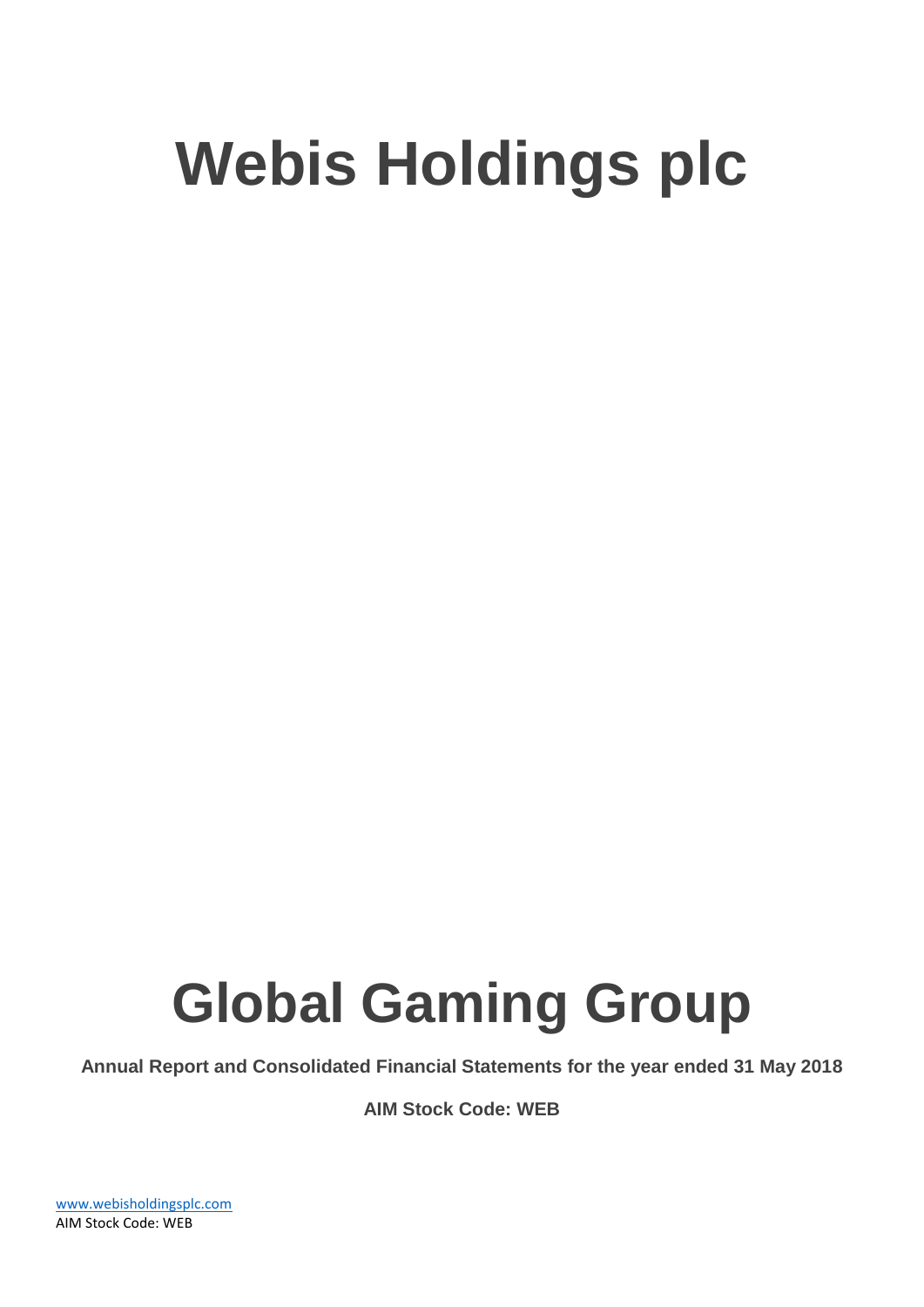### **Contents**

### **Our Performance**

- Group at a Glance
- Chairman's Statement

### **Our Governance**

- The Board of Directors
- Directors' Report
- Corporate Governance Statement
- Audit, Risk and Compliance Committee Report
- Statement of Directors' Responsibilities
- Report of the Remuneration Committee

### **Our Financials**

- Report of the Independent Auditors
- Consolidated Statement of Comprehensive Income
- Statements of Financial Position
- Statements of Changes in Equity
- Consolidated Statement of Cash Flows
- Notes to the Financial Statements

### **Shareholder Information**<br>**40** Notice of Meeting

- Notice of Meeting
- Company Information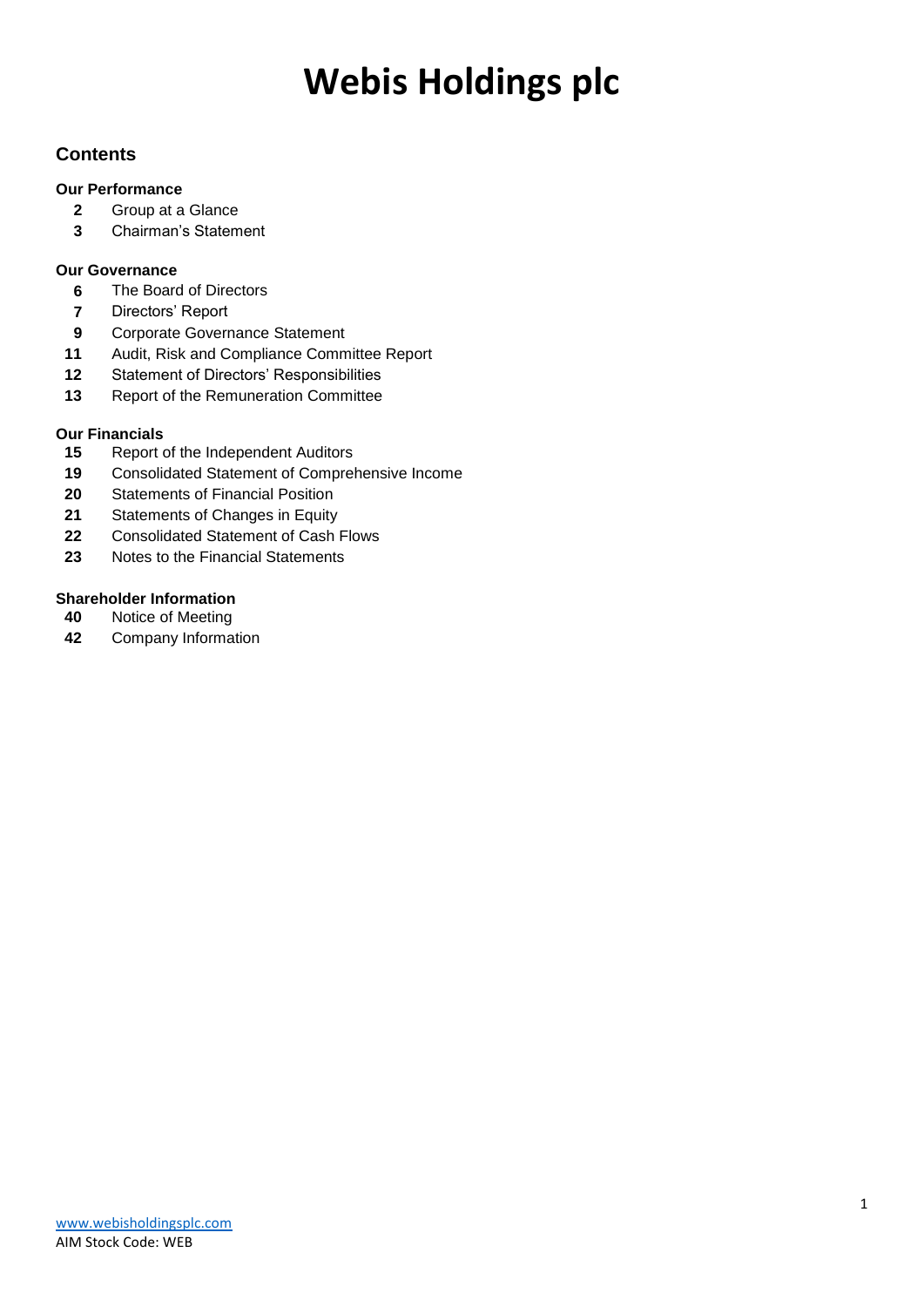### **Group at a Glance**

Webis Holdings plc (the "Group") operates two primary segments within its Group structure: -

**WatchandWager.com Ltd and WatchandWager.com LLC – Advanced Deposit Wagering ("ADW")**

**WatchandWager.com LLC – Cal Expo Harness Racetrack**

WatchandWager.com Ltd is regulated in the Isle of Man and operates a totalisator wagering hub through its United States Tote supplier, which enables it to conduct its ADW business by passing wagers directly into global racetrack betting pools in real time.

WatchandWager.com LLC has its operational base in Lexington, Kentucky, with its head office in Larkspur, California, and provides pari-mutuel wagering, or pool-betting, services through a number of distribution channels to a global client base. The company holds United States pari-mutuel licences for its ADW business in the USA, including a multijurisdictional licence issued by the States of North Dakota, and individual licences for the States of California, Maryland, Colorado, Minnesota, New York, Washington and Kentucky. Three further individual State licences are in the process of negotiation. The business provides wagering opportunities predominantly on horse and greyhound racing and has contracted with a significant number of prestigious racetrack partners within the United States, Hong Kong, France, Canada, United Kingdom, Ireland, and Australia amongst others. It provides wagering facilities to customers through its interactive website, *watchandwager.com*, as well as offering a business-to-business wagering product and a telephone call centre.

WatchandWager.com LLC also operates Cal Expo Harness Racetrack in Sacramento, California, under a licence issued by the California Horse Racing Board. This 'bricks and mortar' presence in the largest state economy in the USA continues to provide leverage for our related global pari-mutuel operations.

As part of the requirements for the Isle of Man licence, client funds for the Isle of Man licensed companies are held in fully protected segregated client accounts within an Isle of Man regulated bank.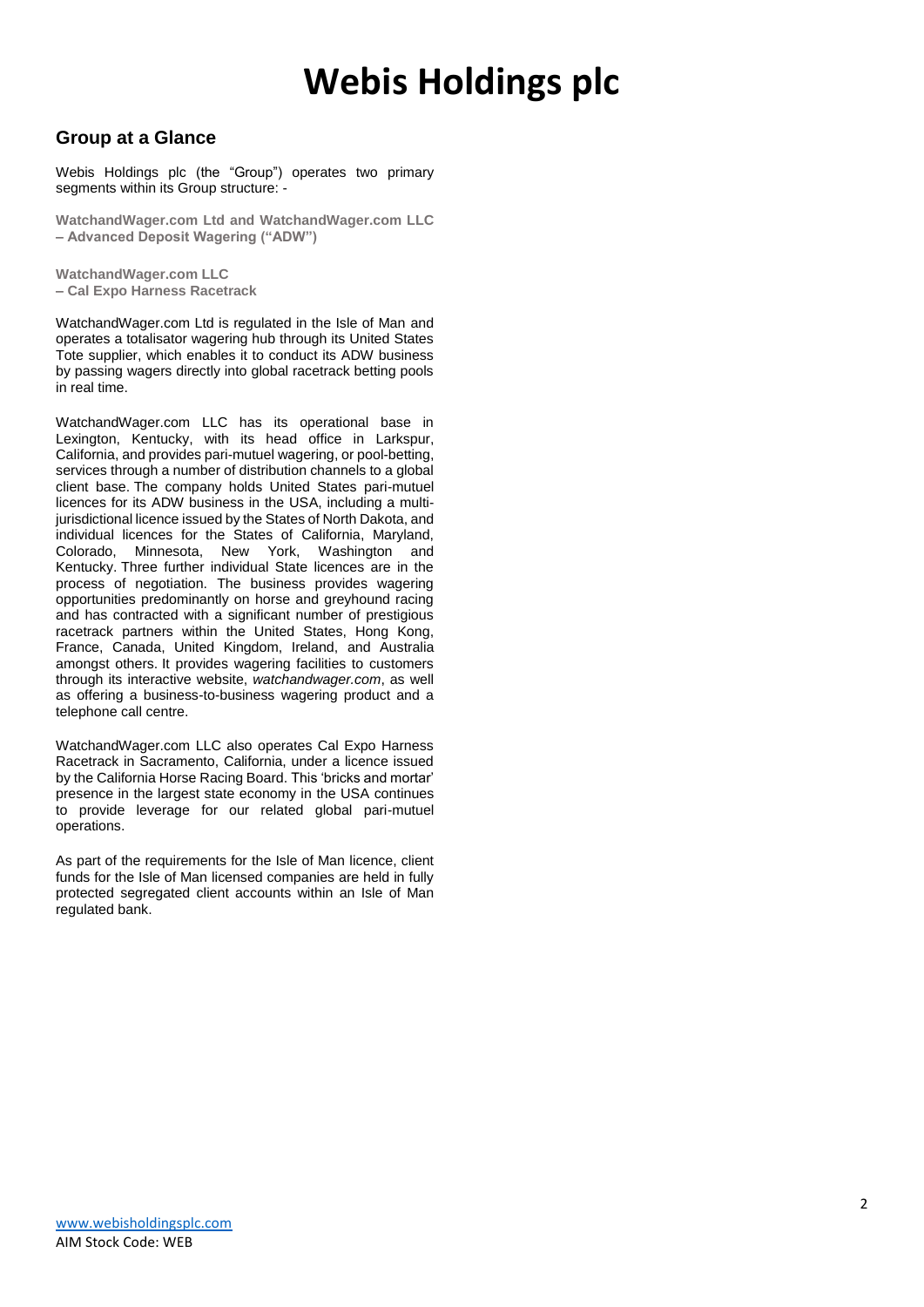### **Chairman's Statement**

#### **Introduction**

I am pleased to report a continued improved performance from our core USA based business, WatchandWager.com LLC ("WatchandWager") over the financial year reported, with a further substantial increase in the amount wagered and an increase in profit being returned.

The Board is also pleased with the performance over the year reported for our three core business units, namely "Businessto-Consumer", "Business-to-Business" and our racetrack operation at "Cal Expo" in Sacramento, California, and these three sectors are commented upon in more detail below.

Equally importantly, and as shareholders are aware, the company still occupies a significant first mover advantage in the USA, with our array of USA licenses, banking settlement and general business operational skills. These, coupled with the operation of Cal Expo racetrack in Sacramento, California are significant assets in what is regarded as the land of opportunity in regulated gambling globally, especially regarding sports betting. The company stands very well positioned in particular in California, a gaming market that will dwarf other USA states in size when regulated.

The above positive factors noted, shareholders should continue to note our announcement of 19<sup>th</sup> October 2018 regarding the effective de-facto termination of business with a wagering syndicate, and the likely short-term impact on performance.

#### **Year End Results Review**

Shareholders should note the revised definition of Amounts wagered and Turnover in the Report.

The Group Amounts wagered (previously defined as Turnover) for the year ended 31 May 2018 was US\$ 461.2 million (2017: US\$371.9 million) – a growth of over 23% on prior year. Gross Profit increased by just over 3% to US\$5.5 million (2017: US\$5.3 million). This, in turn, led to a small profit on the year, and another positive trend following the return to breakeven in 2017.

Operating costs were US\$5.4 million: up 3% on 2017 (2017: US\$5.3 million). The slight increase in costs mainly reflecting the cost of licensing in the USA and other markets, a core strategy for the Group.

As a result, our Profit from operations was US\$103 thousand, an increase from 2017 and a more positive trend from the losses incurred in 2016 and before.

Shareholder equity was slightly up at US\$2.0 million (2017: US\$1.9 million). Total cash stands at US\$13.3 million (2017: US\$15.0 million), which includes a ring-fenced amount of US\$1.4 million (2017: US\$1.2 million) held as protection against our player liability as required under Isle of Man gambling legislation. An amount of US\$3.0 million (2017: US\$3.0 million) was held during the year as bonds and deposits with other regulatory authorities on behalf of other players.

As part of the adoption of the Quoted Companies Alliance Corporate Governance code, the Board has completed an assessment of the risks inherent in the business and has defined and adopted a statement of risk appetite, being the amount and type of risk, it is prepared to seek, accept or tolerate in pursuit of value. This being: -

*"The Group's general risk appetite is a moderate, balanced one that allows it to maintain appropriate growth, profitability and scalability, whilst ensuring full regulatory compliance."*

The Group's primary risk drivers include: -

Strategic Reputational Credit **Operational Market** Liquidity, Capital and Funding Regulatory and Compliance **Conduct** 

Our risk appetite has been classified under an "impact" matrix defined as Zero, Low, Medium and High. Appropriate steps are underway to ensure the prudential control monitoring of risks to the Group and a suitable committee and reporting structure, under the Chairmanship of the Group Managing Director, will be formed to undertake this essential requirement. Further details of the Corporate Governance Statement will be found on pages 9 and 10 of this report.

The Board is currently refining the Group's business plan which will incorporate the risk and compliance framework.

#### **Performance by Sector**

**WatchandWager Business-to-Consumer** *www.watchandwager.com***/***mobile*

This sector continues to be our principal focus, and our key strategy for growth within the USA, of course in conjunction with our growing number of licenses and our land-based operations at Cal Expo in Sacramento, California.

During the year, our website and mobile continued to perform to plan, and we saw an increase in players using the platform and amounts wagered. The site also performed well on key race days around the world, with good feedback from customers.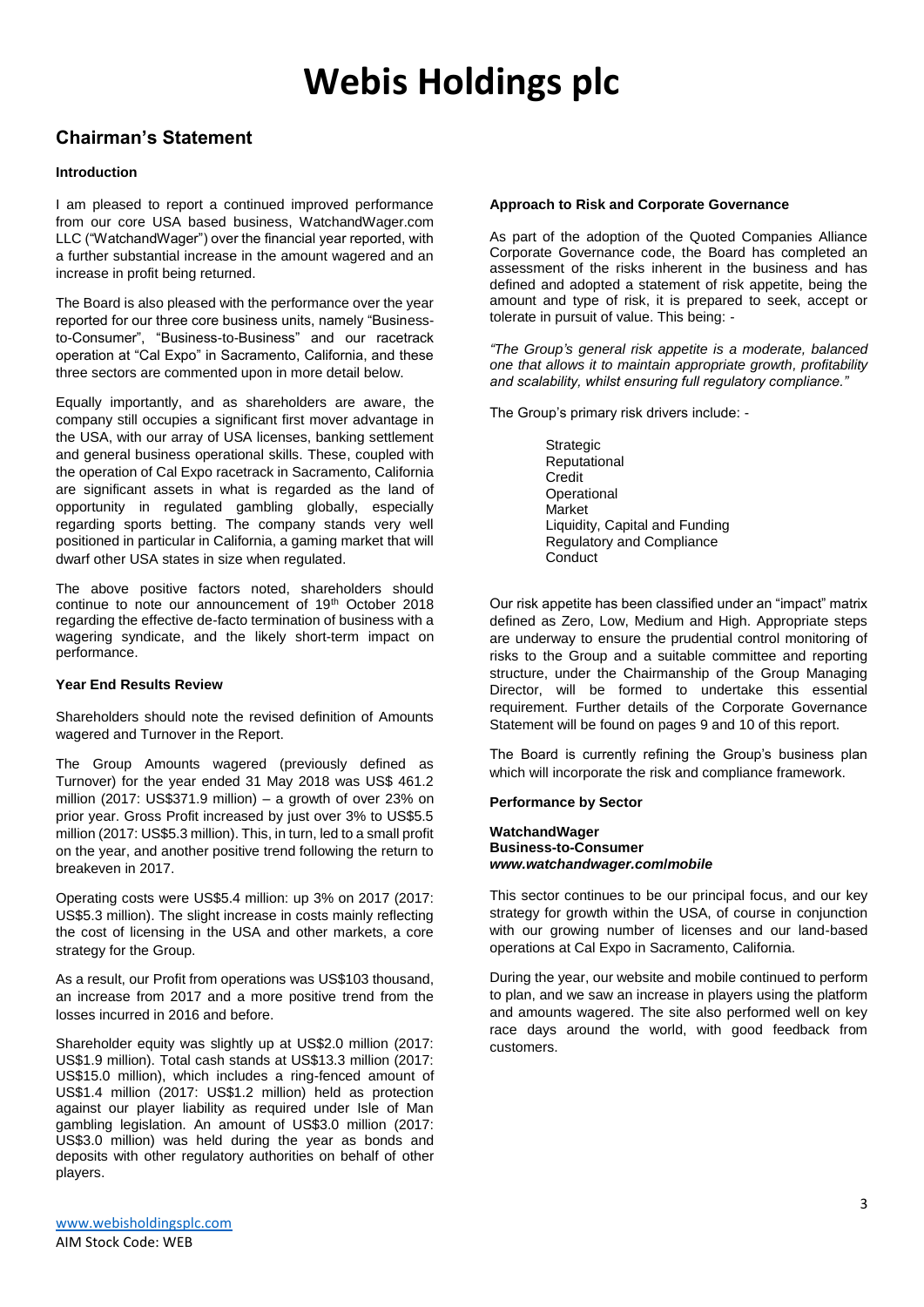### **Chairman's Statement continued**

#### **Business-to-Consumer continued**

Our Business-to-Consumer operation continues to show growth under a prudent marketing strategy. We are pleased to report we showed record player numbers across the platform at the recent Breeders' Cup in Kentucky in early November, with a 14% growth in player numbers. Our strategy in this area is to continue to improve the platform, increase player numbers and prepare ourselves for the expansion of licensed wagering in the USA, as either an operator or licensed provider.

We continued to be conservative in new player acquisition, having experienced some high costs of acquisition in prior years. We continue to do well reactivating our lapsed database, and we have seen good growth from this initiative. Importantly, we were approved for both Facebook and Google AdWords for advertising purposes during the period, something many operators have found difficult to achieve in the USA. In addition, we continue to make improvements in USA based payment processing, banking and settlements. All of these developments, whilst already assisting operations and performance with customers and track partners, will be equally important assets in the expanding world of USA licensed gaming.

Our sub-brand named "WatchandWager Worldwide" continued to grow. This initiative is aimed at promoting international racing to our USA player base. This provides a unique selling proposition for our USA players, and also stands us in good stead with our international content providers whom we are contracted with.

#### **Business-to-Business**

This sector is the provision of pari-mutuel (pool) wagering to high-roller clients, many of whom specialize in algorithmic or computer assisted trading on a wide range of global racetracks.

The amounts wagered and turnover for the full year were boosted by significant high-volume player activity through its access into pools, primarily with the Hong Kong Jockey Club and the French PMU, but also other markets in the USA, Canada, Australia, UK and Ireland.

Our network of direct players (being those not operating through agents), continued to grow both in terms of player sign-ups. We have also assisted existing player groups in many areas of their activity, including regulatory support.

That said and as previously notified, the Business-to-Business high volume wagering sector has become increasingly competitive over the years, with other operators and player agents providing third-party services, and increased racetrack fees being charged in return for access to racetrack wagering and video streaming rights. The entire sector remains volatile, being subject to changes in player or aggregator activities, as well as changes in the policies of key content providers.

#### **Post Year, Strategy and Regulatory Developments**

As shareholders are aware and as announced on 19<sup>th</sup> October 2018, we continue to assume that a contract with a large volume wagering syndicate has ceased. As reported, this will impact our ongoing operations, with a loss in commissions of up to US\$800,000 during 2018/19. This was a commercial decision, but on a positive note allows management to grow new player relationships and focus on much more important growth opportunities in the USA.

#### **Cal Expo**

We resumed racing on 10<sup>th</sup> November 2018 and initial signs for our performance are good. Following approval from the California Horseracing Board and our Horsemen partners we will be running a slightly reduced number of race days. We are confident that this will help horse numbers, which is the key factor in generating wagering handle.

It should also be reported that the new International Racing Bill approved in California, which Management heavily lobbied for in Sacramento, will commence in January 2019, and will also add additional revenues to the track from that date. This ruling allows for a slightly increased commission back to the Cal Expo operation derived from California residents wagering on international races (non-USA races). The estimated benefit of this ruling is expected to be an additional US\$100,000 in commissions back to Cal Expo over an entire annual Racing season.

#### **Licenses**

The Board can confirm the recent renewal of its core multijurisdictional license for wagering with the North Dakota Racing Commission for 2019. In addition, our strategically important license in California is due to be heard by the California Horseracing Board on November 29th. The Board anticipates that this license will be approved and is hopeful that it will be awarded for a two-year term (2019/2020). We are also currently in the process of renewing or have renewed licenses in New York, Kentucky, Washington, and Minnesota. Management and the Board continue to assess other new licensing opportunities in the USA to further improve its scope and assets within the USA.

#### **USA regulated gaming**

Following the Supreme Court's positive judgement on Sports betting in May, the company is clearly excellently positioned to benefit from expanded e-gaming and of course sports betting. The Board is encouraged by initial results reported in New Jersey. As previously advised the Board believes its key opportunities lie in the State of California with its unique physical presence at Cal Expo and online advanced deposit wagering license. It should be recognized California will be a little slow to adopt regulation, but we are very encouraged by the certainty that only California land-based operations will be licensed in the State. This is of course critical in what is the true State of opportunity, which will dwarf other States in terms of final revenues earned.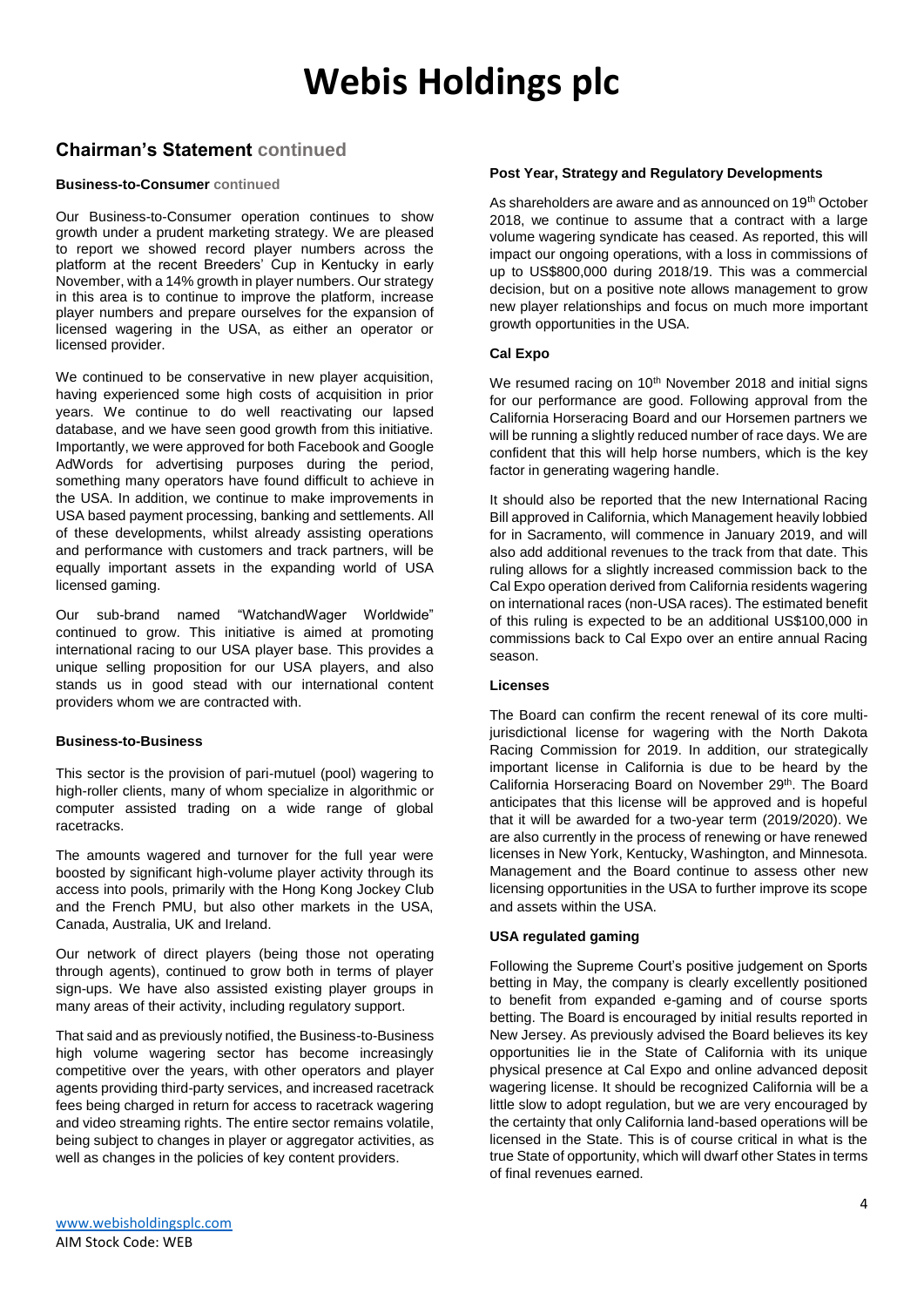### **Chairman's Statement continued**

#### **USA regulated gaming continued**

The Management and Executive highest priority is now to assess strategic opportunities in the USA, and particularly in California. This includes potential software deals, or even potential mergers or acquisitions. At present the Board expects to announce more details in relation to progress on this in early 2019.

#### **Corporate Governance**

One of the Group Board's primary responsibilities is to ensure the provision of effective corporate governance. To this end, the Board undertook a full review of every aspect of governance in the light of the Quoted Companies Alliance Corporate Governance Code for Small and Mid-Size Quoted Companies (2018) and I am pleased to report that the Group is fully compliant in all aspects.

#### **Outlook**

In summary, the Board are encouraged by the increase in betting activity, amounts wagered and most importantly a reversal of previous losses into a profit, albeit small, as well as creating an excellent strategic position in the USA. The Board remains excited and committed to developing its effective "land grab" within the USA. In pursuit of this, the Board continues to seek and evaluate opportunities for strategic partnerships to develop all aspects of the business.

The Board is also pleased to note the confidence that our major shareholder continues to place in our strategy of positioning the Group in such a way to take the maximum advantage of the anticipated changes to gaming legislation in the USA.

Finally, I would like to thank all our staff, our customers and our shareholders for their continued support throughout the year.

**Denham Eke Non-executive Chairman 27 November 2018**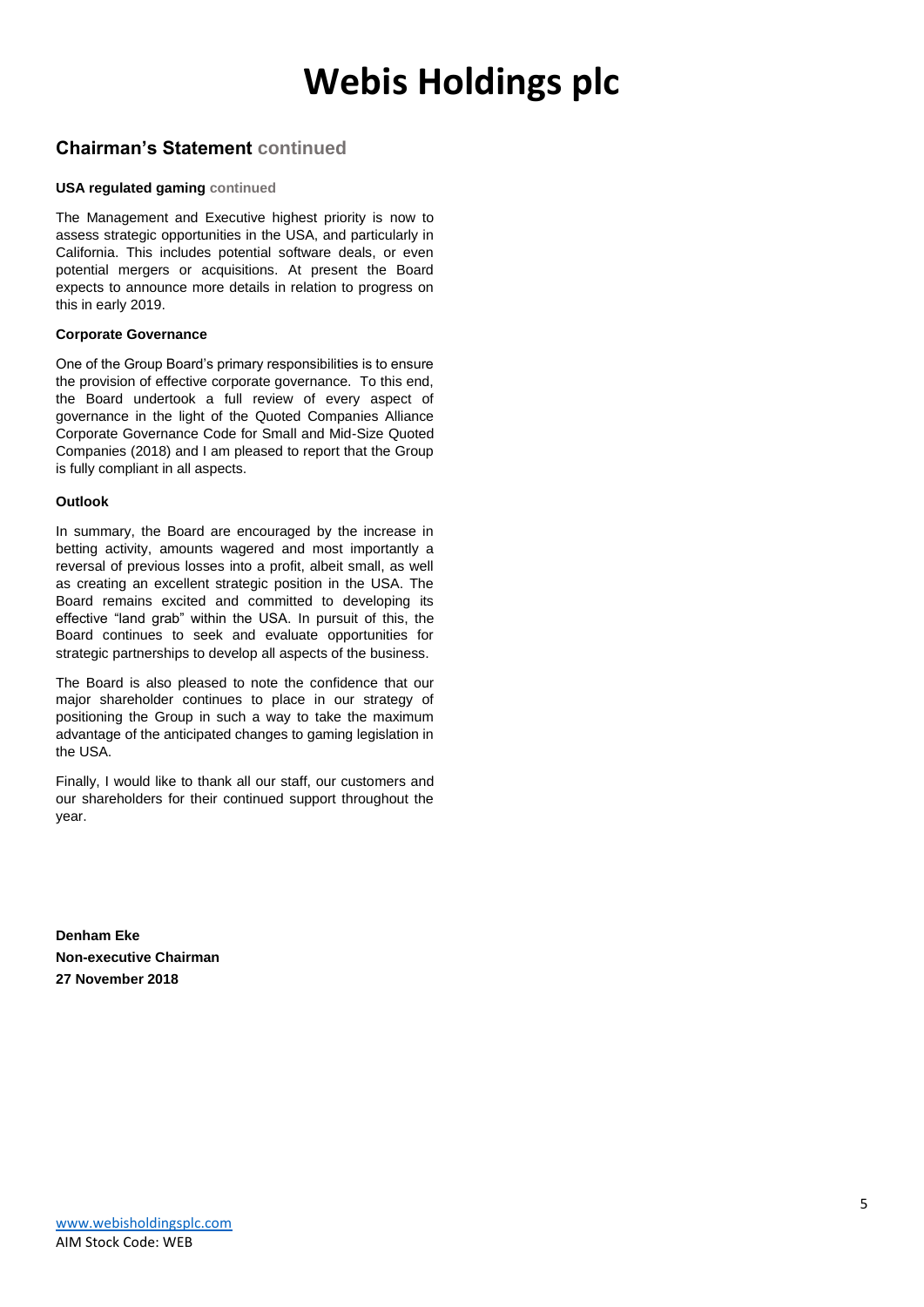### **The Board of Directors**

#### **Denham Eke, aged 67**

**Non-executive Chairman**

Denham Eke began his career in stockbroking before moving into corporate planning for a major UK insurance broker. He is a director of many years' standing of both public and private companies involved in the mining, leisure, manufacturing and financial services sectors.

Denham Eke was appointed Nonexecutive Chairman in April 2003.

#### **Ed Comins, aged 49**

**Managing Director**

Ed Comins has 22 years' experience in the betting and gaming industry with Coral, Ladbroke Casinos, the Tote and GameAccount. At the Tote he had overall responsibility for developing Totepool's pari-mutuel business as General Manager of Tote Direct and Development Director for Totepool. He was Commercial Director for GameAccount, a provider of online skill games, where he managed betting partner relationships with key sportsbooks.

Ed Comins joined the Board in May 2010.

#### **Nigel Caine, aged 48 Non-executive Director**

Nigel Caine is the Chief Financial Officer for Burnbrae Group Limited. He is a Fellow of the Association of Chartered Certified Accountants and a Member of both the Chartered Institute of Securities and Investments and the Institute of Chartered Secretaries and Administrators. He also holds an MBA from the University of Wales. Nigel began his career in audit and transaction services with KPMG and Deloitte. Before joining Burnbrae Group Limited in 2014, Nigel was the Chief Financial Officer for Speymill Deutsche Immobilien Company Plc.

Nigel Caine joined the Board in June 2015.

#### **Sir James Mellon, aged 89**

**Non-executive Director**

Sir James Mellon is a former diplomat who began his career with the Department of Agriculture for Scotland before moving on to several varied roles including Head of Trade Relations and Export Dept (TRED); FCO; UK Ambassador to Denmark; Director-General for Trade and Investment, United States; and Consul-General, New York. He has many years of corporate experience having been a director of both public and private companies.

Sir James Mellon joined the Board in January 2012.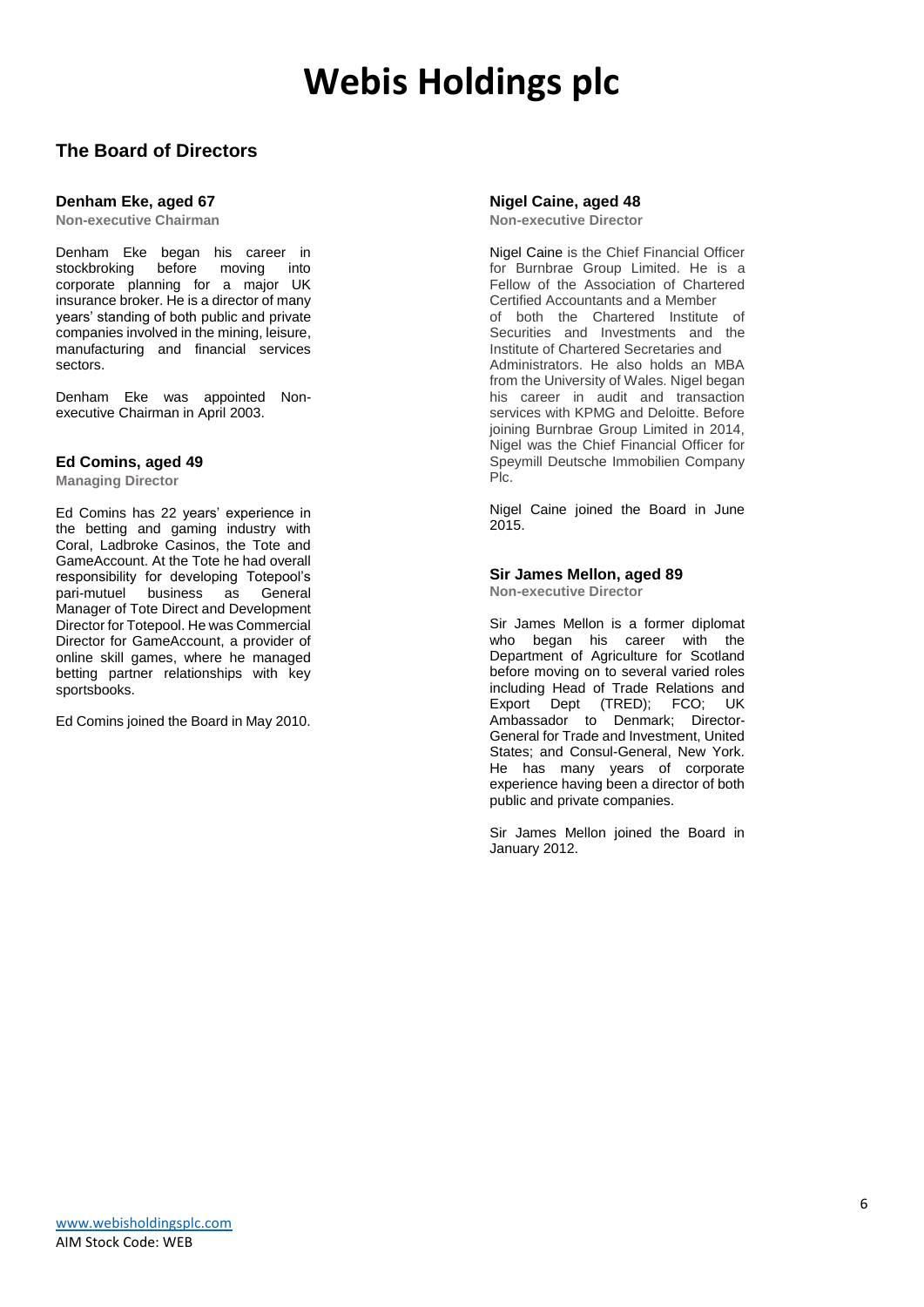### **Directors' Report**

The directors present their annual report and the audited consolidated financial statements for the year ended 31 May 2018.

#### **Principal activities**

The Group operates:

- a pari-mutuel service to individual and business customers; and
- a racetrack under a licence issued in California. USA.

#### **Business review**

The Group operates on a worldwide basis and provides online and offline facilities in respect of a wide variety of pari-mutuel events.

A more detailed review of the business, its results and future developments is in the Chairman's Statement on pages 3 to 5.

#### **Proposed dividend**

The directors do not propose the payment of a dividend (2017: \$Nil).

#### **Policy and practice on payment of creditors**

It is the policy of the Group to agree appropriate terms and conditions for its transactions with suppliers by means of standard written terms to individually negotiated contracts. The Group seeks to ensure that payments are always made in accordance with these terms and conditions.

#### **Directors' interests**

At the year-end there were 12 days (2017: 15 days) of purchases in trade creditors.

#### **Financial risks**

Details relating to financial risk management are shown in note 20 to the financial statements.

#### **Directors and directors' interests**

The Directors who held office during the year and to date were as follows:

| Denham Eke       | Non-executive Chairman   |
|------------------|--------------------------|
| Ed Comins        | <b>Managing Director</b> |
| Nigel Caine      | Non-executive Director   |
| Sir James Mellon | Non-executive Director   |

The Directors retiring by rotation are Ed Comins and Sir James Mellon who, being eligible, offer themselves for reelection.

The Directors who held office at the end of the year had the following interests in the ordinary shares of the Company and options to purchase such shares arising from incentive schemes:

|                         | Ordinary shares                              |                                         | Options                                      |                                         |
|-------------------------|----------------------------------------------|-----------------------------------------|----------------------------------------------|-----------------------------------------|
|                         | <b>Interest</b><br>at end of<br>year<br>2018 | Interest at<br>start of<br>year<br>2017 | <b>Interest</b><br>at end of<br>year<br>2018 | Interest at<br>start of<br>year<br>2017 |
| Denham Eke <sup>1</sup> |                                              |                                         |                                              |                                         |
| Ed Comins               |                                              |                                         | 14,000,000                                   | 14,000,000                              |
| Nigel Caine             |                                              |                                         |                                              |                                         |
| Sir James Mellon        |                                              |                                         |                                              |                                         |

<sup>1</sup> Denham Eke is Managing Director of Burnbrae Limited which holds 248,204,442 ordinary shares representing 63.10% of the issued capital of the Company.

Further details of the options issued to the executive directors are contained in the Report of the Remuneration Committee on pages 13 and 14.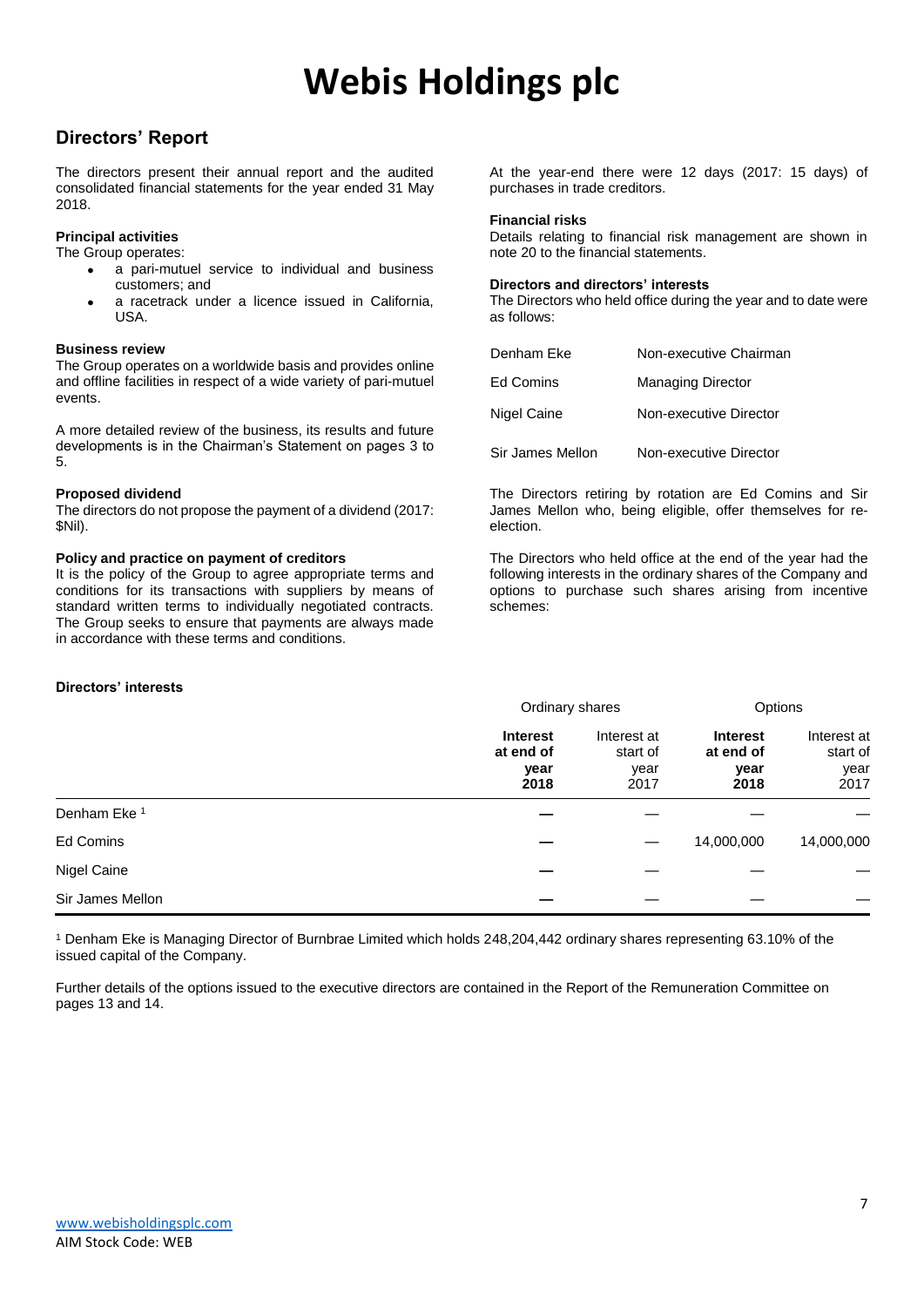### **Directors' Report continued**

#### **Substantial interests**

On 23 July 2018, the following interests in 3% or more of the Company's ordinary share capital had been reported:

|                            | %     | Number of<br>ordinary<br>shares |
|----------------------------|-------|---------------------------------|
| <b>Burnbrae Limited</b>    | 63.10 | 248,204,442                     |
| <b>BBHISL Nominees Ltd</b> | 7.54  | 29,651,666                      |

#### **Annual General Meeting**

Shareholders will be asked to approve at the Annual General Meeting certain resolutions as special business. Some of these resolutions have become routine business at the Annual General Meetings of most public companies, including your Company, and relate to the renewal of the authority for the directors to allot relevant securities and the renewal of the powers for the directors to allot equity securities for cash.

#### **Employees**

The Group is committed to a policy of equal opportunity in matters relating to employment, training and career development of employees, and is opposed to any form of less favourable treatment afforded on the grounds of disability, sex, race or religion.

The Group recognises the importance of ensuring employees are kept informed of the Group's performance, activities and future plans.

#### **Political and charitable contributions**

The Group made no political contributions during the year.

As part of the obligations of the pari-mutuel business in the United States, the Group made charitable contributions of \$40,711 during the year (2017: \$42,928).

#### **Auditors**

KPMG Audit LLC, being eligible, have expressed their willingness to continue in office in accordance with Section 12(2) of the Isle of Man Companies Act 1982.

On behalf of the Board

**Ed Comins Managing Director 27 November 2018**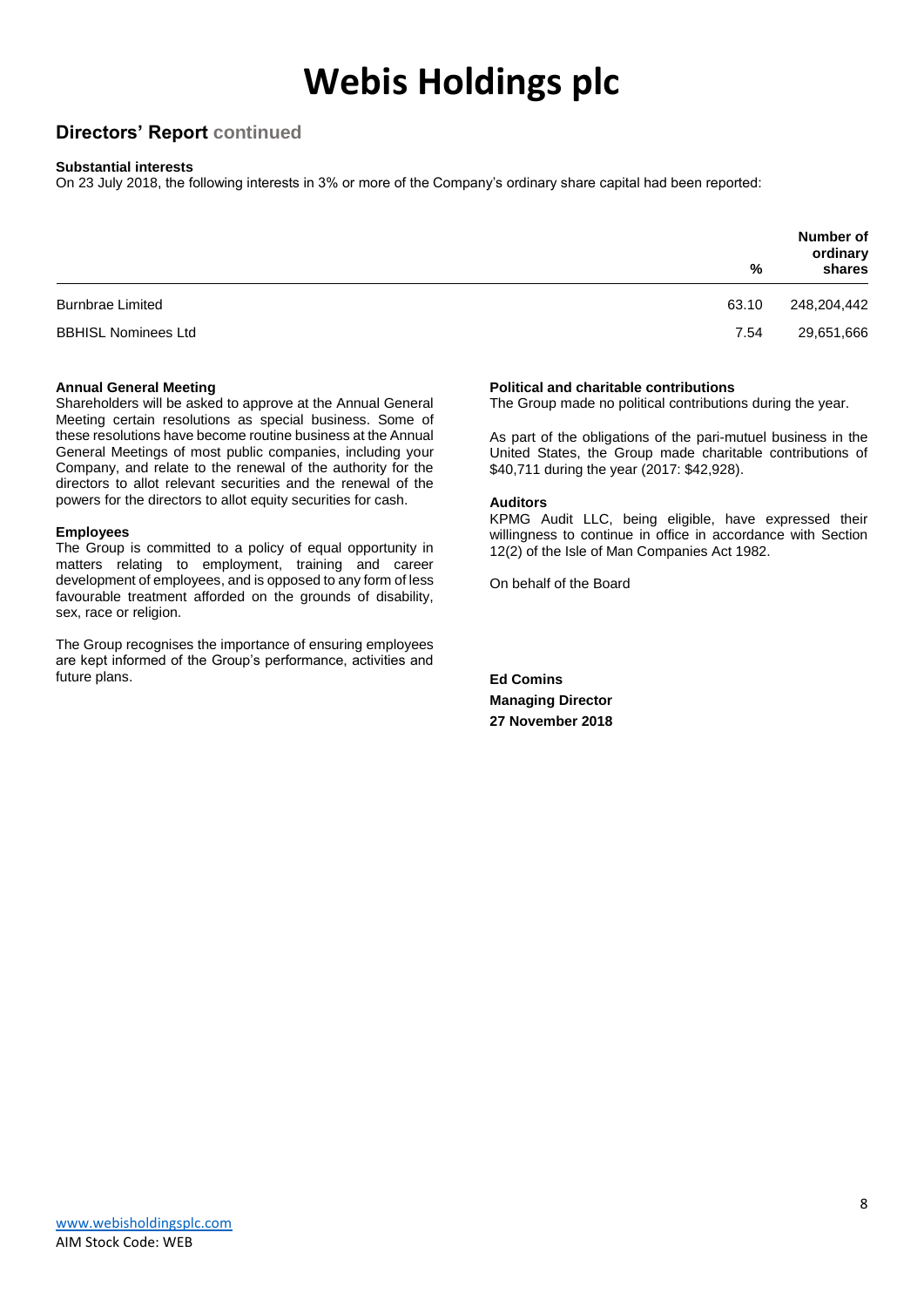### **Corporate Governance Statement**

#### **Corporate Governance Report**

The Webis Holdings Board (the "Board") is committed to best practice in corporate governance and Webis Holdings plc (the "Group"). Directors have agreed to comply with the provisions of the Quoted Companies Alliance ("QCA") Corporate Governance Code for Small and Mid-Size Quoted Companies (2018) to the extent which is appropriate to its nature and scale of operations. This report illustrates how the Group complies with those principles.

#### **Remuneration Committee**

The Remuneration Committee meet at least twice a year and comprises of two Non-executive Directors. It is chaired by Sir James Mellon and is responsible for determining the remuneration of the Executive Director, the Company Secretary and other members of the management. Committee members do not take part in discussions concerning their own remuneration.

#### **Nomination Committee**

The Nomination Committee is comprised of the whole Board. It is chaired by the Chairman of the Board and is responsible for making recommendations to the Board on matters relating to the composition of the Board, including Executive and Nonexecutive Director succession planning, the appointment of new Directors and the election and re-election of Directors. The Nomination Committee only meets as matters arise.

#### **Group Audit, Risk and Compliance Committee**

The Group Audit, Risk and Compliance Committee (the "ARCC") meet at least two times each year and comprises two Non-executive Directors, currently Sir James Mellon (Chairman) and Denham Eke. The external auditors attend by invitation. Its role is to be responsible for reviewing the integrity of the financial statements and the balance of information disclosed in the accompanying Directors' Report, to review the effectiveness of internal controls and risk management systems and recommend to the Board (for approval by the members) the appointment or re-appointment of the external auditor. The ARCC reviews and monitors the external auditor's objectivity, competence, effectiveness and independence, ensuring that if it or its associates are invited to undertake non-audit work it will not compromise auditor objectivity and independence.

Further information can be found within the Group Audit, Risk and Compliance Report contained within this Annual Report.

#### **The Role of the Board**

The Board is collectively responsible for the long-term success of the organisation. Its principal function is to determine the strategy and policies of the Group within an effective control framework which enables risk to be assessed and managed.

The Board ensures that the necessary financial and human resources are in place for the Group to meet its objectives and that business and management performances are reviewed. Furthermore, the Board ensures that the Group operates within its constitution, relevant legislation and regulation and that proper accounting records and effective systems of business control are established, maintained, documented and audited.

There are at least four formal Board meetings each year. All Board members have the benefit, at the Group's expense, of liability insurance in respect of their responsibilities as Directors and have access to independent legal or other professional advice if required. The Board has a formal schedule of matters which are reserved for its consideration and it has established three committees to consider specific issues in greater detail, being the Group Audit, Risk and Compliance, Remuneration and Nomination Committees. The Terms of Reference for each of these Committees are published on the Group's website.

#### **Division of Responsibilities**

The offices of Chairman and Managing Director are distinct and held by different people. The role of each is set out in their respective job descriptions.

#### **The Chairman**

The Chairman is responsible for leading the Board, ensuring its effectiveness in all aspects of its role, promoting a culture of openness of debate and communicating with the Group's members on behalf of the Board. The Chairman sets the direction of the Board and promotes a culture of openness and debate by facilitating the effective contribution of Nonexecutive Directors and ensuring constructive relations between Executive and Non-executive Directors. The Chairman also ensures that Directors receive accurate, timely and clear information. In doing so, this fosters a positive corporate governance culture throughout the Group.

#### **The Managing Director**

The Managing Director is responsible for managing the Group's business and operations within the parameters set by the Board.

#### **Non-executive Directors**

The Non-executive Directors are responsible for bringing independent judgement to the discussions held by the Board, using their breadth of experience and understanding of the business. Their key responsibilities are to constructively challenge and contribute to strategic proposals, and to monitor performance, resources, and standards of conduct, compliance and control, whilst providing support to executive management in developing the Group.

#### **The Composition of the Board**

At the year end, the Board is made up of four directors, comprising three Non-executive Directors and one Executive Director. At least one Non-executive Director is considered by the Board to be independent in character and judgement and to have an appropriate balance of skills and experience. They are also considered to be free of any relationship or circumstances which could materially interfere with the exercise of their judgement, impede the provision of constructive challenge to management and provide assistance with the development of strategy.

#### **Appointments to the Board**

The principal purpose of the Nomination Committee is to undertake the assessment of the balance of skills, experience, independence and knowledge on the Board against the requirements of the business, with a view to determining whether any shortages exist. Having completed

the assessment, the Committee makes recommendations to the Board accordingly. Appointments to the Board are made on merit, with due regard to the benefits of diversity. Within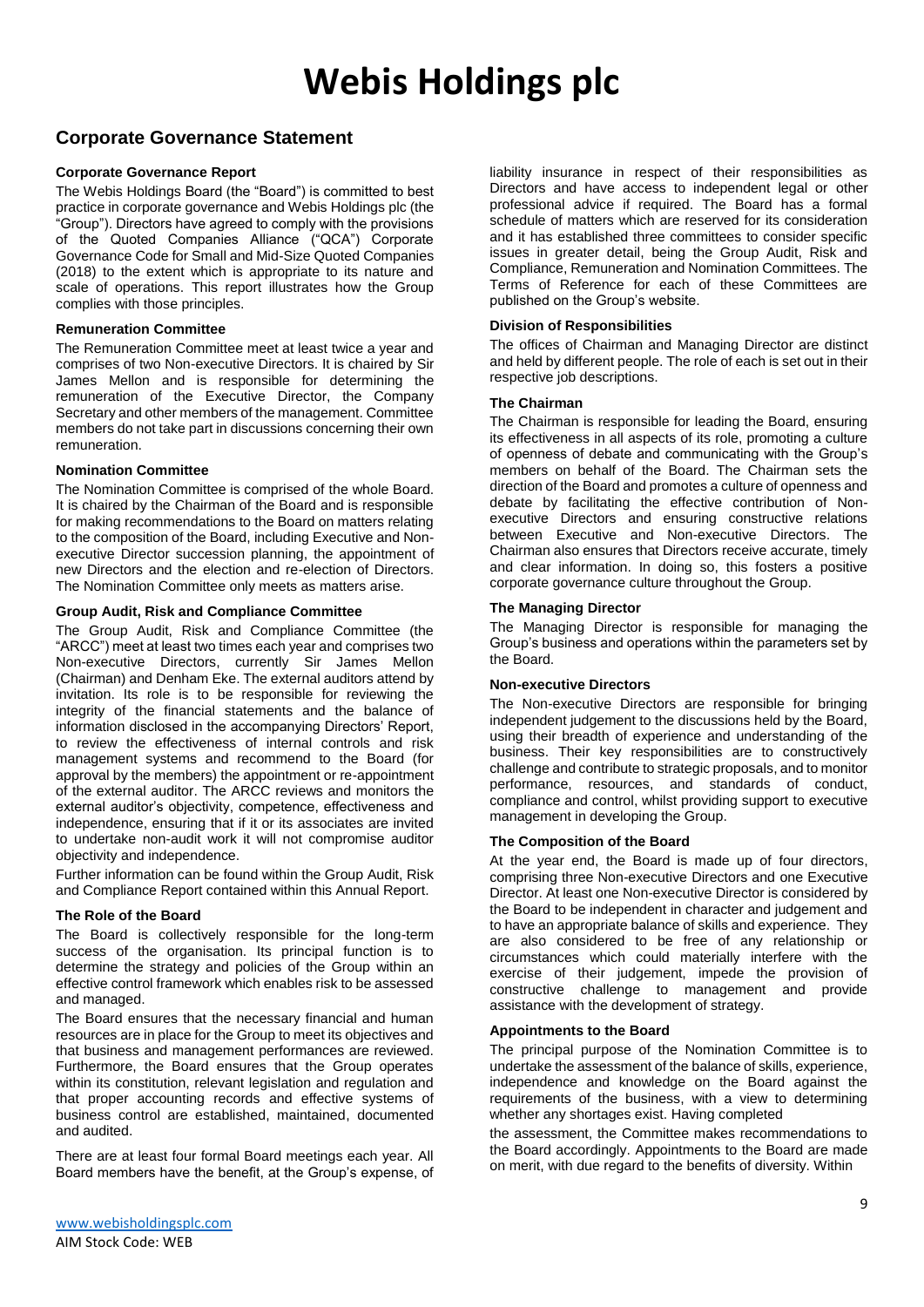### **Corporate Governance Statement continued**

#### **Appointments to the Board continued**

this context, the paramount objective is the selection of the best candidate, irrespective of background, and it is the view of the Board that establishing quotas or targets for the diversity of the Board is not appropriate.

All Director appointments must be approved by the Company's Nominated Adviser, as required under the AIM Rules, before they are appointed to the Board.

Prior to appointment, Non-executive Directors are required to demonstrate that they are able to allocate sufficient time to undertake their duties.

#### **Information and Support**

The Chairman ensures that the Board receives accurate, timely and clear information in a form and of sufficient quality to enable it to fulfil its responsibilities.

All Directors have access to the advice and services of the Company Secretary who is responsible for ensuring compliance with all Board procedures and advising the Board on governance matters.

#### **Evaluation**

An internal process exists to evaluate, on an annual basis, the performance and effectiveness of individual Directors and of the Board and its Committees.

#### **Re-election**

The Group's Rules require that all Directors are submitted for election at the AGM following their first appointment to the Board. Thereafter all directors will submit themselves for reelection at least once every three years, irrespective of performance.

#### **Board and committee attendance**

The number of formal scheduled Board and committee meetings held and attended by Directors during the year was as follows: -

|                        | <b>Board</b> | <b>Audit</b> | <b>Remuneration</b> | <b>Nomination</b> |
|------------------------|--------------|--------------|---------------------|-------------------|
| Denham<br>Eke          | 4/4          | 2/2          | 2/2                 |                   |
| Sir<br>James<br>Mellon | 4/4          | 2/2          | 2/2                 |                   |
| Ed<br>Comins           | 3/4          |              |                     |                   |
| Nigel<br>Caine         | 4/4          |              |                     |                   |

#### **Financial and Business Reporting**

The Board confirms that the Annual Report and Accounts, taken as a whole, is fair, balanced and understandable and

provides the information necessary for members to assess the Group's performance, business model and strategy. The responsibilities of the Directors in relation to the preparation of the Group's accounts are set out on page 12. The Chairman's Statement on pages 3 to 5 provides a detailed review of the Group's business activities and future prospects.

#### **Risk Management and Internal Control**

The Board is responsible for determining a framework for risk management and control, including the Group's risk appetite and tolerance. Senior management are responsible for designing, operating and monitoring risk management and internal control processes in line with the risk appetite and tolerance while the ARCC, on behalf of the Board, is responsible for reviewing the adequacy and effective operation of these processes. The role of the ARCC is described previously and provides the Board with independent assurance that the Group is operating specifically in accordance with the risk appetite parameters determined and approved by the Board. It also ensures that the outcomes for the Group's various activities are in line with those parameters.

The system of internal control overall is designed to enable the Group to achieve its corporate objectives within the Board's predetermined risk appetite, not to eliminate risk.

The directors have reviewed the need for an internal audit function and believe that the Group is not of sufficient size and complexity to require such a function.

#### **Remuneration**

The Report on Directors' Remuneration, prepared by the Chairman of the Group's Remuneration Committee, is to be found on pages 13 and 14 and explains how the Group complies with the Code Principles relating to remuneration. Details of Directors' Emoluments during 2017-18 can be found on page 14.

#### **Dialogue with Shareholders**

The Group is owned by both individual and institutional shareholders. All shareholders are kept informed of developments and feedback is encouraged both at the AGM and through communication via the Group's website.

#### **Constructive use of the AGM**

Each year the Group sends details of the AGM, including appointment of proxy and voting forms, to members who are eligible to vote.

#### **Approval**

This report was approved by the Board of Directors on 27 November 2018 and signed on its behalf by:

**Denham Eke Non-executive Chairman 27 November 2018**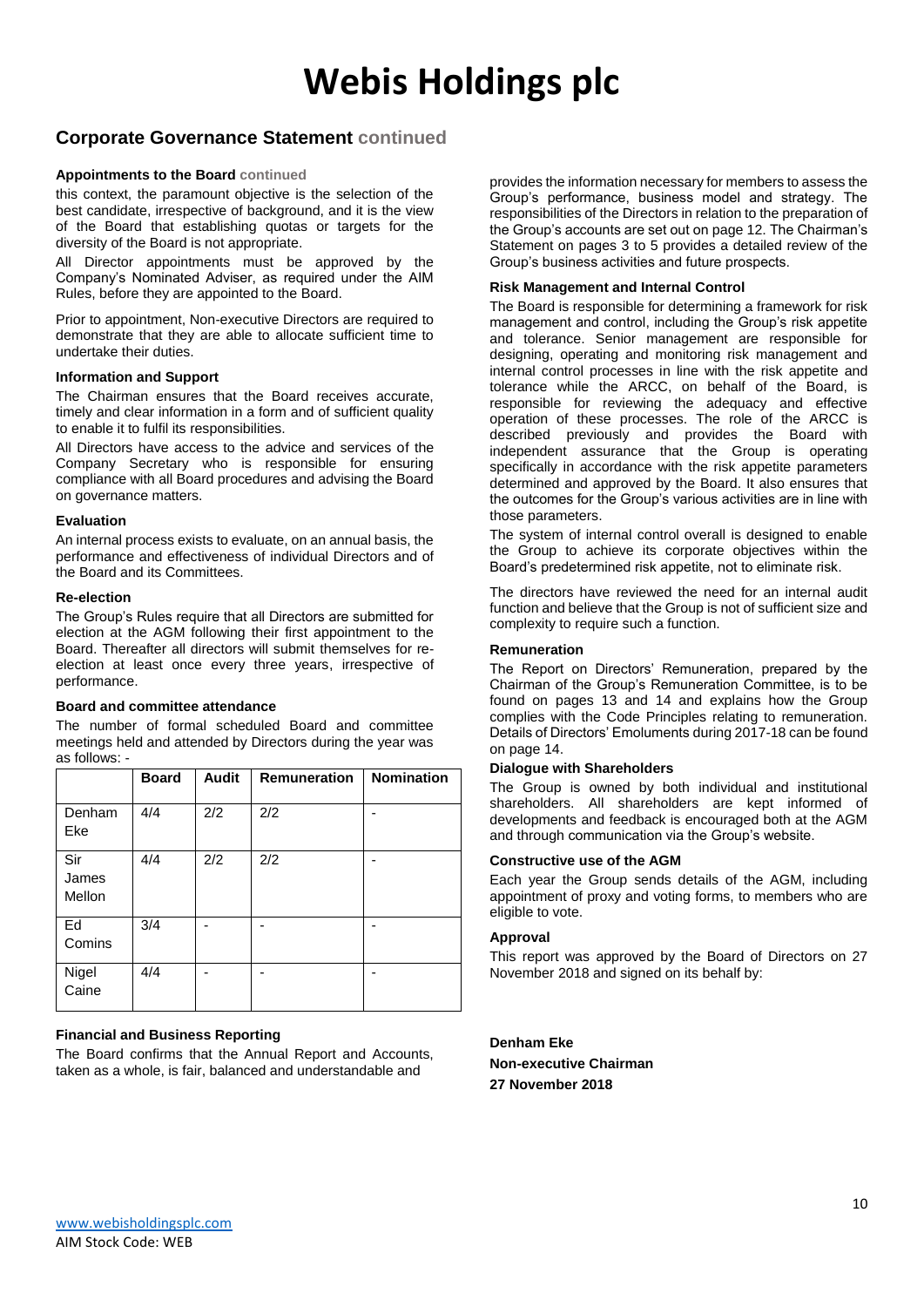### **Audit, Risk and Compliance Committee Report**

The Directors have agreed to comply with the provisions of the Quoted Companies Alliance ("QCA") Corporate Governance Code for Small and Mid-Size Quoted Companies (2018) to the extent which is appropriate to its nature and scale of operations.

This report illustrates how the Group complies with those principles in relation to its Group Audit, Risk and Compliance Committee (the "Committee").

#### **Membership**

The Committee comprises of two Non-executive Directors and the members are Sir James Mellon (Chairman) and Denham Eke. The composition of the Committee has been reviewed during the year and the Board is satisfied that the Committee members have recent relevant financial experience and the expertise to resource and fulfil its responsibilities effectively, including those relating to risk and controls.

#### **Meetings**

The Committee meets two times a year, including the review of the interim and full year results. Other Directors and representatives from the external auditors attend by invitation.

#### **Duties**

The Committee carries out the duties below for the Company and the Group as a whole, as appropriate:

- Monitors the integrity of the financial statements of the Company, including annual and half-yearly reports, interim management statements, and any other formal announcement relating to financial performance, reviewing significant financial reporting issues and judgements which they contain.
- Reviews and challenges the consistency the information presented within the financial statements, compliance with stock exchange or other legal requirements, accounting policies and the methods used to account for significant or unusual transactions.
- Keeps under review the effectiveness of the Group's internal controls and risk management systems.
- Reviews the Group's arrangements for its employees to raise, in confidence, possible wrongdoing in financial reporting or other matters, the procedures for detecting fraud, prevention of bribery and adequacy and effectiveness of the Group's anti-money laundering systems and control.
- KPMG Audit LLC was appointed as auditor in 2002 and the Committee oversees the relationship with them including regular meetings to discuss their remit and review the findings and any issues with the annual audit. It also reviews their terms of appointment, meets them once a year independent of management and considers and makes recommendations to the Board, to be put to the Company for approval at the Annual General Meeting, in relation to the appointment, re-appointment and removal of the Company's external auditor. There are no contractual restrictions in place in respect of the auditor choice.
- The Committee is governed by a Terms of Reference and a copy of this is available on [www.webisholdingsplc.com](http://www.webisholdingsplc.com/) - the Company's website.

#### **2018 Annual Report**

During the year the Committee held two meetings and can confirm that it has received sufficient, reliable and timely information from management and the external auditors to enable it to fulfil its responsibilities.

The Committee has satisfied itself that there are no relationships between the auditor and the Group which could adversely affect the auditor's independence and objectivity and regular meetings have been held with them at both the planning stage prior to the audit and after the audit at the reporting stage.

All internal control and risk issues that have been brought to the attention of the Committee by the external auditors have been considered and the committee confirms that it is satisfied that management has addressed the issues or has plans to do so.

The Group has a number of policies and procedures in place as part of its internal controls and these are subject to continuous review and as a minimum are reviewed by the Committee on an annual basis.

- The Committee has reviewed and discussed together with management and the external auditor the Company's financial statements for the year ended 31 May 2018 and reports from the external auditor on the planning for and outcome of their reviews and audit. The key accounting issues and judgements considered relating to the Group's financial statements and disclosures were as follows:
- Revenue recognition  $-$  the Committee considered the conditions of revenue recognition, including that of being recognised on an accrual basis. The Committee agreed that the current method of revenue recognition is appropriate for the market that the Group operates within and that revenue satisfied the necessary criteria to be recognised. Disclosures are included in note 1; and
- Going concern  $-$  the Committee reviewed the going concern position of the Group, taking into account the 12 month cash flow forecasts and the continued support of the ultimate parent. The Committee is satisfied that preparing the financial statements on a going concern basis is appropriate. Disclosures are included in note 1;
- Cash balances the Committee reviewed the cash position to ensure that it is able to meet its ongoing requirements and also has sufficient cash reserves to cover the relevant player liabilities. The Committee is satisfied that there are sufficient cash balances to meet its ongoing expenses and cover the player balances in full if required. Disclosures are included in note 12.

**Denham Eke Non-executive Chairman 27 November 2018**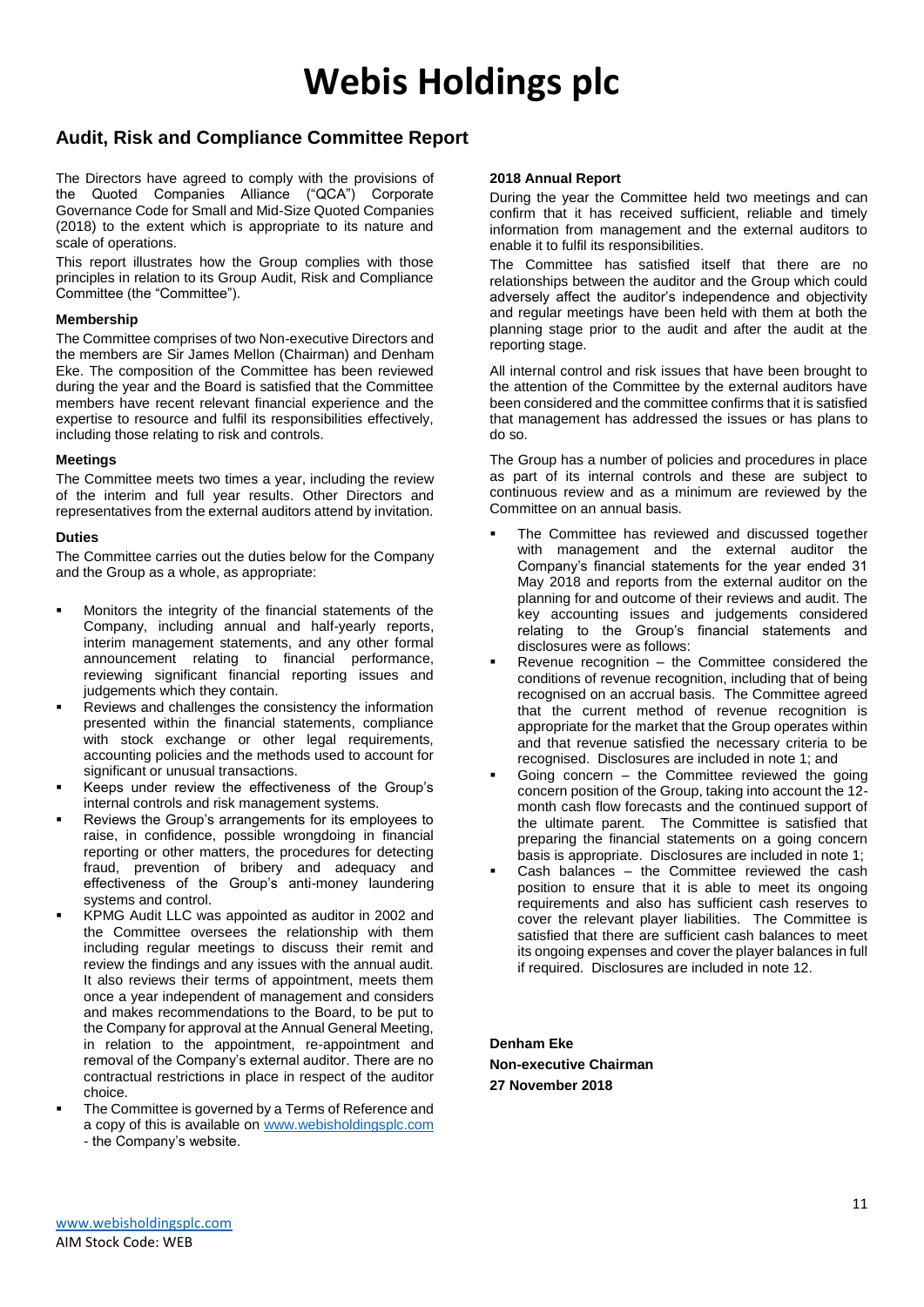### **Statement of Directors' Responsibilities in Respect of the Annual Report and the Financial Statements**

The directors are responsible for preparing the Annual Report and the Group and Parent Company financial statements in accordance with applicable law and regulations.

Company law requires the directors to prepare Group and parent Company financial statements for each financial year. As required by the AIM Rules of the London Stock Exchange they are required to prepare the Group financial statements in accordance with International Financial Reporting Standards as adopted by the EU (IFRSs as adopted by the EU), as applicable to an Isle of Man company and applicable law and have elected to prepare the parent Company financial statements on the same basis.

Under company law the Directors must not approve the financial statements unless they are satisfied that they give a true and fair view of the state of affairs of the Group and Parent Company and of their profit or loss for that period. In preparing each of the Group and Parent Company financial statements, the Directors are required to:

- select suitable accounting policies and then apply them consistently;
- make judgements and estimates that are reasonable, relevant and reliable;
- state whether they have been prepared in accordance with IFRSs as adopted by the EU;
- assess the Group and Parent Company's ability to continue as a going concern, disclosing, as applicable, matters related to going concern; and

• use the going concern basis of accounting unless they either intend to liquidate the Group or the Parent Company or to cease operations or have no realistic alternative but to do so.

The Directors are responsible for keeping adequate accounting records that are sufficient to show and explain the Parent Company's transactions and disclose with reasonable accuracy at any time the financial position of the Parent Company and enable them to ensure that its financial statements comply with the Companies Acts 1931-2004. They are responsible for such internal control as they determine is necessary to enable the preparation of financial statements that are free from material misstatement, whether due to fraud or error, and have general responsibility for taking such steps as are reasonably open to them to safeguard the assets of the Group and to prevent and detect fraud and other irregularities.

Under applicable law and regulations, the Directors are also responsible for preparing a Directors' Report that complies with that law and those regulations.

The Directors are responsible for the maintenance and integrity of the corporate and financial information included on the company's website. Legislation in the Isle of Man governing the preparation and dissemination of financial statements may differ from legislation in other jurisdictions.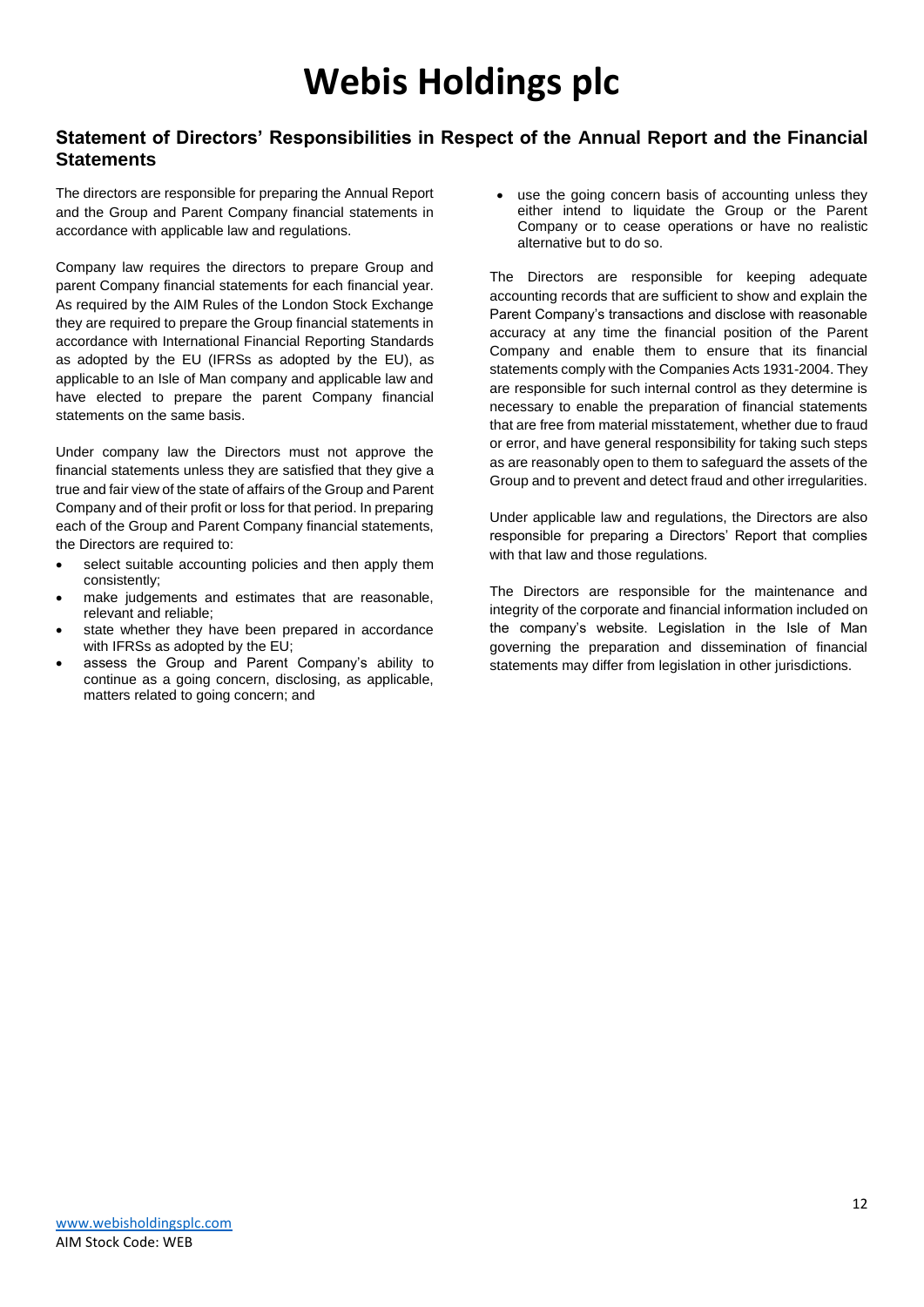### **Report of the Remuneration Committee**

#### **Directors' Remuneration Report**

As an Isle of Man registered company there is no requirement to produce a Directors' Remuneration Report. However, the Board follows best practice and therefore has prepared such a report.

The Directors have agreed to comply with the provisions of the Quoted Companies Alliance ("QCA") Corporate Governance Code for Small and Mid-Size Quoted Companies (2018) to the extent which is appropriate to its nature and scale of operations.

This report illustrates how the Group complies with those principles in relation to directors' remuneration.

#### **The Level and Components of Executive Director Remuneration**

The Group's Remuneration Policy reflects the Group's business strategy and objectives as well as sustained and long-term value creation for shareholders. In addition, the policy aims to be fair and provide equality of opportunity, ensuring that: -

- the Group is able to attract, develop and retain highperforming and motivated employees in the competitive local and wider US markets;
- employees are offered a competitive remuneration package to encourage enhanced performance and are, in a fair and responsible manner, rewarded for their individual contribution to the success of the Group;
- it reflects our culture and values; and
- there is full transparency of the Group's Remuneration Policy.

In line with the Board's approach, which reflects that adopted within other comparable organisations, the Group's Remuneration Policy provides for the reward of the Executive Director through salary and other benefits.

#### **Executive Director's Emoluments**

The remuneration for the Executive Director reflects their responsibilities. It comprises basic salary, eligibility to participate in an annual bonus scheme when this is considered appropriate, private healthcare and share option incentives.

Annual bonus scheme payments are not pensionable and are not contracted.

As with staff generally, whose salaries are subject to annual reviews, the basic salary payable to the Executive Director is reviewed each year with reference to jobs carrying similar responsibilities in comparable e-gaming organisations, market

conditions generally and local employment competition in view of the Group's geographical position.

It is anticipated that an annual bonus scheme will operate when Group profitability and cash flow allow. Bonuses for the executive director are calculated with reference to the profit before tax as disclosed in the audited accounts of the Group, together with an assessment by the Committee of the director's performance against agreed personal targets. Bonus payments are not pensionable.

The Committee believes that share ownership by executives strengthens the link between their personal interests and those of shareholders. Options are granted to executives periodically at the discretion of the Remuneration Committee. The grant of share options is not subject to fixed performance criteria. This is deemed to be appropriate as it allows the Committee to consider the performance of the Group and the contribution of the individual executives and, as with annual bonus payments, illustrates the relative importance placed on performance-related remuneration.

The Group does not intend to contribute to the personal pension plans of directors in the forthcoming year.

#### **Executive Directors' Contractual Terms**

The service contract of the Executive Director provides for a notice period of six months.

#### **Non-executive Directors' Remuneration**

Non-executive Directors do not receive any benefits other than their fees and travelling expenses for which they are reimbursed. The level of fees payable to Non-executive Directors is assessed using benchmarks from a group of comparable e-gaming organisations.

#### **The Procedure for Determining Remuneration**

The Remuneration Committee, comprising two Non-executive Directors, is responsible for setting the remuneration of the Executive Director and is chaired by Sir James Mellon. Committee members do not take part in discussions concerning their own remuneration. The basic Non-executive Director fee is set by the Group Chairman. The Chairman of the Committee reports at the Board meeting following a Committee meeting.

It is the view of the Committee that Directors' remuneration awarded across the Group for the year has been in accordance with the Group's stated Remuneration Policy and, on behalf of the Committee I recommend that you endorse this Group report. An analysis of Directors' emoluments is as follows:

|                                                     | 2018<br><b>US\$000</b> | 2017<br><b>US\$000</b> |
|-----------------------------------------------------|------------------------|------------------------|
| Emoluments - salaries, bonuses and taxable benefits | 350                    | 343                    |
| — fees                                              | 69                     | 66                     |
|                                                     | 419                    | 409                    |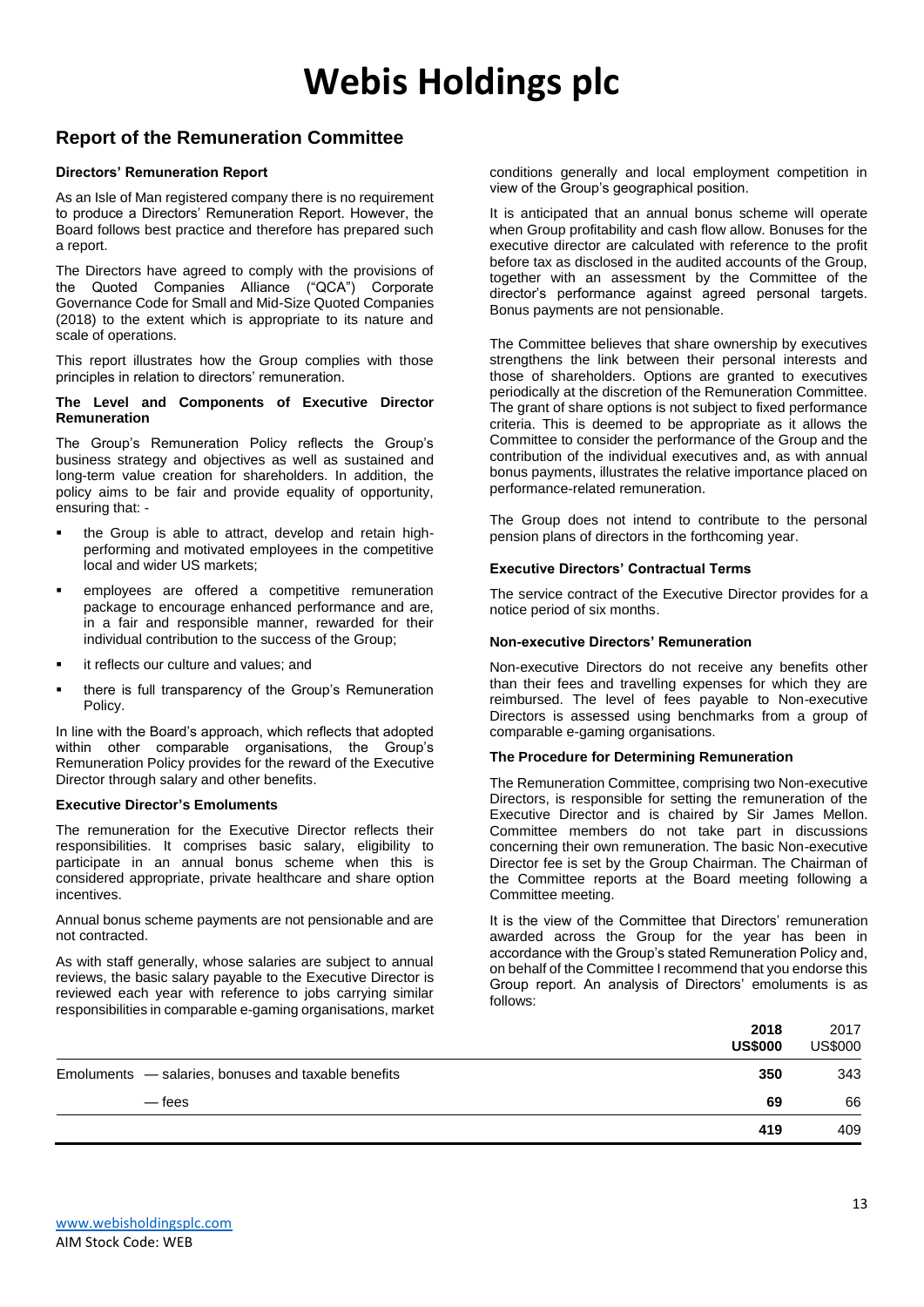### **Report of the Remuneration Committee continued**

#### **Directors' Emoluments**

|                             | <b>Basic</b><br>salary<br>US\$000 | Fees<br><b>US\$000</b> | <b>Bonus</b><br>US\$000 | Termination<br>payments<br><b>US\$000</b> | <b>Benefits</b><br><b>US\$000</b> | 2018<br><b>Total</b><br><b>US\$000</b> | 2017<br>Total<br><b>US\$000</b> |
|-----------------------------|-----------------------------------|------------------------|-------------------------|-------------------------------------------|-----------------------------------|----------------------------------------|---------------------------------|
| <b>Executive</b>            |                                   |                        |                         |                                           |                                   |                                        |                                 |
| <b>Ed Comins</b>            | 310                               |                        |                         |                                           | 40                                | 350                                    | 343                             |
| Non-executive               |                                   |                        |                         |                                           |                                   |                                        |                                 |
| Denham Eke*                 |                                   | 27                     |                         |                                           |                                   | 27                                     | 26                              |
| Nigel Caine*                |                                   | 22                     |                         |                                           |                                   | 22                                     | 21                              |
| Sir James Mellon            |                                   | 20                     |                         |                                           |                                   | 20                                     | 19                              |
| <b>Aggregate emoluments</b> | 310                               | 69                     |                         |                                           | 40                                | 419                                    | 409                             |

\* Paid to Burnbrae Limited.

Details of the options outstanding at 31 May 2018 are as follows:

| Name of<br>director    | 31 May<br>2017 | Granted /<br>(lapsed) in<br>year | 31 May     | 2018 Exercise price | Date<br>from which<br>exercisable | Expiry<br>date |
|------------------------|----------------|----------------------------------|------------|---------------------|-----------------------------------|----------------|
| Ed Comins              |                |                                  |            |                     |                                   |                |
| 2016 Share Option Plan | 14,000,000     |                                  | 14,000,000 |                     | 1p 3 March 2019 3 March 2026      |                |
|                        | 14,000,000     |                                  | 14,000,000 |                     |                                   |                |

The market price of the shares at 31 May 2018 was 4.55p. The range during the year was 7.675p to 0.775p.

#### **Approval**

The report was approved by the Board of directors and signed on behalf of the Board.

**Denham Eke Non-executive Chairman 27 November 2018**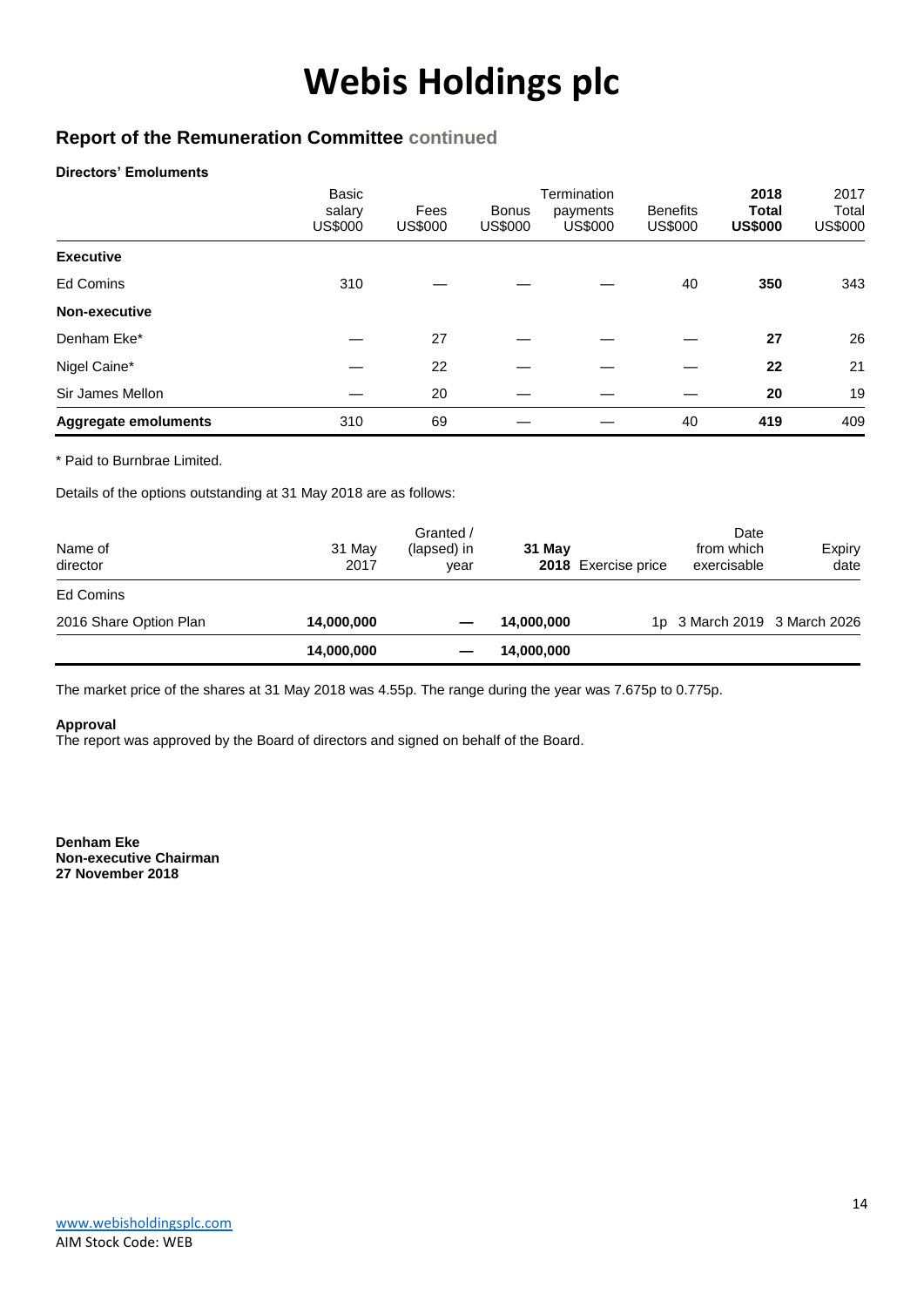### **Report of the Independent Auditors, KPMG Audit LLC, to the members of Webis Holdings plc**

#### **1 Our opinion is unmodified**

We have audited the financial statements of Webis Holdings plc ("the Company" or "the Group") for the year ended 31 May 2018 which comprise the Consolidated Statement of Comprehensive Income, Consolidated and Parent Company Statements of Financial Position, Consolidated and Parent Company Statements of Changes in Equity, Consolidated Statement of Cash Flows, and the related notes, including the accounting policies in note 1.

In our opinion the financial statements:

- give a true and fair view of the state of the Group's and of the parent Company's affairs as at 31 May 2018 and of the Group's profit for the year then ended;
- have been properly prepared in accordance with International Financial Reporting Standards as adopted by the European Union (IFRSs as adopted by the EU), as applicable to an Isle of Man company; and
- the financial statements have been prepared in accordance with the requirements of the Companies Acts 1931-2004.

#### *Basis for opinion*

We conducted our audit in accordance with International Standards on Auditing (UK) ("ISAs (UK)") and applicable law.

Our responsibilities are described below. We have fulfilled our ethical responsibilities under, and are independent of the Group in accordance with, UK ethical requirements including the FRC Ethical Standard. We believe that the audit evidence we have obtained is a sufficient and appropriate basis for our opinion.

#### **2 Key audit matters: our assessment of risks of material misstatement**

Key audit matters are those matters that, in our professional judgment, were of most significance in the audit of the financial statements and include the most significant assessed risks of material misstatement (whether or not due to fraud) identified by us, including those which had the greatest effect on: the overall audit strategy; the allocation of resources in the audit; and directing the efforts of the engagement team. These matters were addressed in the context of our audit of the financial statements as a whole, and in forming our opinion thereon, and we do not provide a separate opinion on these matters. In arriving at our audit opinion above, the key audit matters, in decreasing order of audit significance, were as follows (unchanged from 2017):

| Key audit matter                                                                                                                                                                                                                     | The risk                                                                                                                                                                                                     | Our response                                                                                                                                                                                                                                                                                                                                                                                                                                                                                                                                                                                                                                                                                                          |
|--------------------------------------------------------------------------------------------------------------------------------------------------------------------------------------------------------------------------------------|--------------------------------------------------------------------------------------------------------------------------------------------------------------------------------------------------------------|-----------------------------------------------------------------------------------------------------------------------------------------------------------------------------------------------------------------------------------------------------------------------------------------------------------------------------------------------------------------------------------------------------------------------------------------------------------------------------------------------------------------------------------------------------------------------------------------------------------------------------------------------------------------------------------------------------------------------|
| <b>Revenue recognition</b>                                                                                                                                                                                                           | Revenue recognition- occurrence                                                                                                                                                                              | Our procedures included:                                                                                                                                                                                                                                                                                                                                                                                                                                                                                                                                                                                                                                                                                              |
| Consolidated Statement of<br>Comprehensive<br>Income:<br>Turnover US\$54,466,000<br>(2017: US\$57,432,000)<br>1.2<br>Refer<br>to<br>note<br>(Accounting Policy<br>for<br>$\mathcal{P}$<br>Turnover) and note<br>(Segmental analysis) | The Group enters into high volumes of revenue-<br>generating transactions each day.<br>Given the complexity of the systems relied<br>upon, we identified the occurrence of revenue<br>as a significant risk. | <b>Outsourcing controls:</b><br>- We considered the control environment of the<br>service organisation by obtaining the latest<br>System and Organisation Controls (SOC) reports<br>assessing the design and operating<br>and<br>effectiveness of their controls.<br>- We assessed the objectivity, competence and<br>the nature of work performed by the Independent<br>Service Auditor who provides the SOC reports.<br>Tests of detail:<br>- Tested a sample of bets placed during the year<br>to verify that the revenue relating to the bet was<br>recognised in the correct period, and that in the<br>case of winning bets, the payout was correctly<br>calculated and recorded in the customer's<br>accounts. |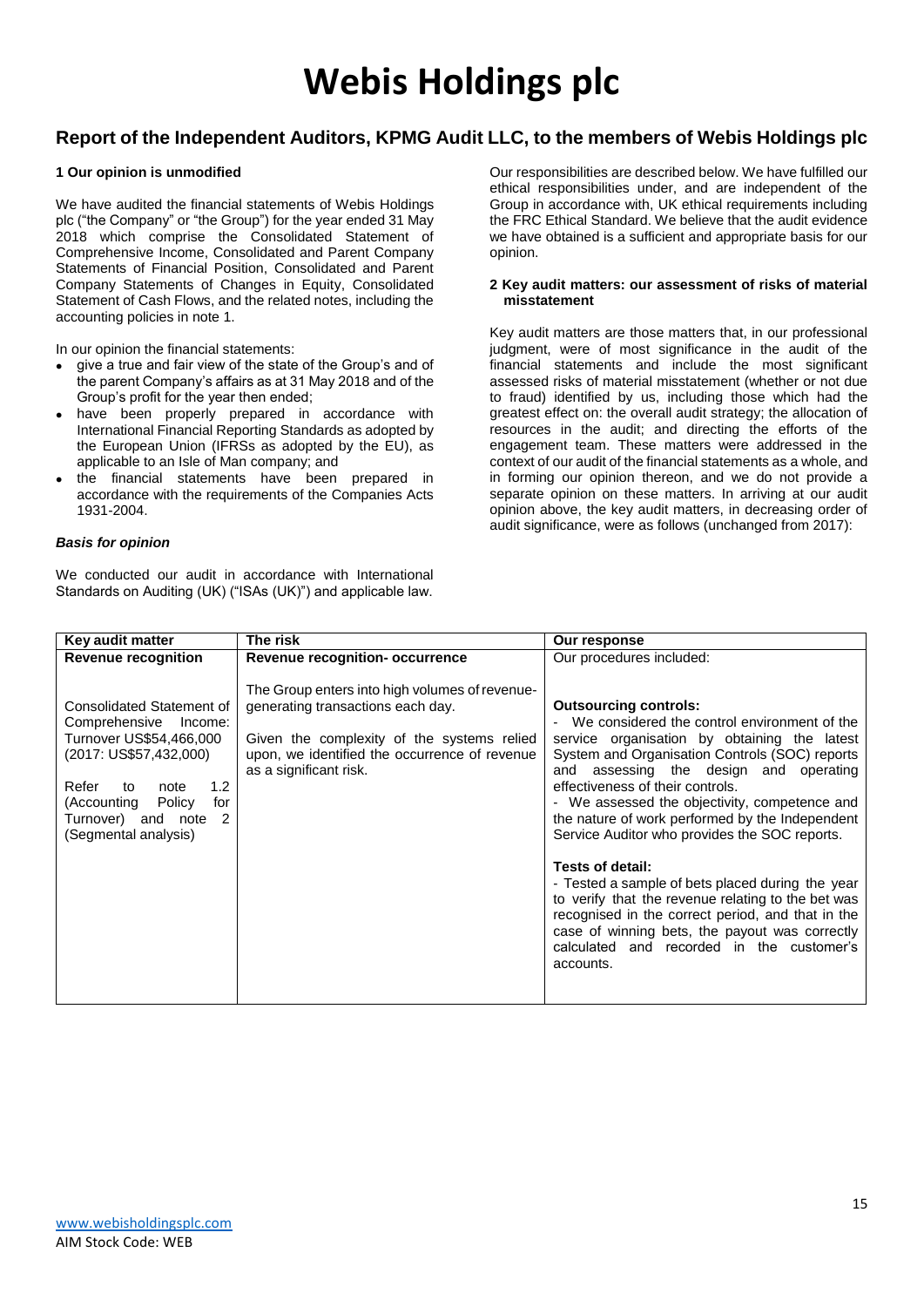### **Report of the Independent Auditors, KPMG Audit LLC, to the members of Webis Holdings plc continued**

| <b>Going concern</b>                                                                                     | <b>Disclosure quality</b>                                                                                                                                                                                                                                                                                                                                                                                                                                                                                                                                                                                                                                                                                                                                                                                                                                                                                                                                                                                                          | - We agreed total revenues recorded by the<br>Group to the reports extracted from the third-party<br>service organisation's system.<br><b>Expectation vs Outcome</b><br>- We re-performed the calculation of the total<br>pay-out for a sample of race tracks based on the<br>rates specified within the signed agreements and<br>compared our expectation to the amount<br>recorded by the Group.<br>Our procedures included:                                                                                                                                                                                                                                                                                                                                                                                                                                                                                                                                                                                                                                                                                                                                        |
|----------------------------------------------------------------------------------------------------------|------------------------------------------------------------------------------------------------------------------------------------------------------------------------------------------------------------------------------------------------------------------------------------------------------------------------------------------------------------------------------------------------------------------------------------------------------------------------------------------------------------------------------------------------------------------------------------------------------------------------------------------------------------------------------------------------------------------------------------------------------------------------------------------------------------------------------------------------------------------------------------------------------------------------------------------------------------------------------------------------------------------------------------|-----------------------------------------------------------------------------------------------------------------------------------------------------------------------------------------------------------------------------------------------------------------------------------------------------------------------------------------------------------------------------------------------------------------------------------------------------------------------------------------------------------------------------------------------------------------------------------------------------------------------------------------------------------------------------------------------------------------------------------------------------------------------------------------------------------------------------------------------------------------------------------------------------------------------------------------------------------------------------------------------------------------------------------------------------------------------------------------------------------------------------------------------------------------------|
| Refer to note 1.1 (Going<br>concern)                                                                     | The financial statements explain how the Board<br>has formed a judgement that it is appropriate to<br>adopt the going concern basis of preparation<br>for the Group and Parent Company. The<br>financial statements also refer to the cessation<br>of wagering services to a large syndicate<br>subsequent to the year-end, resulting in a<br>refund of player balances of approximately<br>US\$10 million.<br>The going concern assessment is based on<br>the Board's plans to broaden the Group's<br>customer base and the undertaking of<br>financial<br>the<br>support<br>received<br>from<br>Company's<br>principal shareholder,<br>via<br>Galloway Limited, a related party.<br>The risk for our audit was whether or not<br>subjectivities in the going concern assessment<br>were such that they amounted to a material<br>uncertainty that may have cast significant doubt<br>about the ability to continue as a going concern.<br>Had they been such, then that fact would have<br>been required to have been disclosed. | <b>Funding assessment:</b><br>- We inspected the available cash balance and<br>compared with the projected expenditure. We<br>also assessed the reasonableness of the<br>projected expenditure by comparing it against the<br>actual expenditures in the current year which<br>have been agreed to invoices and agreements.<br>- We inspected the letter of financial support from<br>the Company's principal shareholder, via<br>Galloway Limited, a related party, confirming their<br>financial support for the 12 months after the<br>signing of the financial statements. We also<br>assessed the ability and intent of that company to<br>provide financial support.<br><b>Sensitivity analysis:</b><br>We performed stress testing by assessing the<br>effect of a reasonable increase in projected<br>expenditure and a decrease in the projected<br>revenue on the Group's available cash balance.<br><b>Assessing transparency:</b><br>We assessed the completeness and accuracy of<br>the matters covered in the going concern<br>disclosure by comparing the disclosures in the<br>financial statements against the requirements of<br>relevant guidance. |
| Cash balances (Group<br>and Parent Company)                                                              | High value, non-subjective                                                                                                                                                                                                                                                                                                                                                                                                                                                                                                                                                                                                                                                                                                                                                                                                                                                                                                                                                                                                         | Our procedures included:                                                                                                                                                                                                                                                                                                                                                                                                                                                                                                                                                                                                                                                                                                                                                                                                                                                                                                                                                                                                                                                                                                                                              |
| <b>Consolidated Statement of</b><br>Financial Position: Cash<br>US\$13,392,000<br>(2017: US\$15,072,000) | The cash balances comprise 71% of the<br>Group's Total Assets (by value) and 97% of the<br>Company's Total Assets (by value). We do not<br>consider                                                                                                                                                                                                                                                                                                                                                                                                                                                                                                                                                                                                                                                                                                                                                                                                                                                                                | <b>Control design:</b><br>Documented and assessed the processes in<br>place in reconciling bank to book balances.                                                                                                                                                                                                                                                                                                                                                                                                                                                                                                                                                                                                                                                                                                                                                                                                                                                                                                                                                                                                                                                     |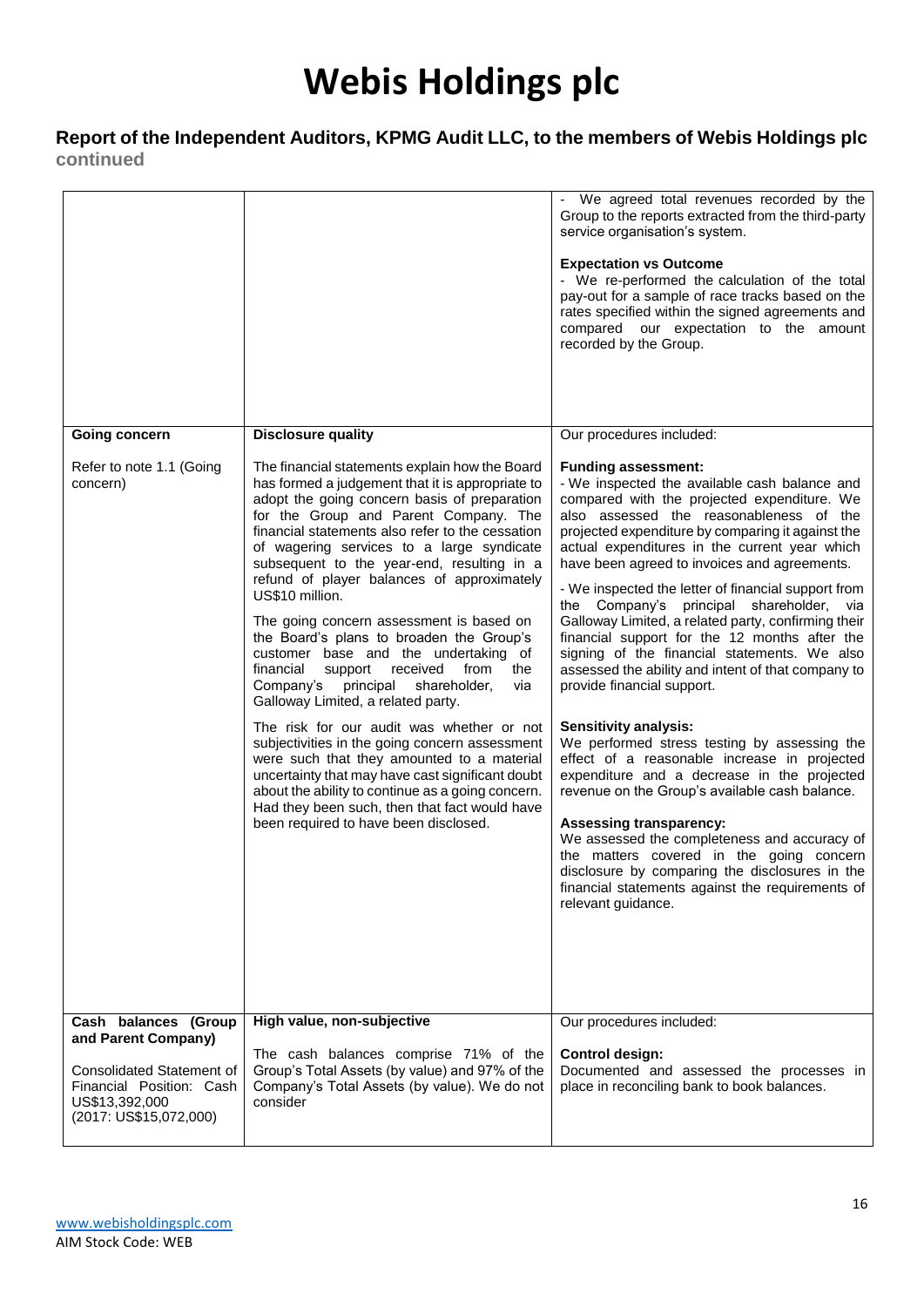#### **Report of the Independent Auditors, KPMG Audit LLC, to the members of Webis Holdings plc continued**

| <b>Parent Company Statement</b><br>of Financial Position: Cash<br>US\$2,961,000<br>(2017: US\$2,414,000)<br>Refer<br>1.2<br>to<br>note<br>(Accounting Policy for Cash<br>and cash equivalents) and<br>note 12 (Note disclosure for<br>Cash and cash equivalents) | these cash balances to be subject to<br>significant level of judgment because they are<br>liquid assets. However, due to their materiality<br>in the context of the financial statements as a<br>whole, they are considered to be one of the<br>areas which had the greatest effect on our<br>overall audit strategy and allocation of<br>resources in planning and completing our<br>audit. | Tests of detail:<br>- Agreed the bank balances to the independent<br>bank confirmations.<br>- Inspected the credit rating of the banks to<br>assess their ability to meet its contractual<br>obligations. |
|------------------------------------------------------------------------------------------------------------------------------------------------------------------------------------------------------------------------------------------------------------------|----------------------------------------------------------------------------------------------------------------------------------------------------------------------------------------------------------------------------------------------------------------------------------------------------------------------------------------------------------------------------------------------|-----------------------------------------------------------------------------------------------------------------------------------------------------------------------------------------------------------|
|                                                                                                                                                                                                                                                                  |                                                                                                                                                                                                                                                                                                                                                                                              |                                                                                                                                                                                                           |

#### **3 Our application of materiality and an overview of the scope of our audit**

Materiality for the Group financial statements as a whole was set at US\$220,000, determined with reference to a benchmark of the Group's total revenue, of which it represents 0.4%. We consider total revenue to be the most appropriate benchmark as it provides a more stable measure year on year than Group profit before tax.

In the prior year, Group materiality was set at US\$2,502,000, determined with reference to a benchmark of total amount wagered, of which it represented 1%. In addition, we applied materiality of US\$213,000, determined with reference to a benchmark of total assets of the Group, of which it represented 1%. This was applied to operating costs, cash and cash equivalents, trade and other receivables, bonds and deposits and trade and other payables for which we believe misstatements of lesser amounts than materiality for the financial statements as a whole could be reasonably expected to influence the Company's members' assessment of the financial performance of the Group.

The benchmark used for materiality was changed as a result of a reassessment of the benchmark which was most relevant to users of the accounts.

Materiality for the parent Company financial statements as a whole was set at US\$76,000 (2017: US\$62,000), determined with reference to a benchmark of Parent Company's total assets, of which it represents 2.5% (2017: 2.5%).

We agreed to report to the Audit Committee any corrected or uncorrected identified misstatements exceeding US\$11,000 (2017: US\$125,000 for the financial statement as a whole and US\$ 11,000 for operating costs, cash and cash equivalents,

trade and other receivables, bonds and deposits and trade and other payables) for Group and US\$4,000 (2017: US\$3,000) for Parent Company financial statements, in addition to other identified misstatements that warranted reporting on qualitative grounds.

All of the Group's subsidiaries were subjected to full scope audit by the Group audit team and in accordance with the Group's materiality, or a lower level of materiality based on their individual financial statements.

#### **4 We have nothing to report on going concern**

We are required to report to you if we have concluded that the use of the going concern basis of accounting is inappropriate or there is an undisclosed material uncertainty that may cast significant doubt over the use of that basis for a period of at least twelve months from the date of approval of the financial statements. We have nothing to report in these respects.

#### **5 We have nothing to report on the other information in the Annual Report**

The directors are responsible for the other information presented in the Annual Report together with the Financial Statements. Our opinion on the Financial Statements does not cover the other information and we do not express an audit opinion or any form of assurance conclusion thereon.

Our responsibility is to read the other information and, in doing so, consider whether, based on our Financial Statements audit work, the information therein is materially misstated or inconsistent with the financial statements or our audit knowledge. Based solely on that work we have not identified material misstatements in the other information.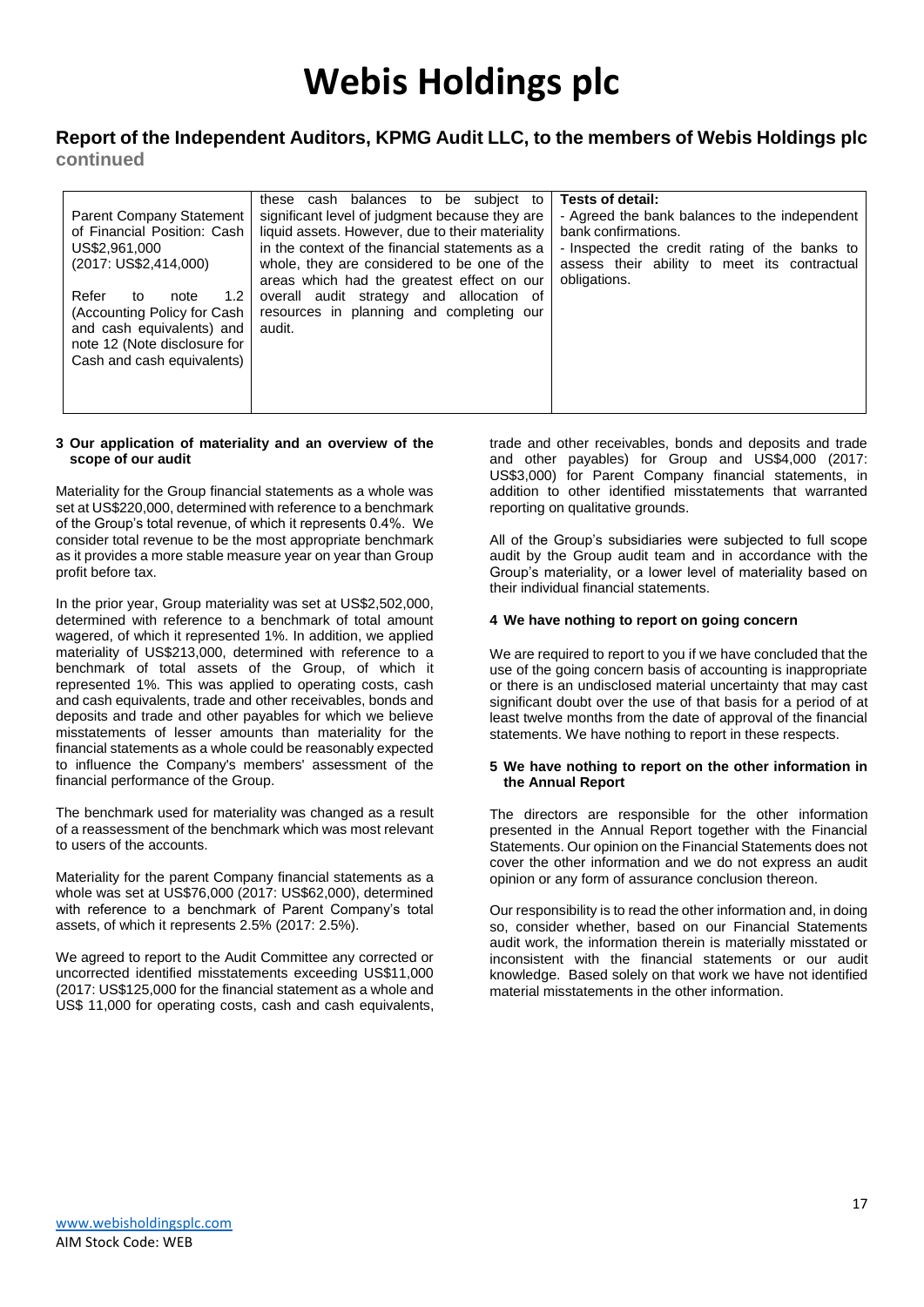### **Report of the Independent Auditors, KPMG Audit LLC, to the members of Webis Holdings plc**

**continued**

#### **6 We have nothing to report on the other matters on which we are required to report by exception**

Under the Companies Acts 1931-2004, we are required to report to you if, in our opinion:

- proper books of account have not been kept by the Parent Company and proper returns adequate for our audit have not been received from branches not visited by us; or
- the parent Company financial statements are not in agreement with the accounting records and returns; or
- certain disclosures of directors' remuneration specified by law are not made; or
- we have not received all the information and explanations we require for our audit.

We have nothing to report in these respects.

#### **7 Respective responsibilities**

#### *Directors' responsibilities*

As explained more fully in their statement set out on page 12, the Directors are responsible for: the preparation of the financial statements including being satisfied that they give a true and fair view; such internal control as they determine is necessary to enable the preparation of financial statements that are free from material misstatement, whether due to fraud or error; assessing the Group and parent Company's ability to continue as a going concern, disclosing, as applicable, matters related to going concern; and using the going concern basis of accounting unless they either intend to liquidate the Group or the Parent Company or to cease operations, or have no realistic alternative but to do so.

#### *Auditor's responsibilities*

Our objectives are to obtain reasonable assurance about whether the financial statements as a whole are free from material misstatement, whether due to fraud or error, and to

issue our opinion in an auditor's report. Reasonable assurance is a high level of assurance but does not guarantee that an audit conducted in accordance with ISAs (UK) will always detect a material misstatement when it exists. Misstatements can arise from fraud or error and are considered material if, individually or in aggregate, they could reasonably be expected to influence the economic decisions of users taken on the basis of the financial statements.

A fuller description of our responsibilities is provided on the FRC's website at [www.frc.org.uk/auditorsresponsibilities.](http://www.frc.org.uk/auditorsresponsibilities)

#### **8 The purpose of our audit work and to whom we owe our responsibilities**

This report is made solely to the Company's members, as a body, in accordance with Section 15 of the Companies Act 1982. Our audit work has been undertaken so that we might state to the Company's members those matters we are required to state to them in an auditor's report and for no other purpose. To the fullest extent permitted by law, we do not accept or assume responsibility to anyone other than the Company and the Company's members, as a body, for our audit work, for this report, or for the opinions we have formed.

#### **KPMG Audit LLC**

*Chartered Accountants* Heritage Court 41 Athol Street **Douglas** Isle of Man IM99 1HN

27 November 2018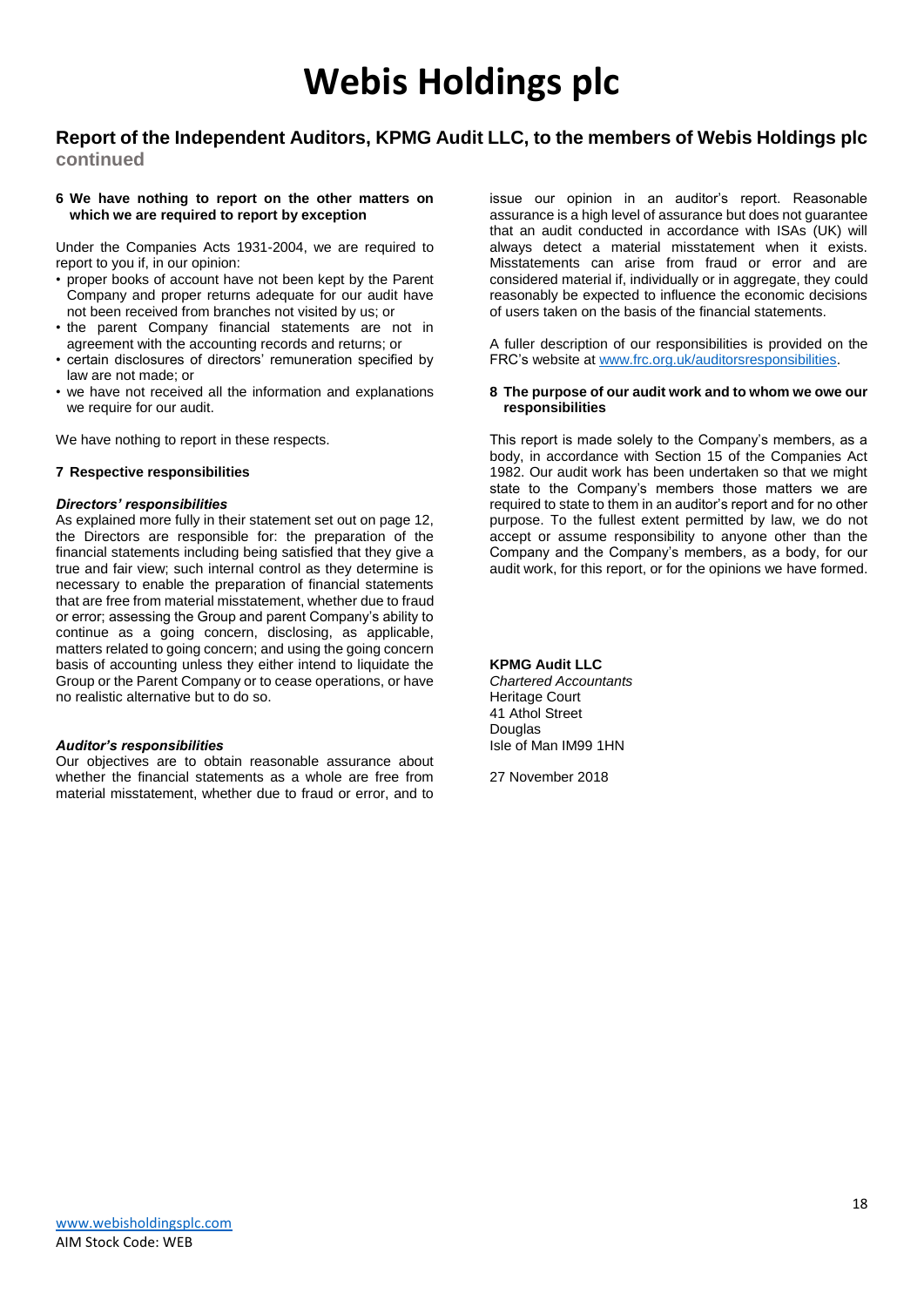### **Consolidated Statement of Comprehensive Income**

For the year ended 31 May 2018

|                                                                                                                    | Note           | 2018<br><b>US\$000</b> | 2017<br><b>US\$000</b> |
|--------------------------------------------------------------------------------------------------------------------|----------------|------------------------|------------------------|
| <b>Amounts wagered</b>                                                                                             |                | 461,154                | 371,938                |
|                                                                                                                    |                |                        |                        |
| Turnover                                                                                                           | $\overline{2}$ | 54,466                 | 57,432                 |
| Cost of sales                                                                                                      |                | (48, 027)              | (51, 589)              |
| Betting duty paid                                                                                                  |                | (884)                  | (497)                  |
| <b>Gross profit</b>                                                                                                |                | 5,555                  | 5,346                  |
| Operating costs                                                                                                    |                | (5, 458)               | (5,295)                |
| <b>Operating profit</b>                                                                                            | 3              | 97                     | 51                     |
| Other gains - net                                                                                                  |                | 132                    |                        |
| Re-organisational costs, impairments and one-off costs                                                             |                | (86)                   | (36)                   |
| Finance income                                                                                                     | 4              |                        |                        |
| Finance costs                                                                                                      | 4              | (40)                   | (10)                   |
| Finance costs - net                                                                                                |                | (40)                   | (10)                   |
| Profit before income tax                                                                                           |                | 103                    | 5                      |
| Income tax expense                                                                                                 | $\,6$          |                        |                        |
| Profit for the year                                                                                                |                | 103                    | 5                      |
| Other comprehensive income:                                                                                        |                |                        |                        |
| Items that may be subsequently reclassified to profit or loss:                                                     |                |                        |                        |
| Currency translation differences on disposal of foreign subsidiaries                                               |                |                        |                        |
| Other comprehensive income for the year                                                                            |                |                        |                        |
| Total comprehensive income for the year                                                                            |                | 103                    | 5                      |
| Basic earnings per share for profit attributable to the equity holders of the<br>Company during the year (cents)   | $\overline{7}$ | 0.03                   | 0.00                   |
| Diluted earnings per share for profit attributable to the equity holders of the<br>Company during the year (cents) | $\overline{7}$ | 0.03                   | 0.00                   |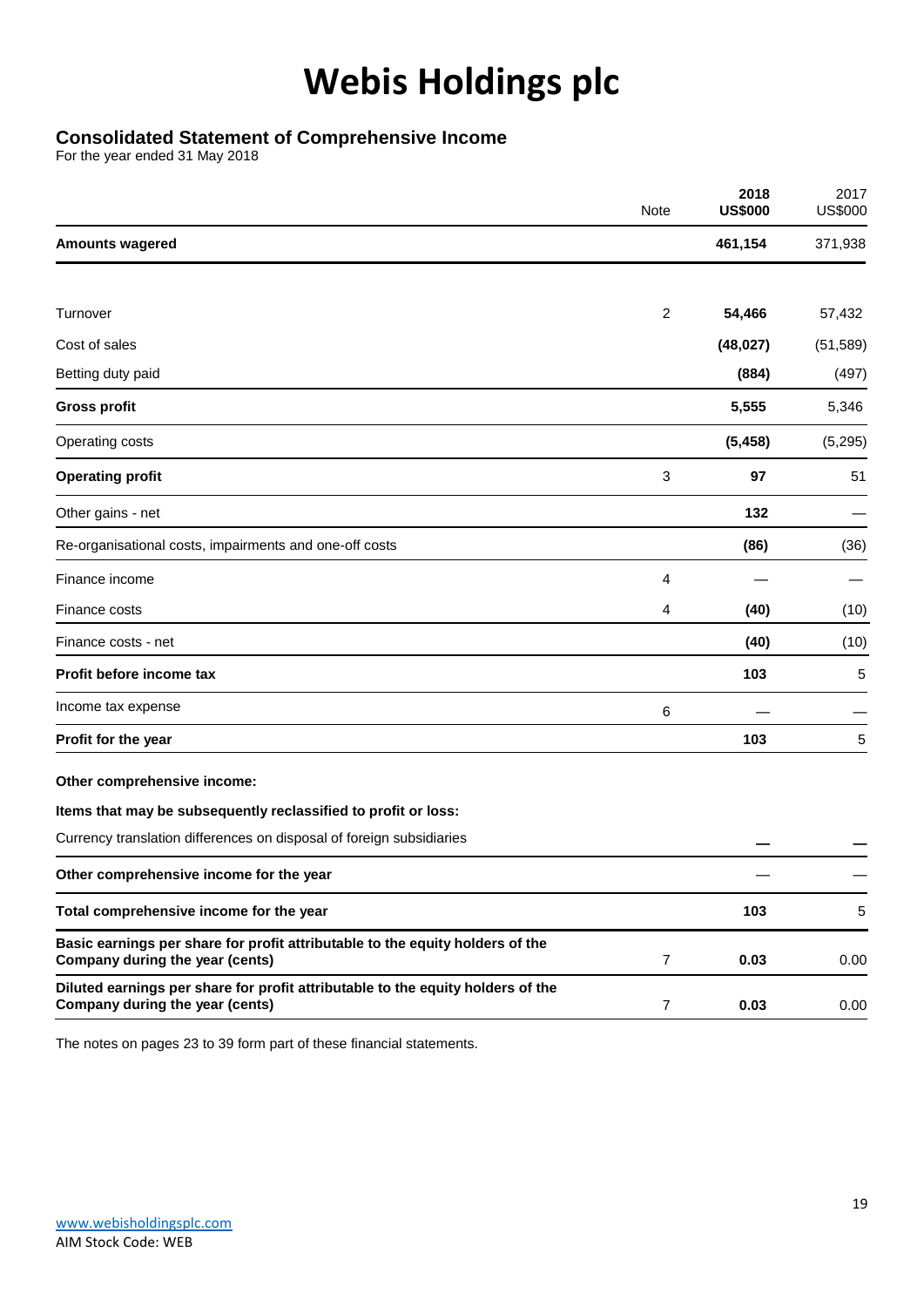### **Statements of Financial Position**

As at 31 May 2018

| <b>Non-current assets</b>                   | 166      |          |                |                |
|---------------------------------------------|----------|----------|----------------|----------------|
|                                             |          |          |                |                |
| Intangible assets<br>8                      |          | 13       | 105            |                |
| 9<br>Property, equipment and motor vehicles | 60       | 19       | 109            | 16             |
| 10<br>Investments                           |          | 8        |                | $\overline{7}$ |
| 11<br>Bonds and deposits                    | 101      |          | 103            |                |
| <b>Total non-current assets</b>             | 327      | 40       | 317            | 23             |
| <b>Current assets</b>                       |          |          |                |                |
| Bonds and deposits<br>11                    | 2,846    |          | 2,863          |                |
| Trade and other receivables<br>13           | 2,300    | 57       | 3,071          | 35             |
| 12<br>Cash and cash equivalents             | 13,392   | 2,961    | 15,072         | 2,414          |
| <b>Total current assets</b>                 | 18,538   | 3,018    | 21,006         | 2,449          |
| <b>Total assets</b>                         | 18,865   | 3,058    | 21,323         | 2,472          |
| <b>Equity</b>                               |          |          |                |                |
| 16<br>Called up share capital               | 6,334    | 6,334    | 6,334          | 6,334          |
| 16<br>Share option reserve                  | 4        | 4        | $\overline{2}$ | $\sqrt{2}$     |
| <b>Retained losses</b>                      | (4, 294) | (5, 282) | (4, 397)       | (5, 374)       |
| <b>Total equity</b>                         | 2,044    | 1,056    | 1,939          | 962            |
| <b>Current liabilities</b>                  |          |          |                |                |
| Trade and other payables<br>14              | 16,321   | 1,502    | 18,884         | 1,010          |
| <b>Total current liabilities</b>            | 16,321   | 1,502    | 18,884         | 1,010          |
| <b>Non-current liabilities</b>              |          |          |                |                |
| 15<br>Loans                                 | 500      | 500      | 500            | 500            |
| <b>Total non-current liabilities</b>        | 500      | 500      | 500            | 500            |
| <b>Total liabilities</b>                    | 16,821   | 2,002    | 19,384         | 1,510          |
| <b>Total equity and liabilities</b>         | 18,865   | 3,058    | 21,323         | 2,472          |

The financial statements were approved by the Board of directors on 27 November 2018

#### **Denham Eke Ed Comins**

#### **Non-executive Chairman Managing Director**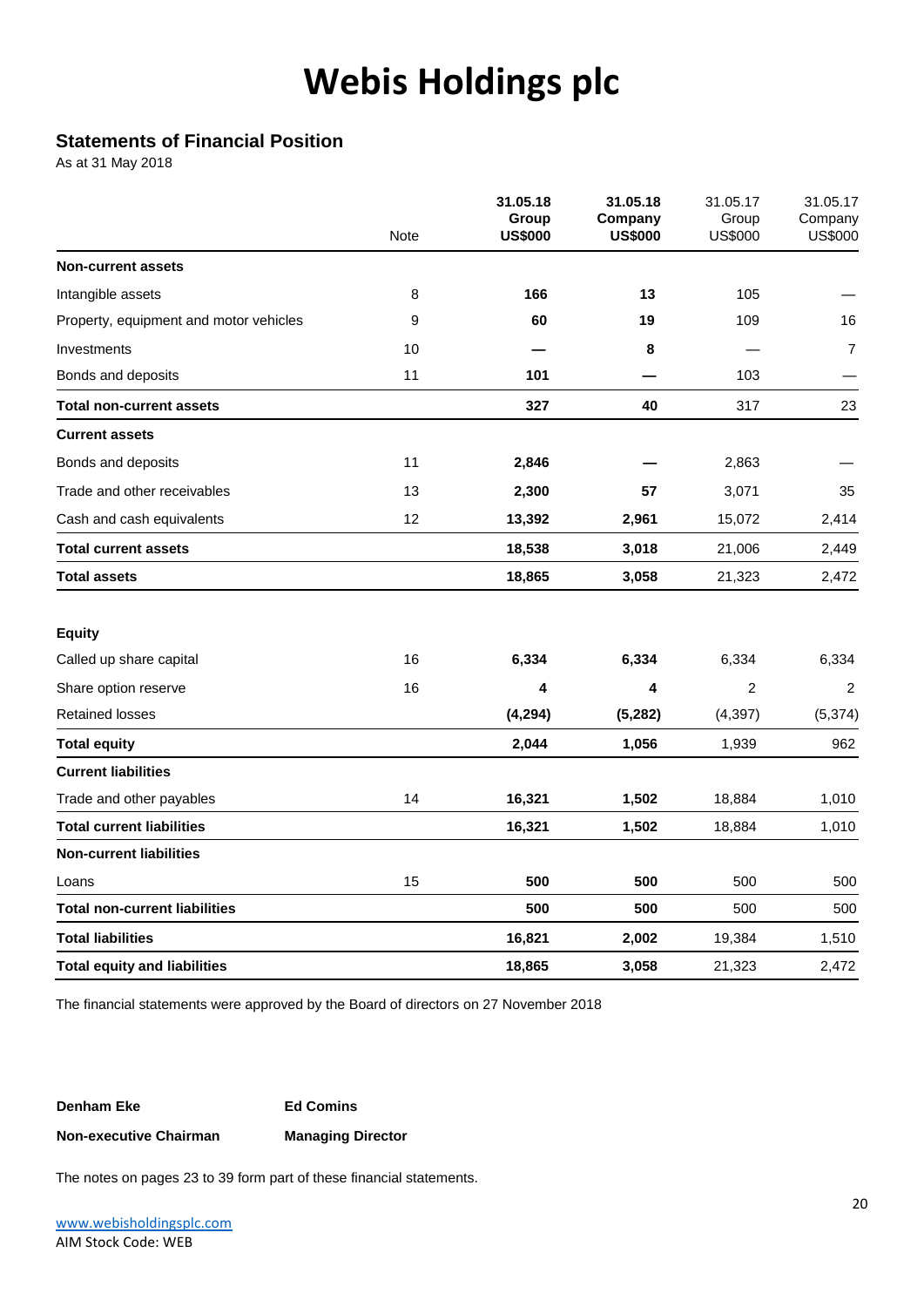### **Statements of Changes in Equity**

For the year ended 31 May 2018

| Group                                       | Called up<br>share capital<br><b>US\$000</b> | <b>Share option</b><br>reserve<br><b>US\$000</b> | <b>Retained</b><br>earnings<br><b>US\$000</b> | Total<br>equity<br><b>US\$000</b> |
|---------------------------------------------|----------------------------------------------|--------------------------------------------------|-----------------------------------------------|-----------------------------------|
| Balance as at 31 May 2016                   | 6,334                                        |                                                  | (4, 402)                                      | 1,932                             |
| Total comprehensive income for the<br>year: |                                              |                                                  |                                               |                                   |
| Profit for the year                         |                                              |                                                  | 5                                             | 5                                 |
| <b>Transactions with owners:</b>            |                                              |                                                  |                                               |                                   |
| Share-based payment expense                 |                                              | 2                                                |                                               | 2                                 |
| Balance as at 31 May 2017                   | 6,334                                        | $\overline{c}$                                   | (4, 397)                                      | 1,939                             |
| Total comprehensive income for the<br>year: |                                              |                                                  |                                               |                                   |
| Profit for the year                         |                                              |                                                  | 103                                           | 103                               |
| <b>Transactions with owners:</b>            |                                              |                                                  |                                               |                                   |
| Share-based payment expense (note 16)       |                                              | 2                                                |                                               | 2                                 |
| Balance as at 31 May 2018                   | 6,334                                        | 4                                                | (4,294)                                       | 2,044                             |

| Company                                     | Called up<br>share capital<br><b>US\$000</b> | <b>Share option</b><br>reserve<br><b>US\$000</b> | <b>Retained</b><br>earnings<br><b>US\$000</b> | <b>Total</b><br>equity<br><b>US\$000</b> |
|---------------------------------------------|----------------------------------------------|--------------------------------------------------|-----------------------------------------------|------------------------------------------|
| Balance as at 31 May 2016                   | 6,334                                        |                                                  | (5, 352)                                      | 982                                      |
| Total comprehensive income for the<br>year: |                                              |                                                  |                                               |                                          |
| Loss for the year                           |                                              |                                                  | (22)                                          | (22)                                     |
| <b>Transactions with owners:</b>            |                                              |                                                  |                                               |                                          |
| Share-based payment expense                 |                                              | 2                                                |                                               | $\overline{2}$                           |
| Balance as at 31 May 2017                   | 6,334                                        | 2                                                | (5, 374)                                      | 962                                      |
| Total comprehensive income for the<br>year: |                                              |                                                  |                                               |                                          |
| Profit for the year                         |                                              |                                                  | 92                                            | 92                                       |
| <b>Transactions with owners:</b>            |                                              |                                                  |                                               |                                          |
| Share-based payment expense (note 16)       |                                              | 2                                                |                                               | 2                                        |
| Balance as at 31 May 2018                   | 6,334                                        | 4                                                | (5,282)                                       | 1,056                                    |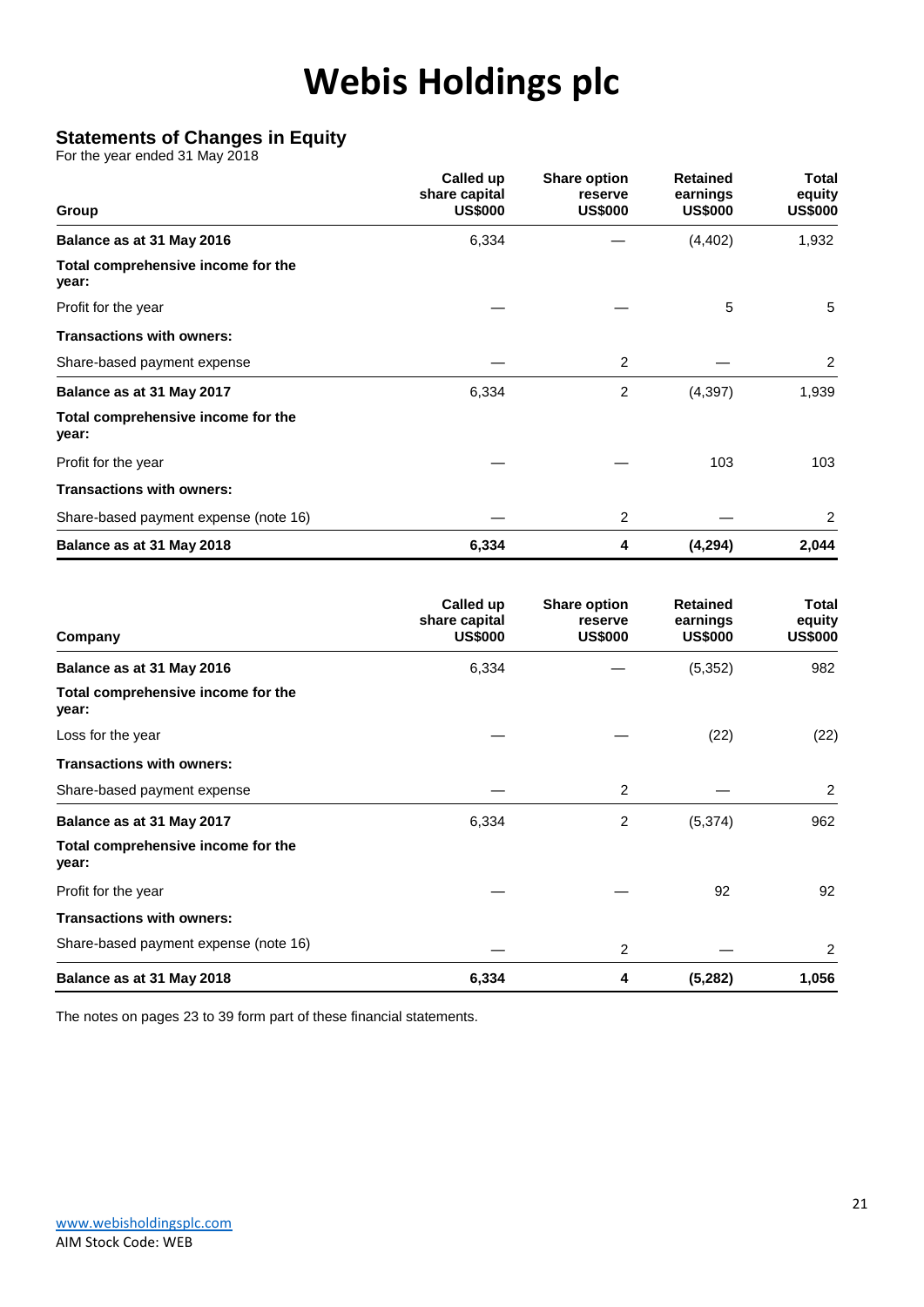### **Consolidated Statement of Cash Flows**

For the year ended 31 May 2018

|                                                          | Note | 2018<br><b>US\$000</b> | 2017<br><b>US\$000</b> |
|----------------------------------------------------------|------|------------------------|------------------------|
| Cash flows from operating activities                     |      |                        |                        |
| Profit before income tax                                 |      | 103                    | 5                      |
| Adjustments for:                                         |      |                        |                        |
| - Depreciation of property, equipment and motor vehicles | 9    | 74                     | 71                     |
| - Amortisation of intangible assets                      | 8    | 70                     | 66                     |
| - Finance costs - net                                    |      | 40                     | 10                     |
| - Share based payment expense                            |      | $\mathbf{2}$           | 2                      |
| - Other foreign exchange movements                       |      | (691)                  | 508                    |
| Changes in working capital:                              |      |                        |                        |
| - Decrease / (increase) in receivables                   |      | 771                    | (400)                  |
| - (Decrease) / increase in payables                      |      | (2, 563)               | 8,823                  |
| <b>Cash flows from operations</b>                        |      | (2, 194)               | 9,085                  |
| Finance income                                           |      |                        |                        |
| Bonds and deposits placed in the course of operations    | 11   | 19                     | (362)                  |
| Net cash (used) / generated from operating activities    |      | (2, 175)               | 8,723                  |
| Cash flows from investing activities                     |      |                        |                        |
| Purchase of intangible assets                            | 8    | (130)                  | (60)                   |
| Purchase of property, equipment and motor vehicles       | 9    | (24)                   | (26)                   |
| Net cash used in investing activities                    |      | (154)                  | (86)                   |
| Cash flows from financing activities                     |      |                        |                        |
| Interest paid                                            |      | (40)                   | (10)                   |
| Loans received                                           | 15   |                        | 500                    |
| Net cash generated (used in) / from financing activities |      | (40)                   | 490                    |
| Net (decrease) / increase in cash and cash equivalents   |      | (2,369)                | 9,127                  |
| Cash and cash equivalents at beginning of year           |      | 15,072                 | 6,445                  |
| Exchange gains / (losses) on cash and cash equivalents   |      | 689                    | (500)                  |
| Cash and cash equivalents at end of year                 |      | 13,392                 | 15,072                 |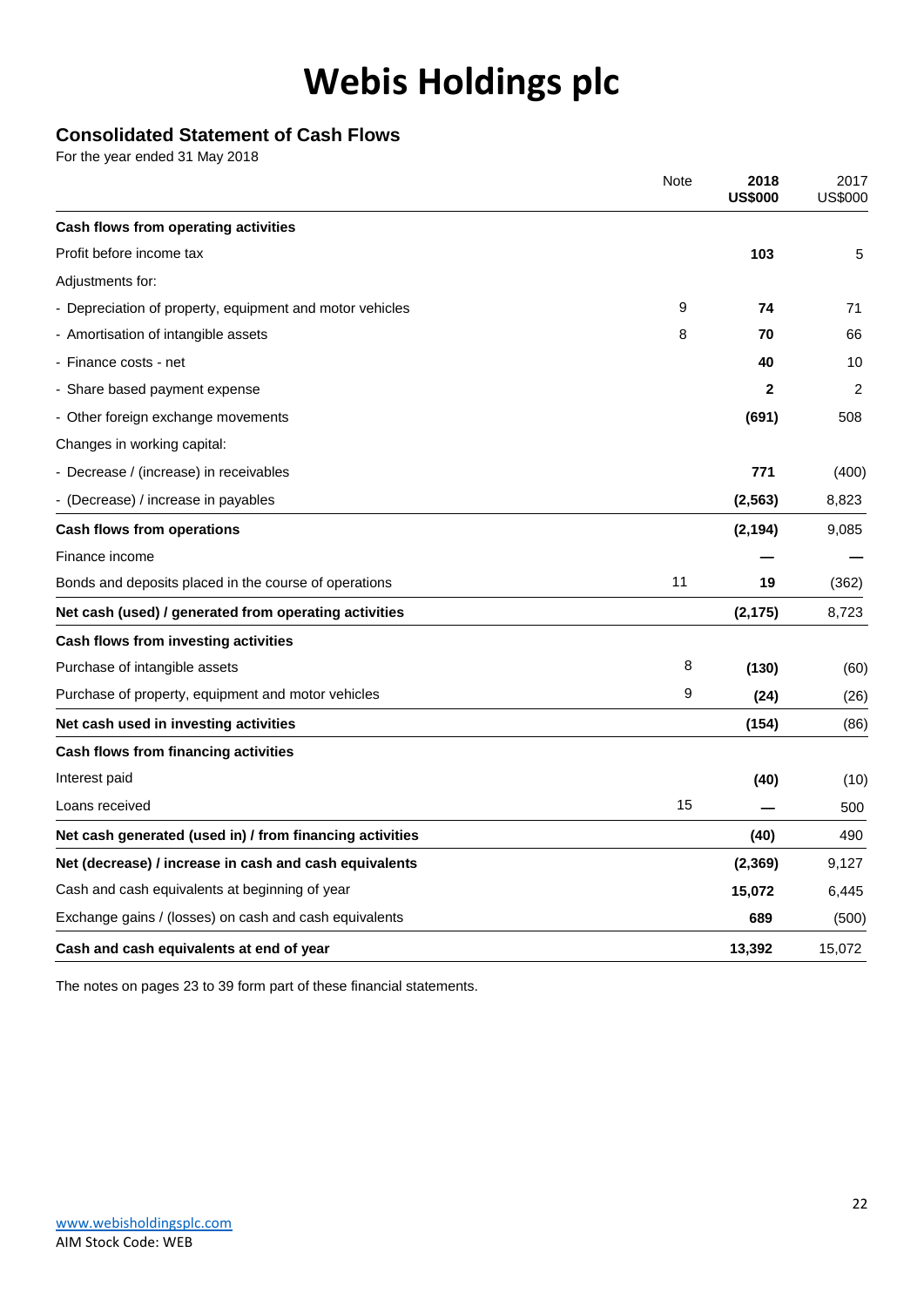#### **Notes to the Financial Statements**

For the year ended 31 May 2018

#### **1 Reporting entity (the "Company")**

Webis Holdings plc is a company domiciled in the Isle of Man. The address of the Company's registered office is Viking House, Nelson Street, Douglas, Isle of Man, IM1 2AH. The Webis Holdings plc consolidated financial statements as at and for the year ended 31 May 2018 consolidate those of the Company and its subsidiaries (together referred to as the "Group").

#### **1.1 Basis of preparation**

#### **(a) Statement of compliance**

The consolidated financial statements have been prepared in accordance with International Financial Reporting Standards ("IFRS") and its interpretations as adopted by the European Union.

#### **Adoption of new and revised IFRS**

During the current year the Group adopted all the new and revised IFRS that are relevant to its operation and are effective for accounting periods beginning on 1 June 2017. This adoption did not have a material effect on the accounting policies of the Group.

#### **Standards and interpretations in issue not yet adopted**

A number of new standards, amendments to standards and interpretations are not yet effective for the year, and have not been applied in preparing these consolidated financial statements:

| New/revised International Accounting Standards / International Financial Reporting<br>Standards ("IAS/IFRS")                                                | <b>Effective date</b><br>(accounting periods)<br>commencing on or after) |
|-------------------------------------------------------------------------------------------------------------------------------------------------------------|--------------------------------------------------------------------------|
| <b>IFRS 15 Revenue from Contracts with Customers</b>                                                                                                        | 1 January 2018                                                           |
| <b>IFRS 9 Financial Instruments</b>                                                                                                                         | 1 January 2018                                                           |
| Classification and Measurement of Share-based Payment Transactions (Amendments to IFRS 2)                                                                   | 1 January 2018                                                           |
| Applying IFRS 9 Financial Instruments with IFRS 4 Insurance Contracts (Amendments to IFRS 4)                                                                | 1 January 2018                                                           |
| Transfers of Investment Property (Amendments to IAS 40)                                                                                                     | 1 January 2018                                                           |
| Annual Improvements to IFRSs 2014-2016 Cycle (Amendments to IFRS 1 First-time Adoption of<br>IFRSs and IAS 28 Investments in Associates and Joint Ventures) | 1 January 2018                                                           |
| IFRIC 22 Foreign Currency Transactions and Advance Consideration                                                                                            | 1 January 2018                                                           |
| <b>IFRS 16 Leases</b>                                                                                                                                       | 1 January 2019                                                           |
| <b>IFRS 17 Insurance Contracts</b>                                                                                                                          | 1 January 2021                                                           |

The Directors do not expect the adoption of the standards and interpretations to have a material impact on the Group's financial statements in the period of initial application, including for IFRS 16 Leases. This specific standard provides a single lessee accounting model, requiring lessees to recognise assets and liabilities for all leases unless the lease term is less than 12 months, or the underlying asset is of an immaterial value.

There has been no material impact on the Group financial statements of new standards/interpretations that have come into effect during the current reporting period.

#### **Functional and presentational currency**

These financial statements are presented in US Dollars which is the Group's primary functional currency and its presentational currency. Financial information presented in US Dollars has been rounded to the nearest thousand. All continued operations of the Group have US Dollars as their functional currency.

#### **(b) Basis of measurement**

The Group consolidated financial statements are prepared under the historical cost convention except where assets and liabilities are required to be stated at their fair value.

#### **(c) Use of estimates and judgement**

The preparation of the Group financial statements in conformity with IFRS as adopted by the EU requires management to make judgements, estimates and assumptions that affect the application of policies and reported amounts of assets and liabilities, income and expenses. Although these estimates are based on management's best knowledge and experience of current events and expected economic conditions, actual results may differ from these estimates.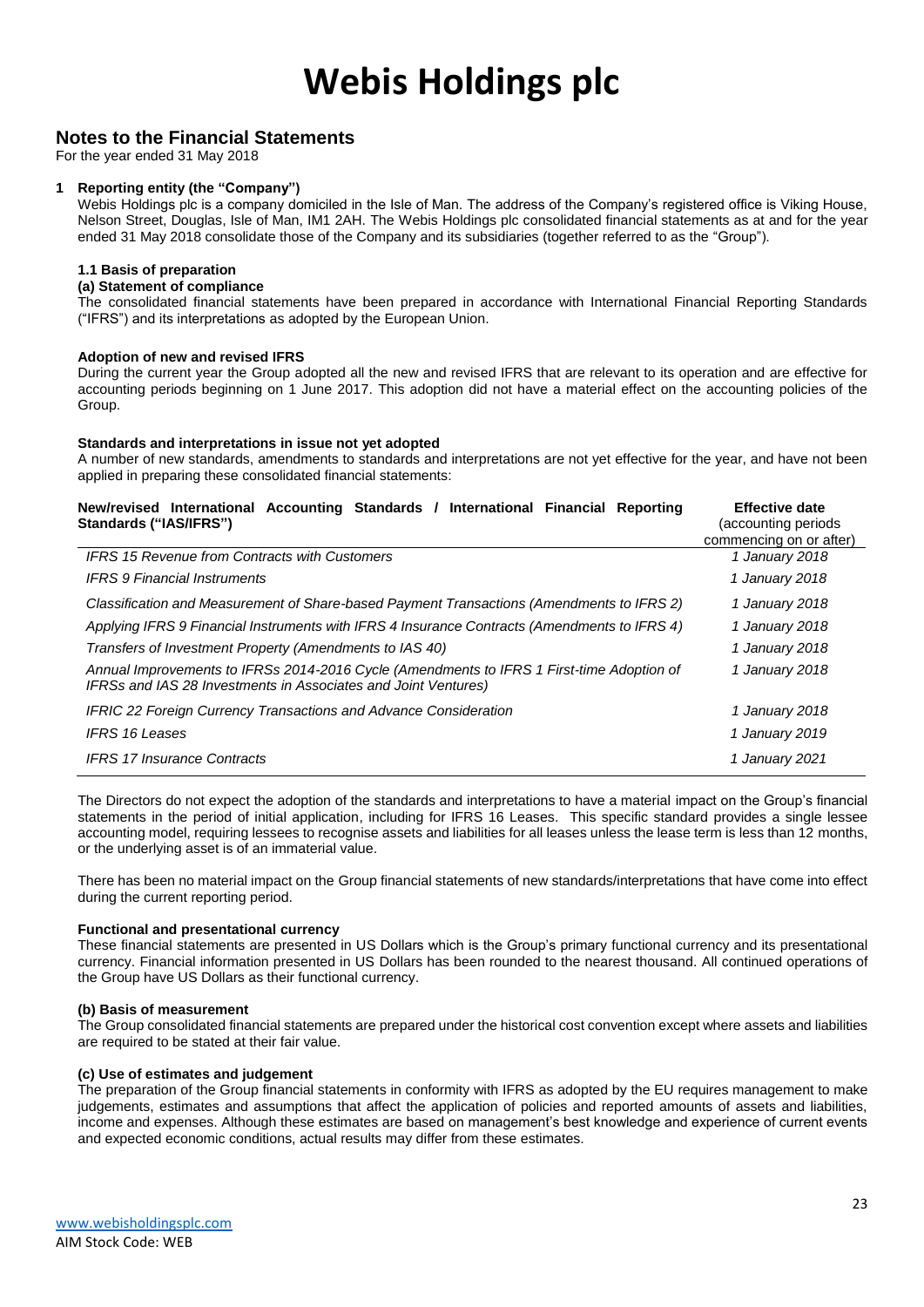### **Notes to the Financial Statements continued**

#### **1.1 Basis of preparation continued**

**(c) Use of estimates and judgement continued**

The Directors believe the models and assumptions used to calculate the fair value of the share-based payments, outlined in note 16, are the most appropriate for the Group.

The Directors consider the only critical judgement areas to be revenue recognition, as disclosed in note 1, income tax, as disclosed in note 6 and the valuation of share options, as disclosed in note 16.

The accounting policies set out below have been applied consistently to all periods presented in these consolidated financial statements.

#### **Going concern**

As noted within the Chairman's Statement and note 22, post period the Group has seen a reduction in wagering levels following the cessation of activity from one syndicate of players. Further broadening its client base and expanding its business to customer base are key priorities for the Group in achieving its goal of profitability and maintaining adequate liquidity in order to continue its operations. The Directors continue to assess all strategic options in this regard, albeit that the ultimate success of strategies adopted is difficult to predict. Notwithstanding the losses incurred in previous years and taking into account the profits generated in the last two years, along with the continued support of the Company's principal shareholder, via Galloway Limited, a related party, the Directors believe that the Group has adequate resources to meet its obligations as they fall due.

Notwithstanding operating cash outflows for the year of US\$2,369,000 and the loss of a player syndicate after the year end, the financial statements have been prepared on a going concern basis which the Directors consider to be appropriate for the following reasons.

The Directors have prepared cash flow forecasts for a period of 12 months from the date of approval of these financial statements which indicate that, taking account of reasonably possible downsides, the company will have sufficient funds, including through funding from its principal shareholder if necessary, to meet its liabilities as they fall due for that period.

Those forecasts are dependent on Galloway Limited not seeking repayment of the amounts currently due by the Group, which at 31 May 2018 amounted to US\$500,000, and providing additional financial support during that period if required. Galloway Limited has indicated its intention to continue to make available such funds as are needed by the company, and that it does not intend to seek repayment of the amounts due at the balance sheet date, for the period covered by the forecasts. As with any company placing reliance on other parties for financial support, the Directors acknowledge that there can be no certainty that this support will continue although, at the date of approval of these financial statements, they have no reason to believe that it will not do so.

Consequently, the directors are confident that the Company will have sufficient funds to continue to meet its liabilities as they fall due for at least 12 months from the date of approval of the financial statements and consequently have prepared the financial statements on a going concern basis.

#### **1.2 Summary of significant accounting policies**

The principal accounting policies applied in the preparation of these consolidated financial statements are set out below. These policies have been consistently applied to all the years presented unless otherwise stated.

#### **Basis of consolidation**

The consolidated financial statements incorporate the results of the Group. Subsidiaries are consolidated from the date of acquisition, being the date on which the Group obtains control, and continue until the date that such control ceases. Control exists when the Group has the power, directly or indirectly, to govern the financial and operating policies of an entity so as to obtain benefits from its activities.

The Group applies the acquisition method to account for business combinations. The consideration transferred for the acquisition of a subsidiary is the fair values of the assets transferred, the liabilities incurred to the former owners of the acquiree and the equity interests issued by the Group. The consideration transferred includes the fair value of any asset or liability resulting from a contingent consideration arrangement. Identifiable assets acquired and liabilities and contingent liabilities assumed in a business combination are measured initially at their fair values at the acquisition date. Acquisition-related costs are expensed as incurred.

Inter-company transactions, balances and unrealised gains on transactions between the Group companies are eliminated. Unrealised losses are also eliminated. When necessary amounts reported by subsidiaries have been adjusted to conform with the Group's accounting policies.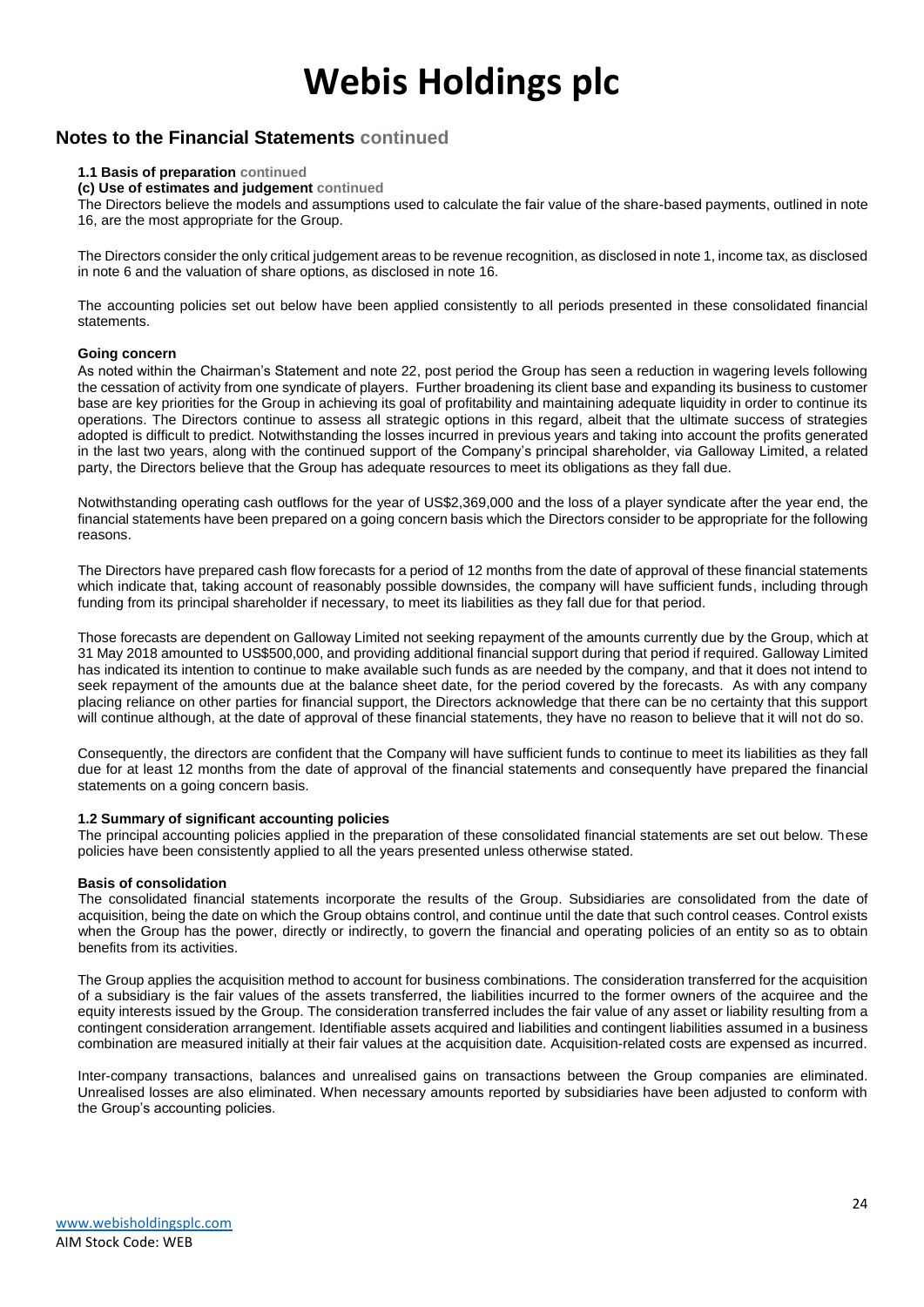### **Notes to the Financial Statements continued**

#### **1.2 Summary of significant accounting policies continued**

#### **Foreign currency translation**

#### (a) Functional and presentation currency

Items included in the financial statements of each of the Group's entities are measured using the currency of the primary economic environment in which the entity operates ('the functional currency'). The consolidated financial statements are presented in US Dollars, which is also the Group's functional currency.

#### (b) Transactions and balances

Foreign currency transactions are translated into the functional currency using the exchange rates prevailing at the dates of the transactions or valuation where items are remeasured. Foreign exchange gains and losses resulting from the settlement of such transactions and from the translation at year-end exchange rates of monetary assets and liabilities denominated in foreign currencies are recognised in the income statement, except when deferred in other comprehensive income as qualifying cash flow hedges and qualifying net investment hedges. Foreign exchange gains and losses that relate to borrowings are presented in the income statement within 'Finance income' or 'Finance costs'. All other foreign exchange gains and losses are presented in the income statement within 'Other gains/(losses) - net'.

#### (c) Group companies

The results and financial position of all the Group entities (none of which has the currency of a hyper-inflationary economy) that have a functional currency different from the presentation currency are translated into the presentation currency as follows: (i) assets and liabilities for each balance sheet presented are translated at the closing rate at the date of that balance sheet; (ii) income and expenses for each income statement are translated at average exchange rates (unless this average is not a reasonable approximation of the cumulative effect of the rates prevailing on the transaction dates, in which case income and expenses are translated at the rate on the dates of the transactions); and

(iii) all resulting exchange differences are recognised in other comprehensive income.

Goodwill and fair value adjustments arising on the acquisition of a foreign entity are treated as assets and liabilities of the foreign entity and translated at the closing rate. Exchange differences arising are recognised in other comprehensive income.

#### **Revenue Recognition and Turnover**

Turnover from the racetrack represents the amounts wagered in respect of bets placed by customers on racing events which occurred during the period. Cost of sales represents pay-out to customers, together with amounts payable to purses, stakeholders and relevant track fees and fund contributions.

Turnover from the ADW operations represents the amounts wagered online on pari-mutuel events offered during the period, less pay-outs to customers and associated cost of sales.

Amounts wagered comprises gross wagers in respect of all individual bets placed on wagering products in the period.

#### **Segmental reporting**

Segmental reporting is based on the business areas in accordance with the Group's internal reporting structure. The Group determines and presents segments based on the information that internally is provided to the Board and Managing Director, the Group's chief operating decision maker.

An operating segment is a component of the Group and engages in business activities from which it may earn revenues and incur expenses. An operating segment's operating results are reviewed regularly by the Board and Managing Director to make decisions about resources to be allocated to the segment and assess its performance, and for which discrete financial information is available.

#### **Borrowing costs**

Borrowing costs are recognised in profit or loss in the period in which they are incurred.

#### **Current and deferred income tax**

The tax expense for the period comprises current and deferred tax. Tax is recognised in the income statement, except to the extent that it relates to items recognised in other comprehensive income or directly in equity. In this case, the tax is also recognised in other comprehensive income or directly in equity, respectively.

The current income tax charge is calculated on the basis of the tax laws enacted or substantively enacted at the reporting date in the countries where the Group operates and generates taxable income. Management periodically evaluates positions taken in tax returns with respect to situations in which applicable tax regulation is subject to interpretation. It establishes provisions where appropriate on the basis of amounts expected to be paid to the tax authorities.

Deferred income tax is recognised on temporary differences arising between the tax bases of assets and liabilities and their carrying amounts in the consolidated financial statements. However, deferred tax liabilities are not recognised if they arise from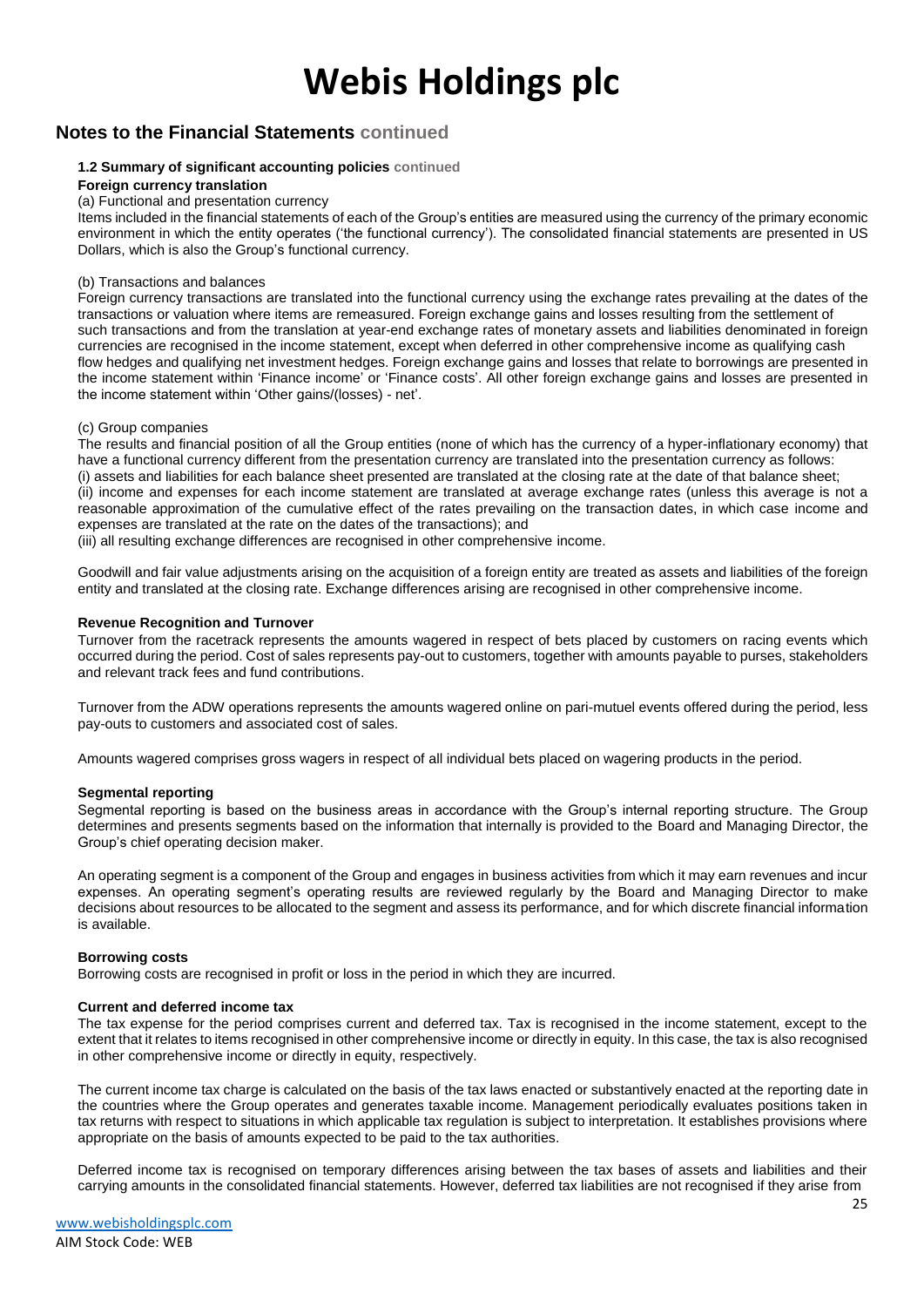### **Notes to the Financial Statements continued**

#### **1.2 Summary of significant accounting policies continued**

#### **Current and deferred income tax continued**

the initial recognition of goodwill; deferred tax is not accounted for if it arises from initial recognition of an asset or liability in a transaction other than a business combination that at the time of the transaction affects neither accounting nor taxable profit or loss. Deferred tax is determined using tax rates (and laws) that have been enacted or substantively enacted by the reporting date and are expected to apply when the related deferred income tax asset is realised or the deferred income tax liability is settled.

Deferred income tax assets are recognised only to the extent that it is probable that future taxable profit will be available against which the temporary differences can be utilised.

Deferred income tax liabilities are provided on taxable temporary differences arising from investments in subsidiaries except for deferred income tax liability, where the timing of the reversal of the temporary difference is controlled by the Group and it is probable that the temporary difference will not reverse in the foreseeable future. Only where there is an agreement in place that gives the Group the ability to control the reversal of the temporary difference is the liability not recognised.

Deferred income tax assets are recognised on deductible temporary differences arising from investments in subsidiaries only to the extent that it is probable the temporary difference will reverse in the future and there is sufficient taxable profit available against which the temporary difference can be utilised.

Deferred income tax assets and liabilities are offset when there is a legally enforceable right to offset current tax assets against current tax liabilities and when the deferred income taxes, assets and liabilities relate to income taxes levied by the same taxation authority on either the same taxable entity or different taxable entities where there is an intention to settle the balances on a net basis.

#### **Intangible assets — goodwill**

Goodwill arises on the acquisition of subsidiaries and represents the excess of the consideration transferred over the Group's interest in net fair value of the net identifiable assets, liabilities and contingent liabilities of the acquiree and the fair value of the non-controlling interest in the acquiree.

For the purpose of impairment testing, goodwill acquired in a business combination is allocated to each of the cash-generating units ("CGUs"), or groups of CGUs, that is expected to benefit from the synergies of the combination. Each unit or group of units to which the goodwill is allocated represents the lowest level within the entity at which the goodwill is monitored for internal management purposes. Goodwill is monitored at the operating segment level.

Goodwill impairment reviews are undertaken annually or more frequently if events or changes in circumstances indicate a potential impairment. The carrying value of goodwill is compared to the recoverable amount, which is the higher of value in use and the fair value less costs of disposal. Any impairment is recognised immediately as an expense and is not subsequently reversed.

#### **Intangible assets — other**

#### (a) Trademarks and licences

Separately acquired trademarks and licences are shown at historical cost. Trademarks and licences acquired in a business combination are recognised at fair value at the acquisition date. Trademarks and licences have a finite useful life and are carried at cost less accumulated amortisation. Amortisation is calculated using the straight-line method to allocate the cost of trademarks and licences over their estimated useful lives of three years.

Acquired computer software licences are capitalised on the basis of the costs incurred to acquire and bring to use the specific software. These costs are amortised over their estimated useful lives of three years.

#### (b) Website design and development costs

Costs associated with maintaining websites are recognised as an expense as incurred. Development costs that are directly attributable to the design and testing of identifiable and unique websites controlled by the Group are recognised as intangible assets when the following criteria are met:

- it is technically feasible to complete the website so that it will be available for use;
- management intends to complete the website and use it;
- there is an ability to use the website;
- it can be demonstrated how the website will generate probable future economic benefits;
- adequate technical, financial and other resources to complete the development and to use the website are available; and
- the expenditure attributable to the website during its development can be reliably measured.

Directly attributable costs that are capitalised as part of the website include the website employee costs and an appropriate portion of relevant overheads.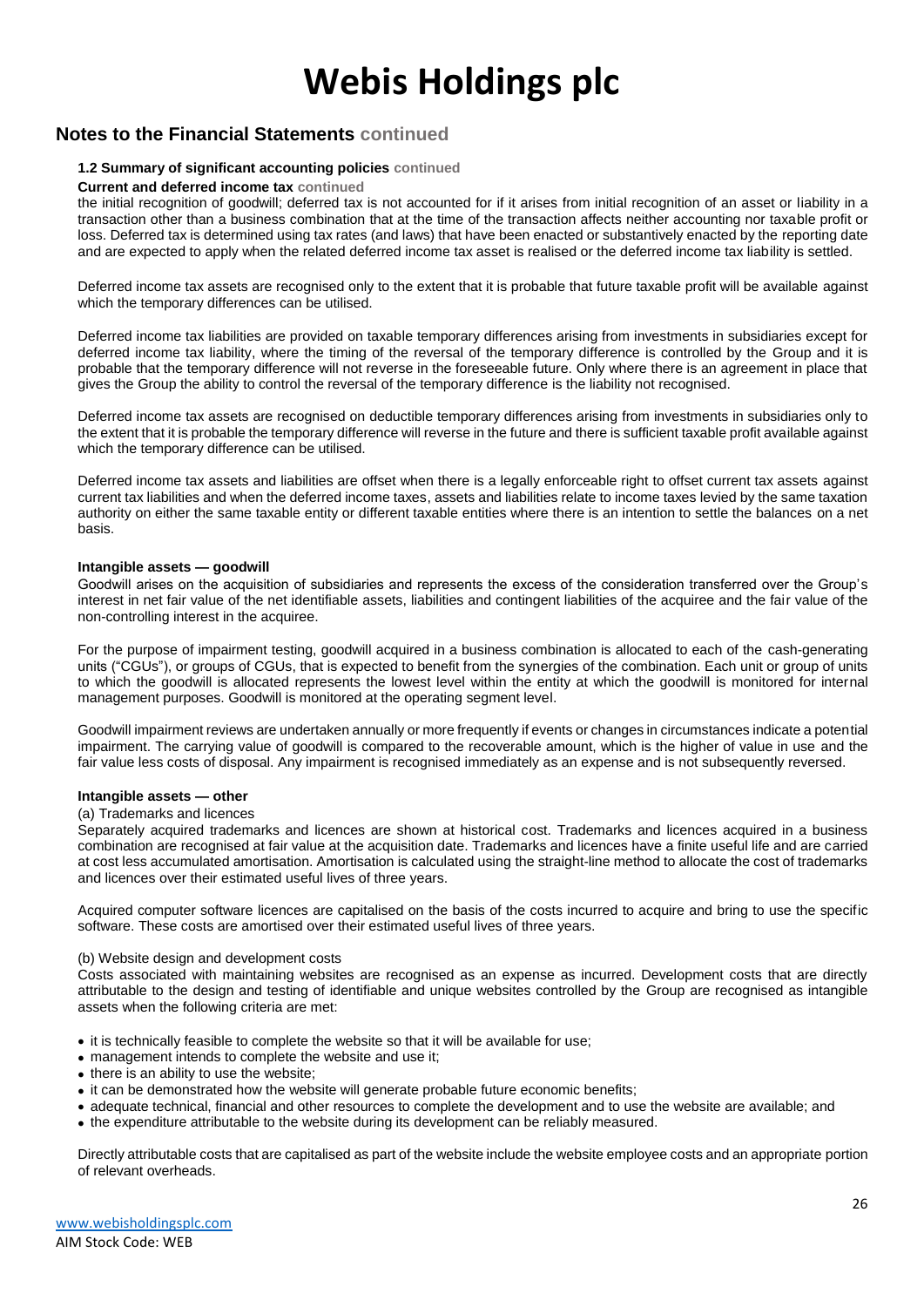### **Notes to the Financial Statements continued**

#### **1.2 Summary of significant accounting policies continued**

**Intangible assets — other continued**

Other development expenditures that do not meet these criteria are recognised as an expense as incurred. Development costs previously recognised as an expense are not recognised as an asset in a subsequent period.

Website development costs recognised as assets are amortised over their estimated useful lives, which do not exceed three years.

#### **Property, equipment and motor vehicles**

Items of property, equipment and motor vehicles are stated at historical cost less accumulated depreciation (see below) and impairment losses. Historical cost includes expenditure that is directly attributable to the acquisition of the items.

Subsequent costs are included in the asset's carrying amount or recognised as a separate asset, as appropriate, only when it is probable that future economic benefits associated with the item will flow to the Group and the cost of the item can be measured reliably. The carrying amount of the replaced part is derecognised. All other repairs and maintenance are charged to the income statement during the financial period in which they are incurred.

The assets' residual values and useful lives are reviewed, and adjusted if appropriate, at the financial position date. An asset's carrying amount is written down immediately to its recoverable amount if the asset's carrying amount is greater than its estimated recoverable amount. Depreciation is calculated using the straight-line method to allocate the cost of property, equipment and motor vehicles over their estimated useful lives of three years.

Gains and losses on disposals are determined by comparing the proceeds with the carrying amount and are recognised within 'Other gains/(losses) – net' in the income statement.

#### **Impairment of assets**

Goodwill arising on acquisitions and other assets that have an indefinite useful life and are not subject to amortisation are reviewed at least annually for impairment.

Other intangible assets, property, plant and equipment are reviewed for impairment whenever there is an indication that the carrying amount of the asset may not be recoverable. If the recoverable amount of an asset is less than its carrying amount, an impairment loss is recognised. Recoverable amount is the higher of fair value less costs to sell and value in use.

If at the financial position date there is any indication that an impairment loss is recognised in prior periods for an asset other than goodwill that no longer exists, the recoverable amount is reassessed, and the asset is reflected at the recoverable amount.

#### **Share-based payment expense**

The Group operates an equity-settled, share-based compensation plan, under which the entity receives services from employees as consideration for equity instruments (options) of the Group. The fair value of the employee services received in exchange for the grant of the options is recognised as an expense. The total amount to be expensed is determined by reference to the fair value of the options granted:

- including any market performance conditions (for example, an entity's share price); and
- excluding the impact of any service and non-market performance vesting conditions (for example, profitability, sales growth targets and remaining an employee of the entity over a specified time-period).

Non-market performance and service conditions are included in assumptions about the number of options that are expected to vest. The total expense is recognised over the vesting period, which is the period over which all of the specified vesting conditions are to be satisfied.

At the end of each reporting period, the Group revises its estimates of the number of options that are expected to vest based on the non-market vesting conditions. It recognises the impact of the revision to original estimates, if any, in the income statement, with a corresponding adjustment to equity.

When the options are exercised, the Company issues new shares. The proceeds received net of any directly attributable transaction costs are credited to share capital (nominal value) and share premium.

#### **Leases**

Leases in which a significant portion of the risks and rewards of ownership are retained by the lessor are classified as operating leases. Payments made under operating leases (net of any incentives received from the lessor) are charged to the income statement on a straight-line basis over the period of the lease. The Group is not party to any leases that are classified as finance leases.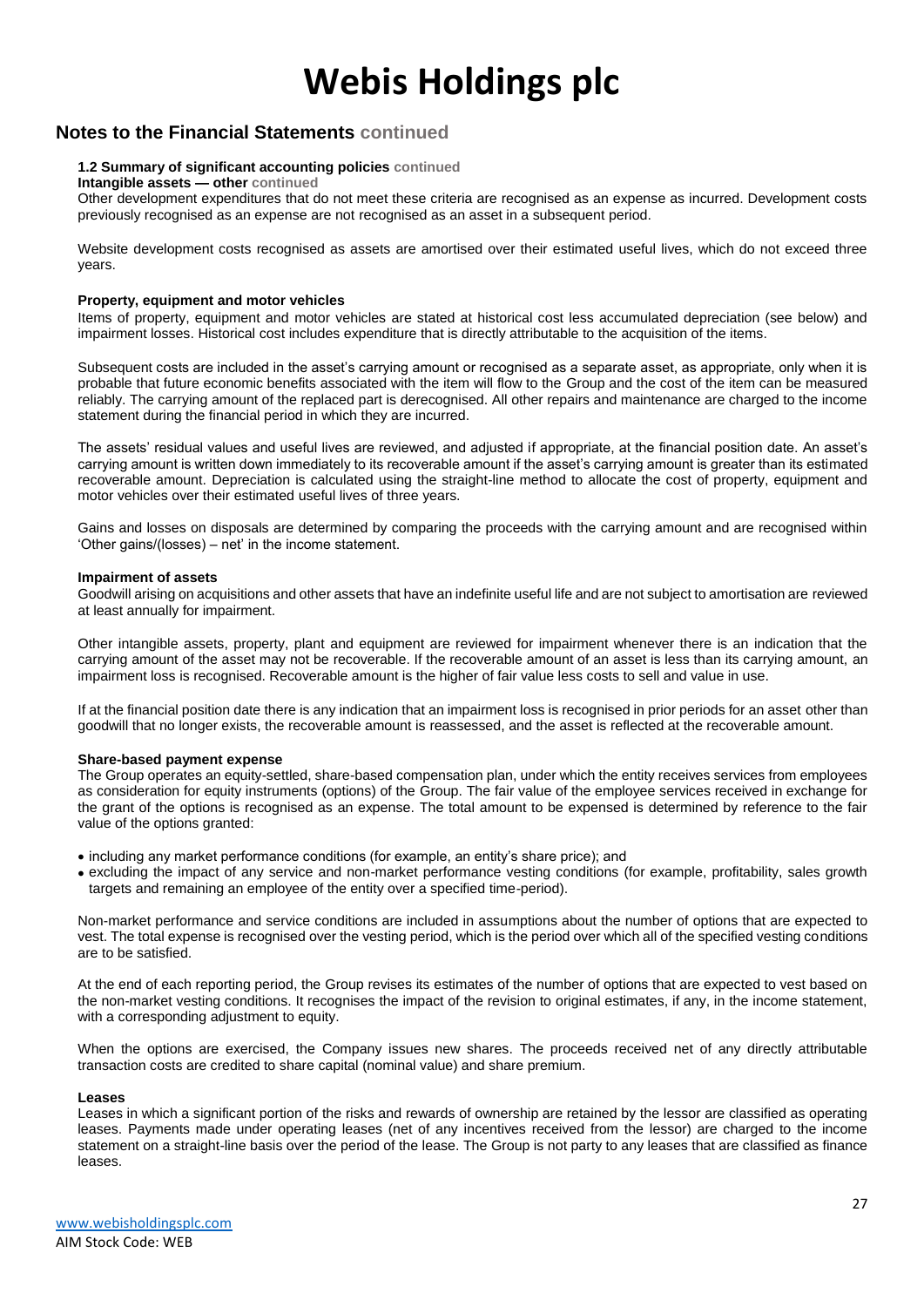### **Notes to the Financial Statements continued**

#### **1.2 Summary of significant accounting policies** continued

#### **Equity**

Share capital is determined using the nominal value of shares that have been issued.

Equity settled share-based employee remuneration is credited to the share option reserve until related stock options are exercised. On exercise or lapse, amounts recognised in the share option reserve are taken to retained earnings.

Retained earnings include all current and prior period results as determined in the income statement and any other gains or losses recognised in the Statement of Changes in Equity.

#### **Financial instruments**

Non-derivative financial instruments include trade and other receivables, cash and cash equivalents, loans and borrowings and trade and other payables. Ante-post sports bets are recognised when the Company becomes party to the contractual agreements of the instrument.

Financial assets and financial liabilities are recognised on the Group's balance sheet when the Group becomes party to the contractual terms of the instrument. Transaction costs are included in the initial measurement of financial instruments, except financial instruments classified as at fair value through profit and loss. The subsequent measurement of financial instruments is dealt with below. The carrying value of all financial instruments is deemed to equate to their fair value.

#### **Trade and other receivables**

Trade and other receivables are recognised initially at fair value and subsequently measured at amortised cost using the effective interest method, less provision for impairment.

#### **Cash and cash equivalents**

Cash and cash equivalents are defined as cash in bank and in hand as well as bank deposits, money held for processors and cash balances held on behalf of players. Cash equivalents are held for the purpose of meeting short-term cash commitments rather than for investment or other purposes.

#### **Borrowings**

Interest-bearing borrowings and overdrafts are recorded at the proceeds received net of direct issue costs. Finance charges, including premiums payable on settlement or redemption and direct issue costs are charged on an accrual basis using the effective interest method and are added to the carrying amount of the instrument to the extent they are not settled in the period in which they arise.

#### **Trade and other payables**

Trade payables are recognised initially at fair value and subsequently measured at amortised cost using the effective interest method.

#### **Employee benefits**

#### (a) Pension obligations

The Group does not operate any post-employment schemes, including both defined benefit and defined contribution pension plans.

#### (b) Short-term employee benefits

Short-term employee benefits, such as salaries, paid absences, and other benefits, are accounted for on an accruals basis over the period in which employees have provided services in the year. All expenses related to employee benefits are recognised in the Statement of Comprehensive Income in operating costs.

#### (c) Profit sharing and bonus plans

The Group recognises a liability and an expense for bonuses and profit sharing, based on a formula that takes into consideration the profit attributable to the Company's shareholders after certain adjustments. The Group recognises a provision where contractually obliged or where there is a past practice that has created a constructive obligation.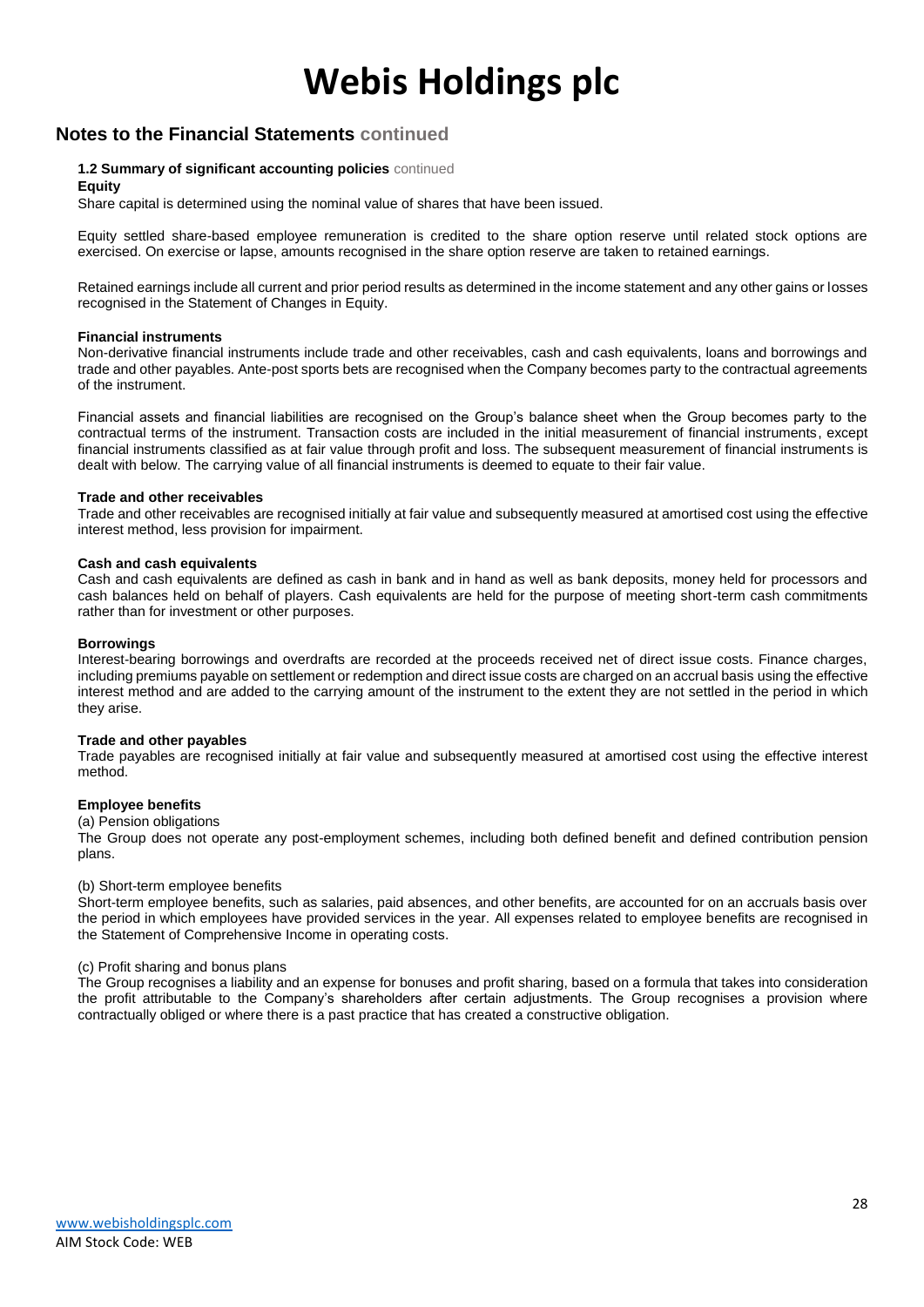### **Notes to the Financial Statements continued**

#### **2 Segmental analysis**

|                                      |                      | 2018<br><b>US\$000</b> | 2017<br><b>US\$000</b> |
|--------------------------------------|----------------------|------------------------|------------------------|
| <b>Turnover</b>                      |                      |                        |                        |
| Pari-mutuel and Racetrack Operations | North America        | 51,496                 | 55,095                 |
|                                      | Asia Pacific         | 2,947                  | 2,249                  |
|                                      | <b>British Isles</b> | 23                     | 46                     |
|                                      | Europe               |                        | 42                     |
|                                      |                      | 54,466                 | 57,432                 |
| <b>Total comprehensive income</b>    |                      |                        |                        |
| Pari-mutuel and Racetrack Operations |                      | 118                    | 34                     |
| Group                                |                      | (15)                   | (29)                   |
|                                      |                      | 103                    | $\sqrt{5}$             |
|                                      |                      | 2018<br><b>US\$000</b> | 2017<br><b>US\$000</b> |
| <b>Net assets</b>                    |                      |                        |                        |
| Pari-mutuel and Racetrack Operations |                      | 995                    | 877                    |
| Group                                |                      | 1,049                  | 1,062                  |
|                                      |                      | 2,044                  | 1,939                  |

In order to present prior year comparative figures in a consistent manner to those for the year ended 31 May 2018, turnover from ADW operations has been adjusted in order to set off pay-outs to customers and associated cost of sales. This presentation is consistent with market practice in other companies operating in the same sector. There is no net impact to gross profit arising from this presentational change. Gross amounts wagered is disclosed in the statement of comprehensive income.

#### **3 Operating profit**

| Operating profit is stated after charging:                                  | 2018<br><b>US\$000</b> | 2017<br><b>US\$000</b> |
|-----------------------------------------------------------------------------|------------------------|------------------------|
| Auditors' remuneration - audit                                              | 64                     | 87                     |
| Depreciation of property, equipment and motor vehicles                      | 74                     | 71                     |
| Amortisation of intangible assets                                           | 70                     | 66                     |
| Exchange (gains) / losses                                                   | (132)                  |                        |
| Operating lease rentals - other than plant, equipment and Harness Racetrack | 29                     |                        |
| Operating lease rentals — Harness Racetrack                                 | 89                     | 86                     |
| Directors' fees                                                             | 69                     | 66                     |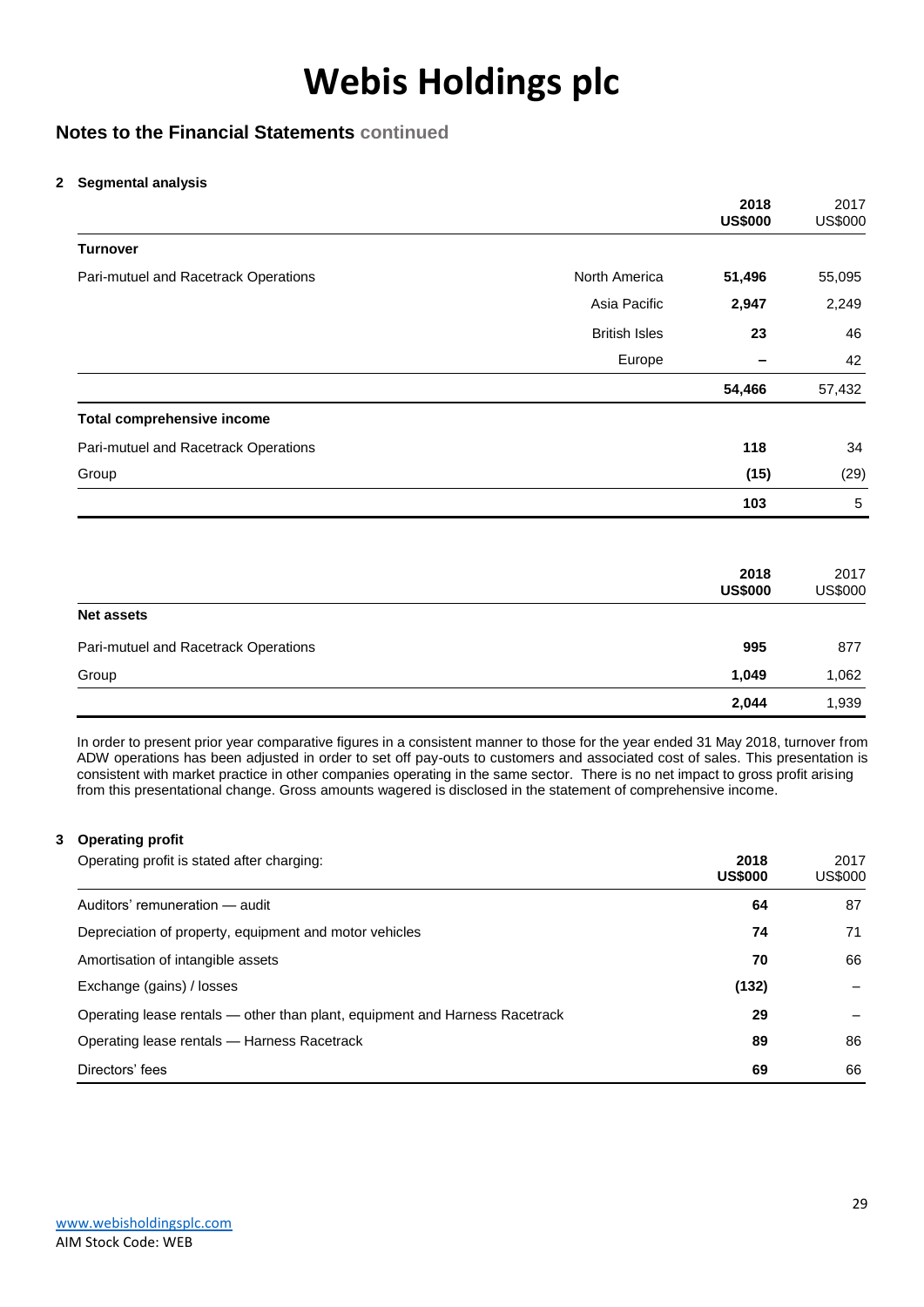### **Notes to the Financial Statements continued**

#### **4 Finance costs - net**

|   |                                                                    | 2018<br><b>US\$000</b>   | 2017<br><b>US\$000</b> |
|---|--------------------------------------------------------------------|--------------------------|------------------------|
|   | Bank interest receivable                                           | $\overline{\phantom{0}}$ |                        |
|   | <b>Finance income</b>                                              | $\overline{\phantom{0}}$ |                        |
|   | Bank interest payable                                              |                          |                        |
|   | Loan interest payable                                              | (40)                     | (10)                   |
|   | <b>Finance costs</b>                                               | (40)                     | (10)                   |
|   | <b>Finance costs - net</b>                                         | (40)                     | (10)                   |
| 5 | <b>Staff numbers and cost</b>                                      |                          |                        |
|   |                                                                    | 2018                     | 2017                   |
|   | Average number of employees - Pari-mutuel and Racetrack Operations | 59                       | 68                     |
|   | The aggregate payroll costs of these persons were as follows:      |                          |                        |
|   | <b>Pari-mutuel and Racetrack Operations</b>                        | 2018<br><b>US\$000</b>   | 2017<br><b>US\$000</b> |
|   | Wages and salaries                                                 | 1,866                    | 1,939                  |
|   | Social security costs                                              | 132                      | 132                    |
|   |                                                                    | 1,998                    | 2,071                  |
| 6 | Income tax expense                                                 |                          |                        |
|   |                                                                    | 2018<br><b>US\$000</b>   | 2017<br><b>US\$000</b> |
|   | Profit before tax                                                  | 103                      | 5                      |
|   | Tax charge at IOM standard rate (0%)                               |                          |                        |
|   | Adjusted for:                                                      |                          |                        |
|   | Tax credit for US tax losses (at 15%)                              | (97)                     | (62)                   |

Tax charge for the year

Add back deferred tax losses not recognised **97** 62

The maximum deferred tax asset that could be recognised at year end is US\$644,000 (2017: US\$547,000). The Group has not recognised any asset.

#### **7 Earnings per ordinary share**

The calculation of the basic earnings per share is based on the earnings attributable to ordinary shareholders divided by the weighted average number of shares in issue during the year.

The calculation of diluted earnings per share is based on the basic earnings per share, adjusted to allow for the issue of shares, on the assumed conversion of all dilutive share options.

An adjustment for the dilutive effect of share options and convertible debt in the previous period has not been reflected in the calculation of the diluted loss per share, as the effect would have been anti-dilutive.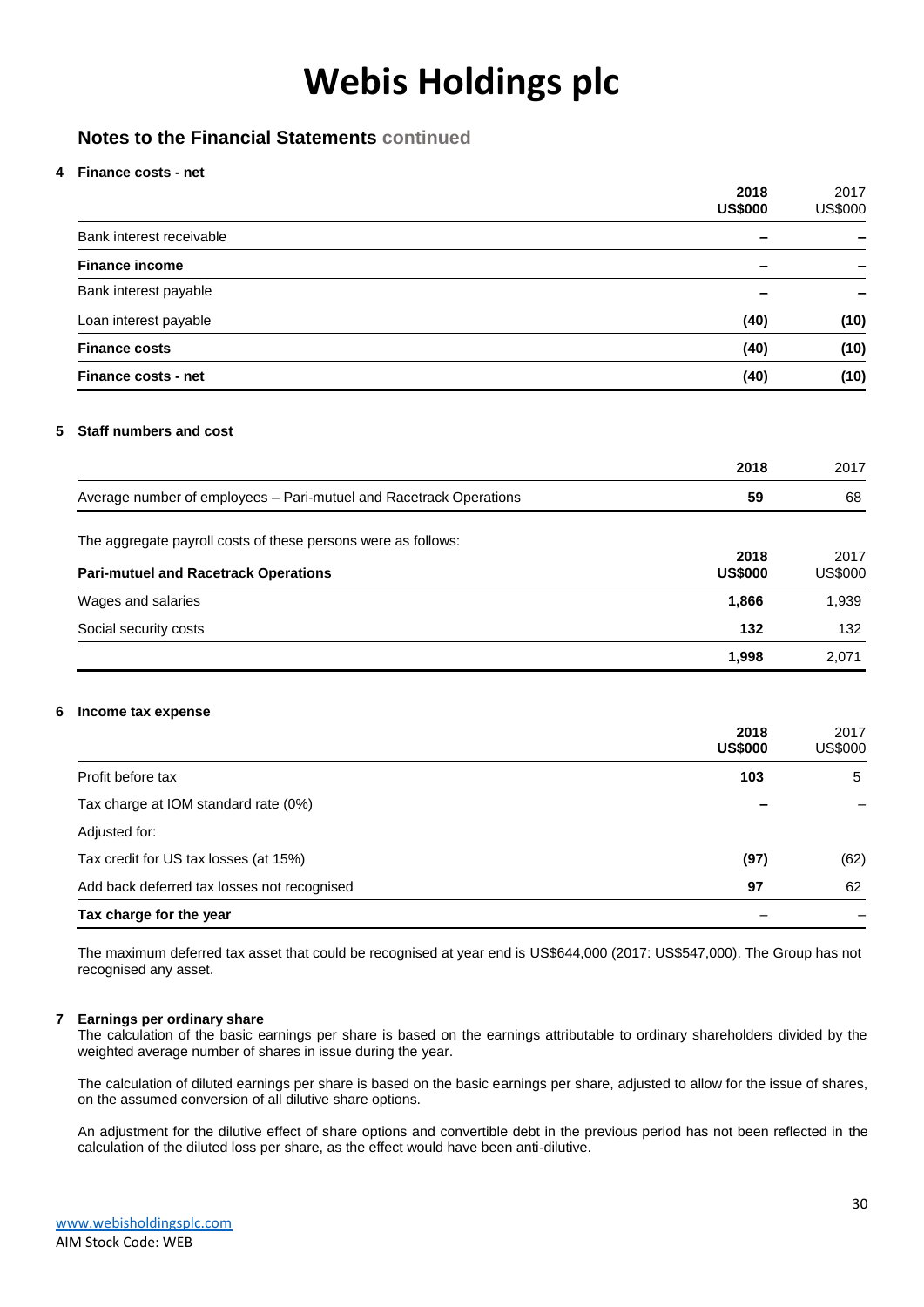### **Notes to the Financial Statements continued**

**7 Earnings per ordinary share** continued

|                                                          | 2018<br><b>US\$000</b> | 2017<br><b>US\$000</b> |
|----------------------------------------------------------|------------------------|------------------------|
| Profit for the year                                      | 103                    | 5                      |
|                                                          | No.                    | No.                    |
| Weighted average number of ordinary shares in issue      | 393,338,310            | 393,338,310            |
| Dilutive element of share options if exercised (note 16) | 14,000,000             | 14,000,000             |
| Diluted number of ordinary shares                        | 407,338,310            | 407,338,310            |
| Basic earnings per share                                 | 0.03                   | 0.00                   |
| Diluted earnings per share                               | 0.03                   | 0.00                   |

The earnings applied are the same for both basic and diluted earnings calculations per share as there are no dilutive effects to be applied.

#### **8 Intangible assets**

|                                    | Software & development<br>Goodwill<br>costs |                         | <b>Total</b>              |                         |                           |
|------------------------------------|---------------------------------------------|-------------------------|---------------------------|-------------------------|---------------------------|
|                                    | Group<br><b>US\$000</b>                     | Group<br><b>US\$000</b> | Company<br><b>US\$000</b> | Group<br><b>US\$000</b> | Company<br><b>US\$000</b> |
| Cost                               |                                             |                         |                           |                         |                           |
| Balance at 31 May 2017             | 177                                         | 1,354                   | 50                        | 1,531                   | 50                        |
| Additions during the year          |                                             | 130                     | 14                        | 130                     | 14                        |
| Currency translation differences   |                                             | 1                       |                           | 1                       |                           |
| Balance at 31 May 2018             | 177                                         | 1,485                   | 64                        | 1,662                   | 64                        |
| <b>Amortisation and Impairment</b> |                                             |                         |                           |                         |                           |
| At 31 May 2017                     | 177                                         | 1,249                   | 50                        | 1,426                   | 50                        |
| Amortisation for the year          |                                             | 70                      | 1                         | 70                      | 1                         |
| Impairment of goodwill             |                                             |                         |                           |                         |                           |
| At 31 May 2018                     | 177                                         | 1,319                   | 51                        | 1,496                   | 51                        |
| Net book value                     |                                             |                         |                           |                         |                           |
| At 31 May 2018                     |                                             | 166                     | 13                        | 166                     | 13                        |
| At 31 May 2017                     |                                             | 105                     |                           | 105                     |                           |

The goodwill balance brought forward relates to the historical acquisition of subsidiary businesses. The goodwill balances were fully impaired during the year ended 31 May 2015. The Group tests intangible assets annually for impairment or more frequently if there are indications that the intangible assets may be impaired (see note 1).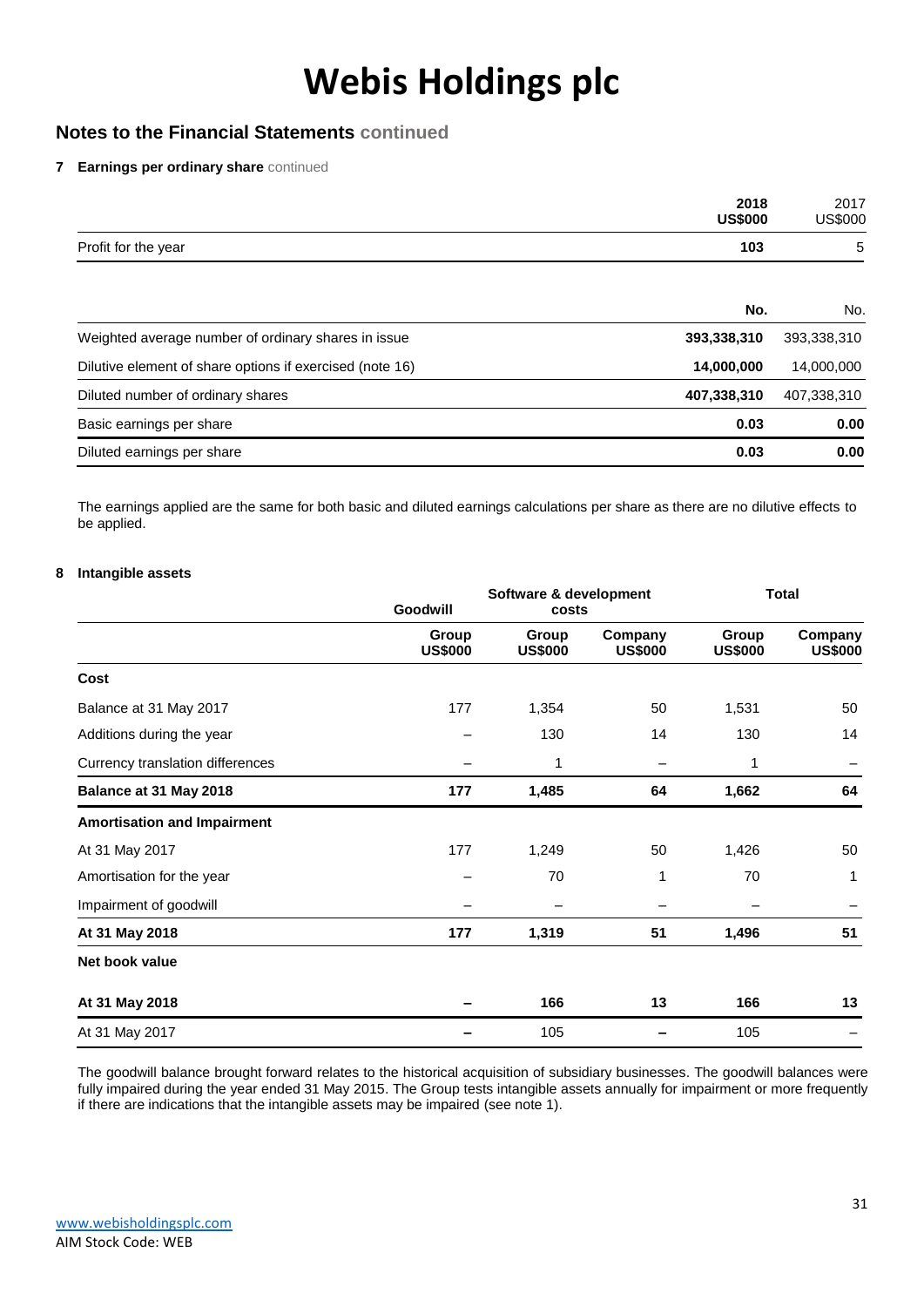### **Notes to the Financial Statements continued**

#### **9 Property, equipment and motor vehicles**

| Group                            | <b>Computer</b><br><b>Equipment</b><br><b>US\$000</b> | Fixtures,<br><b>Fittings &amp;</b><br><b>Track</b><br><b>Equipment</b><br><b>US\$000</b> | <b>Motor</b><br><b>Vehicles</b><br><b>US\$000</b> | <b>Total</b><br><b>US\$000</b> |
|----------------------------------|-------------------------------------------------------|------------------------------------------------------------------------------------------|---------------------------------------------------|--------------------------------|
| Cost                             |                                                       |                                                                                          |                                                   |                                |
| At 31 May 2017                   | 579                                                   | 580                                                                                      | 51                                                | 1,210                          |
| Additions during the year        | 24                                                    |                                                                                          |                                                   | 24                             |
| Currency translation differences | 1                                                     | —                                                                                        |                                                   | 1                              |
| At 31 May 2018                   | 604                                                   | 580                                                                                      | 51                                                | 1,235                          |
| Depreciation                     |                                                       |                                                                                          |                                                   |                                |
| At 31 May 2017                   | 546                                                   | 525                                                                                      | 30                                                | 1,101                          |
| Charge for the year              | 21                                                    | 45                                                                                       | 8                                                 | 74                             |
| At 31 May 2018                   | 567                                                   | 570                                                                                      | 38                                                | 1,175                          |
| Net book value                   |                                                       |                                                                                          |                                                   |                                |
| At 31 May 2018                   | 37                                                    | 10                                                                                       | 13                                                | 60                             |
| At 31 May 2017                   | 33                                                    | 55                                                                                       | 21                                                | 109                            |

| Company             | <b>Computer</b><br><b>Equipment</b><br><b>US\$000</b> | <b>Fixtures &amp;</b><br><b>Fittings</b><br><b>US\$000</b> | <b>Total</b><br><b>US\$000</b> |
|---------------------|-------------------------------------------------------|------------------------------------------------------------|--------------------------------|
| Cost                |                                                       |                                                            |                                |
| At 31 May 2017      | 419                                                   | 139                                                        | 558                            |
| Additions           | 10                                                    |                                                            | 10                             |
| At 31 May 2018      | 429                                                   | 139                                                        | 568                            |
| Depreciation        |                                                       |                                                            |                                |
| At 31 May 2017      | 403                                                   | 139                                                        | 542                            |
| Charge for the year | $\overline{7}$                                        |                                                            | $\overline{7}$                 |
| At 31 May 2018      | 410                                                   | 139                                                        | 549                            |
| Net book value      |                                                       |                                                            |                                |
| At 31 May 2018      | 19                                                    |                                                            | 19                             |
| At 31 May 2017      | 16                                                    |                                                            | 16                             |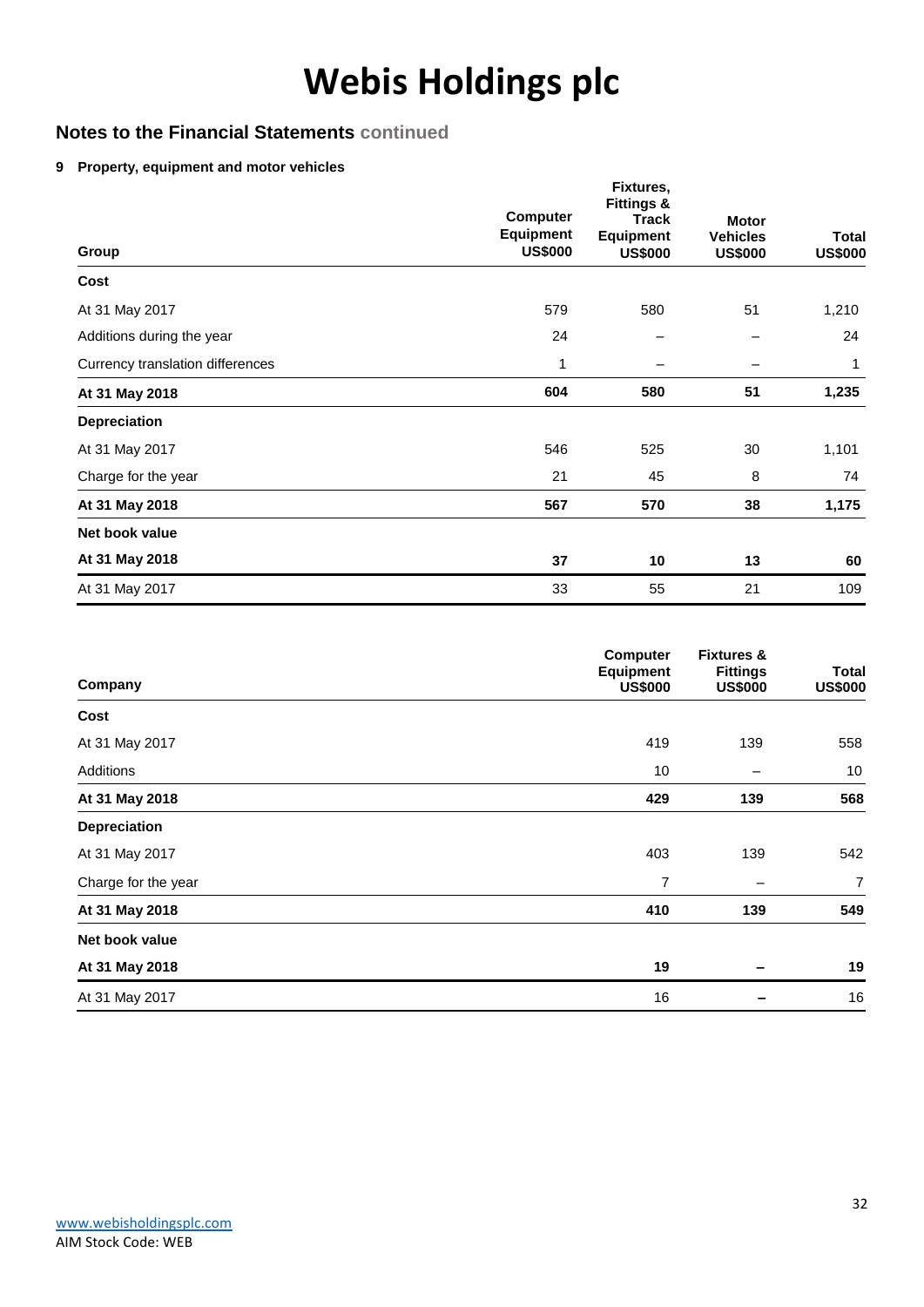### **Notes to the Financial Statements continued**

#### **10 Investments**

Investments in subsidiaries are held at cost. Details of investments at 31 May 2018 are as follows:

| <b>Subsidiaries</b>                     | Country of<br>incorporation | <b>Activity</b>                                                          | Holding (%) |
|-----------------------------------------|-----------------------------|--------------------------------------------------------------------------|-------------|
| WatchandWager.com Limited               | Isle of Man                 | Operation of interactive wagering<br>totaliser hub                       | 100         |
| WatchandWager.com LLC                   | United States of<br>America | Operation of interactive wagering<br>totaliser hub and harness racetrack | 100         |
| Technical Facilities & Services Limited | Isle of Man                 | Dormant                                                                  | 100         |
| betinternet.com (IOM) Limited           | Isle of Man                 | Dormant                                                                  | 100         |
| betinternet.com NV                      | <b>Netherlands Antilles</b> | Dormant (in liquidation)                                                 | 100         |
| <b>B.E. Global Services Limited</b>     | Isle of Man                 | Dormant                                                                  | 100         |

#### **11 Bonds and deposits**

|                                                          | Group                  |                 | Company                |                 |
|----------------------------------------------------------|------------------------|-----------------|------------------------|-----------------|
|                                                          | 2018<br><b>US\$000</b> | 2017<br>US\$000 | 2018<br><b>US\$000</b> | 2017<br>US\$000 |
| Bonds and deposits which expire within one year          | 2,846                  | 2,863           |                        |                 |
| Bonds and deposits which expire within one to two years  |                        | 2               |                        |                 |
| Bonds and deposits which expire within two to five years | 101                    | 101             |                        |                 |
|                                                          | 2.947                  | 2,966           |                        |                 |

A rent deposit of US\$100,000 is held by California Exposition & State Fair and is for a term of 5 years (2017: US\$100,000). Cash bonds of US\$925,000 has been paid as security deposits in relation to various US State ADW licences (2017: US\$925,000). Rent and other security deposits total US\$10,123 (2017: US\$12,081).

Under the terms of the licencing agreement with the Hong Kong Jockey Club the Company is required to hold a retention amount of US\$1,911,461 / HK\$15,000,000 (2017: US\$1,929,285 / HK\$15,000,000).

#### **12 Cash and cash equivalents**

|                                                     | Group                  |                 | Company                |                        |
|-----------------------------------------------------|------------------------|-----------------|------------------------|------------------------|
|                                                     | 2018<br><b>US\$000</b> | 2017<br>US\$000 | 2018<br><b>US\$000</b> | 2017<br><b>US\$000</b> |
| Cash and cash equivalents – company and other funds | 11.962                 | 13.827          | 1.531                  | 1,169                  |
| Cash and cash equivalents – protected player funds  | 1.430                  | 1.245           | 1.430                  | 1,245                  |
| Total cash and cash equivalents                     | 13,392                 | 15.072          | 2,961                  | 2,414                  |

The Group holds funds for operational requirements and for its non-Isle of Man customers, shown as 'company and other funds' and on behalf of its Isle of Man regulated customers, shown as 'protected player funds'.

Protected player funds are held in fully protected client accounts within an Isle of Man regulated bank.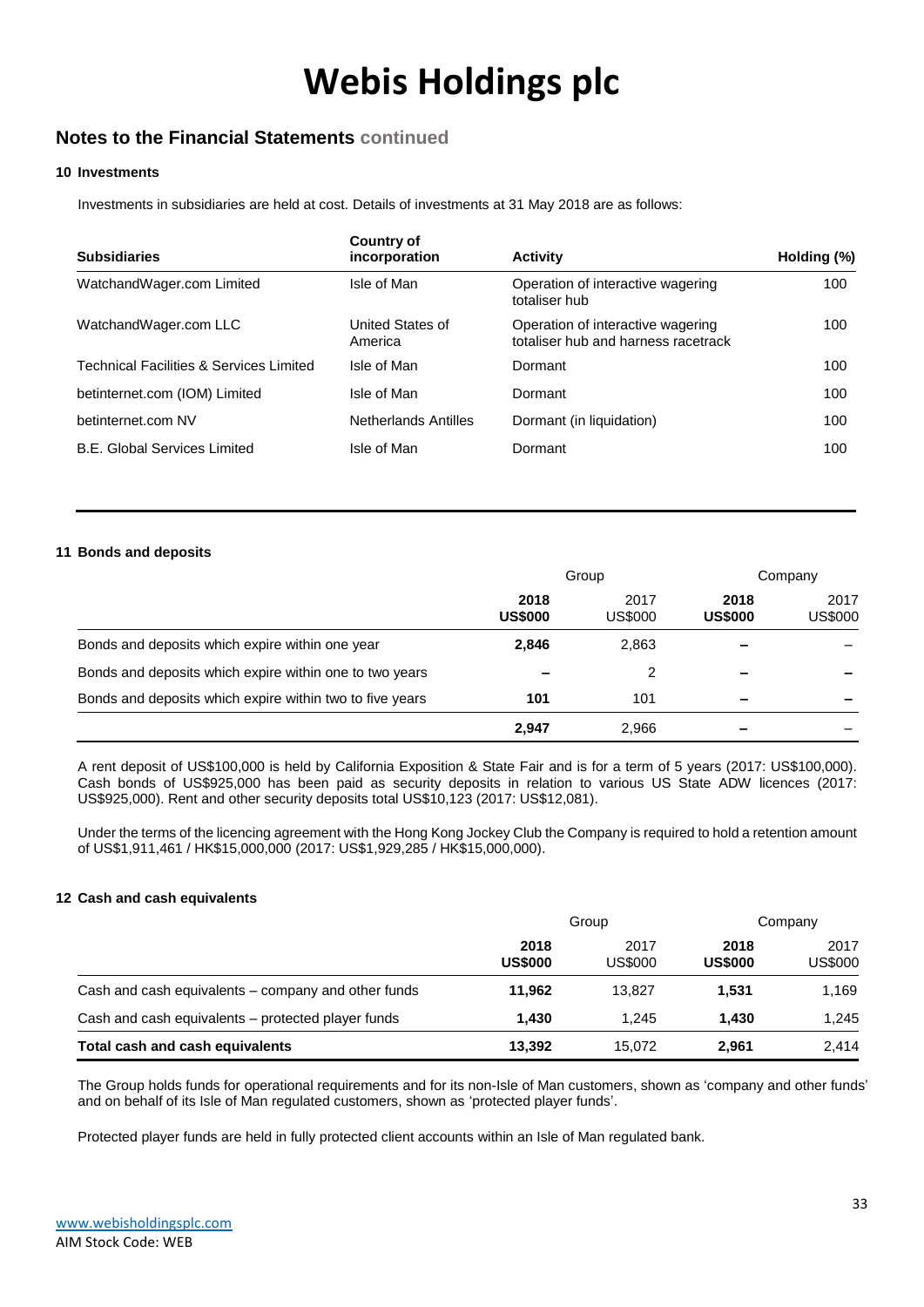### **Notes to the Financial Statements continued**

#### **13 Trade and other receivables**

|                                   | Group                  |                 |                          | Company                |  |
|-----------------------------------|------------------------|-----------------|--------------------------|------------------------|--|
|                                   | 2018<br><b>US\$000</b> | 2017<br>US\$000 | 2018<br><b>US\$000</b>   | 2017<br><b>US\$000</b> |  |
| Trade receivables                 | 1,635                  | 2,275           | $\overline{\phantom{a}}$ |                        |  |
| Other receivables and prepayments | 665                    | 796             | 57                       | 35                     |  |
|                                   | 2,300                  | 3,071           | 57                       | 35                     |  |

#### **14 Trade and other payables**

|                                   | Group                  |                 | Company                |                        |
|-----------------------------------|------------------------|-----------------|------------------------|------------------------|
|                                   | 2018<br><b>US\$000</b> | 2017<br>US\$000 | 2018<br><b>US\$000</b> | 2017<br><b>US\$000</b> |
| Trade payables                    | 15,757                 | 18,439          | 14                     | 11                     |
| Amounts due to Group undertakings |                        |                 | 1,451                  | 962                    |
| Taxes and national insurance      | 16                     | 31              | $\mathbf{2}$           | 2                      |
| Accruals and other payables       | 548                    | 414             | 35                     | 35                     |
|                                   | 16,321                 | 18,884          | 1,502                  | 1,010                  |

Amounts due to Group undertakings are unsecured, interest free and repayable on demand. Included within trade payables are amounts due to customers of US\$15,656,146 (2017: US\$18,324,542).

#### **15 Loans**

|                     |                        | Group                  |                        | Company         |  |
|---------------------|------------------------|------------------------|------------------------|-----------------|--|
|                     | 2018<br><b>US\$000</b> | 2017<br><b>US\$000</b> | 2018<br><b>US\$000</b> | 2017<br>US\$000 |  |
| Loan - Galloway Ltd | 500                    | 500                    | 500                    | 500             |  |
|                     | 500                    | 500                    | 500                    | 500             |  |

A loan of US\$500,000 was received from Galloway Ltd in February 2017, to provide financing for cash-backed bonding agreements. The loan is for a term of five years, attracts interest at 7.75% per annum and is secured over the unencumbered assets of the company (see note 19). The loan was issued at a market rate with no issue costs and the interest is settled on a quarterly basis. At year end there are two months outstanding interest of \$6,476, which is recorded in other payables.

#### **16 Share capital**

|                                                            | No.         | 2018<br><b>US\$000</b> | 2017<br>US\$000 |
|------------------------------------------------------------|-------------|------------------------|-----------------|
| Allotted, issued and fully paid                            |             |                        |                 |
| At beginning and close of year: ordinary shares of 1p each | 393,338,310 | 6,334                  | 6,334           |
| At 31 May: ordinary shares of 1p each                      | 393,338,310 | 6,334                  | 6,334           |

The authorised share capital of the Company is US\$9,619,000 divided into 600,000,000 ordinary shares of £0.01 each (2017: US\$9,619,000 divided into 600,000,000 ordinary shares of £0.01 each).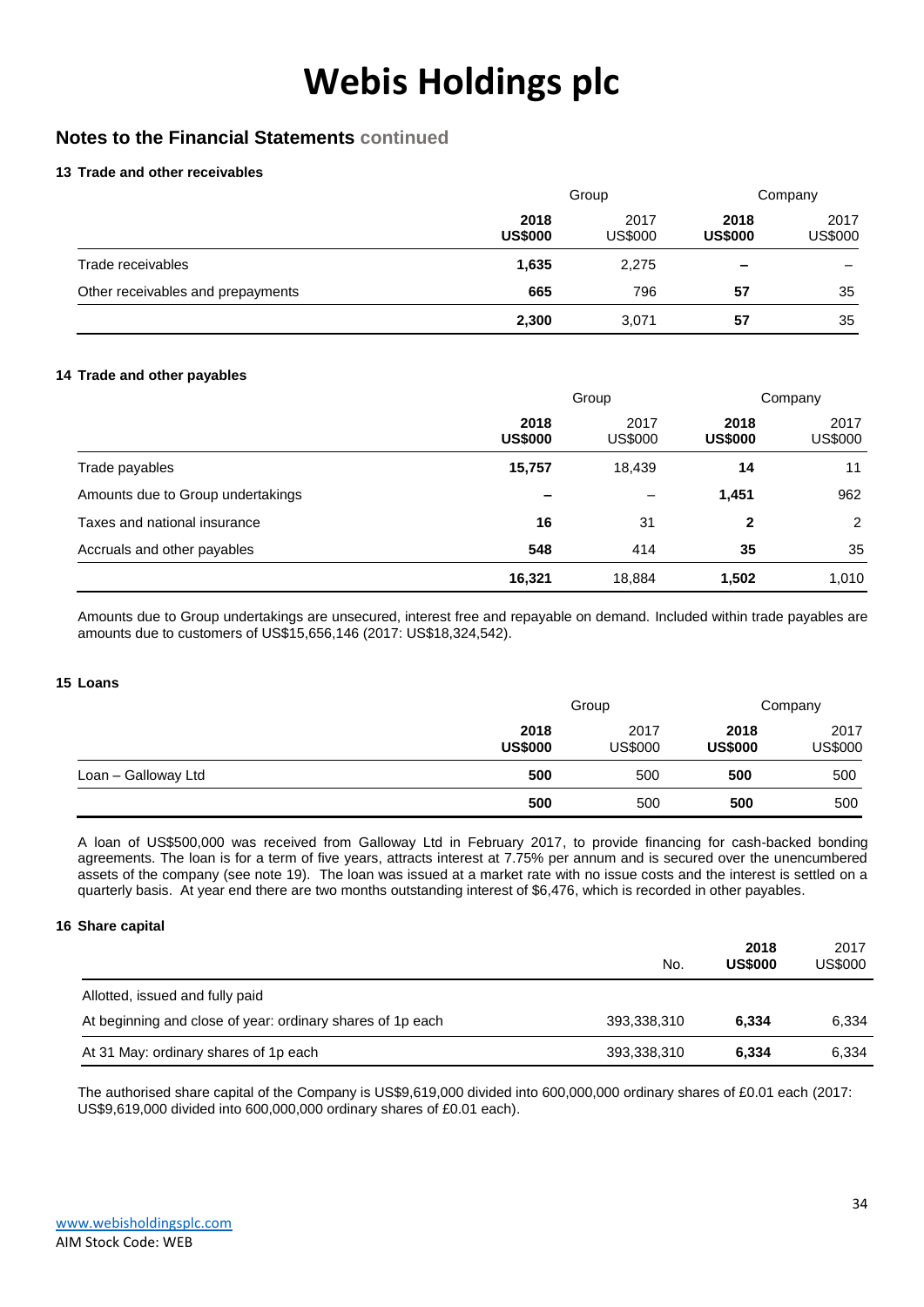### **Notes to the Financial Statements continued**

#### **16 Share capital** continued

#### **Options**

Movements in share options during the year ended 31 May 2018 were as follows:

| At 31 May 2017 - 1p ordinary shares | 14,000,000 |
|-------------------------------------|------------|
| Options granted                     |            |
| Options lapsed                      |            |
| Options exercised                   |            |
| At 31 May 2018 - 1p ordinary shares | 14,000,000 |

During 2016 the Group established an equity-settled share-based option program. The fair value of options granted is recognised as an expense, with a corresponding increase in equity. The fair value is measured at grant date using a Black-Scholes model and is spread over the vesting period. The amount recognised in equity is adjusted to reflect the actual number of share options which are expected to vest. The volatility of the options is calculated at 75%, with a risk-free interest rate of 0.86%.

The options were issued on 3 March 2016 to Ed Comins, Managing Director of the Group. The fair value of each option on the grant date was estimated as being £0.0022. The options are able to be exercised from 3 March 2019 and expire on 2 March 2026. The weighted average exercise price of all options is £0.01.

The charge for share options recorded in profit and loss for the year was US\$1,721 (2017: US\$1,986), with the corresponding amount reflected in the share option reserve in the Statement of Financial Position and Statement of Changes in Equity.

#### **17 Capital commitments**

As at 31 May 2018, the Group had no known capital commitments (2017: US\$53,500).

#### **18 Operating lease commitments**

At 31 May 2018, the Group was committed to future minimum lease payments of:

|                                        | 2018<br><b>US\$000</b> | 2017<br>US\$000 |
|----------------------------------------|------------------------|-----------------|
| Payments due within one year           | 108                    | 88              |
| Payments due between one to five years | 294                    | 351             |
| Payments due beyond five years         |                        |                 |

#### **19 Related party transactions**

**Identity of related parties**

The Group has a related party relationship with its subsidiaries (see note 10), and with its Directors and executive officers and with Burnbrae Ltd (significant shareholder).

#### **Transactions with and between subsidiaries**

Transactions with and between the subsidiaries in the Group, which have been eliminated on consolidation, are considered to be related party transactions.

#### **Transactions with entities with significant influence over the Group**

Rental and service charges of US\$52,858 (2017: US\$48,179) and Directors' fees of US\$48,413 (2017: US\$46,748) were charged in the year by Burnbrae Limited, of which Denham Eke and Nigel Caine are common Directors. The Group also had a loan of US\$500,000 (2017: US\$500,000) from Galloway Ltd, a company related to Burnbrae Limited by common ownership and Directors (note 15).

**No.**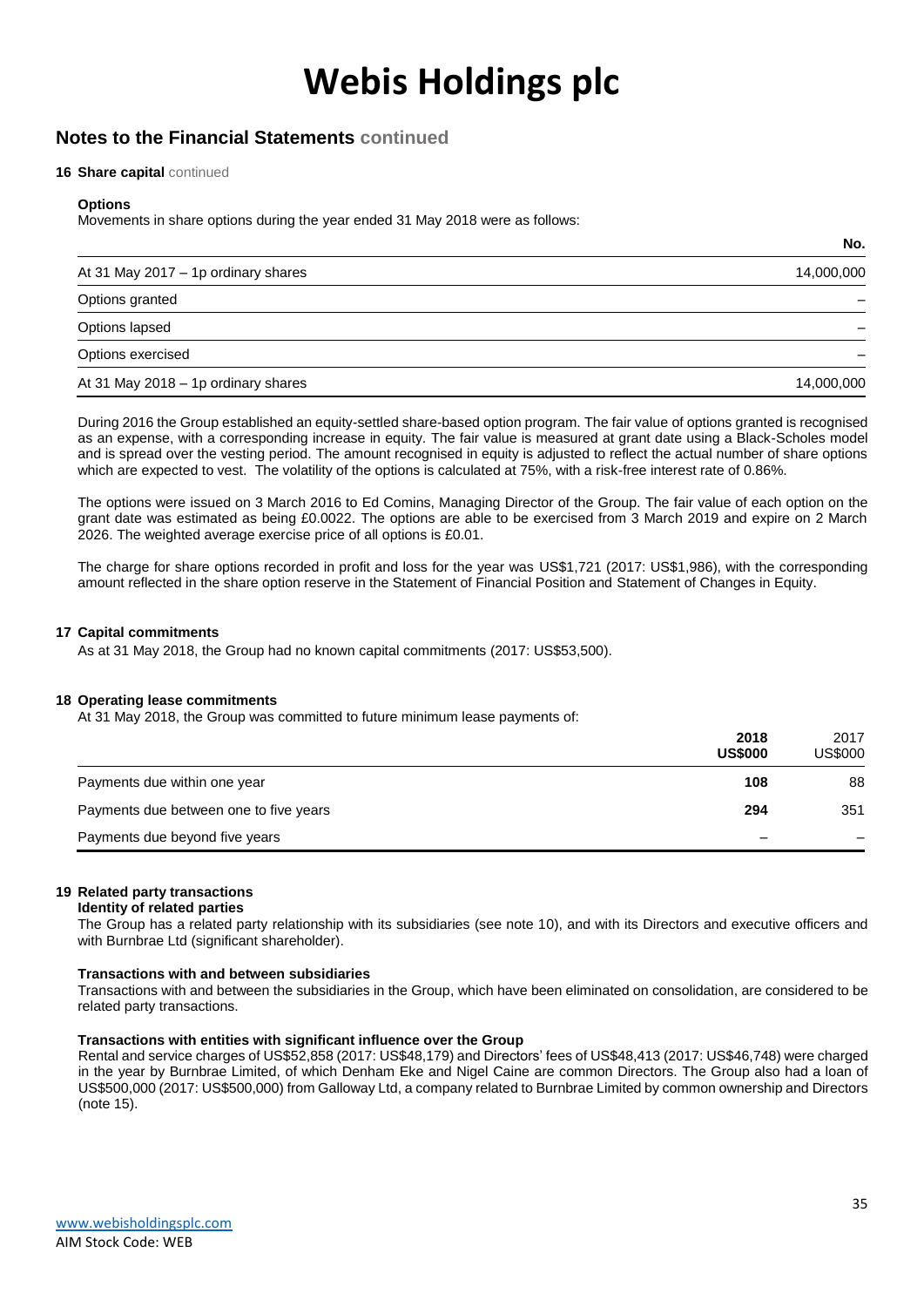### **Notes to the Financial Statements continued**

#### **19 Related party transactions** continued

#### **Transactions with key management personnel**

The total amounts for Directors' remuneration were as follows:

|                                                     | 2018<br><b>US\$000</b> | 2017<br><b>US\$000</b> |
|-----------------------------------------------------|------------------------|------------------------|
| Emoluments - salaries, bonuses and taxable benefits | 350                    | 343                    |
| — fees                                              | 69                     | 66                     |
|                                                     | 419                    | 409                    |

#### **Directors' Emoluments**

|                      | Basic<br>salary<br>US\$000 | Fees<br><b>US\$000</b> | <b>Bonus</b><br>US\$000 | Termination<br>payments<br><b>US\$000</b> | <b>Benefits</b><br><b>US\$000</b> | 2018<br><b>Total</b><br><b>US\$000</b> | 2017<br>Total<br><b>US\$000</b> |
|----------------------|----------------------------|------------------------|-------------------------|-------------------------------------------|-----------------------------------|----------------------------------------|---------------------------------|
| <b>Executive</b>     |                            |                        |                         |                                           |                                   |                                        |                                 |
| <b>Ed Comins</b>     | 310                        |                        |                         |                                           | 40                                | 350                                    | 343                             |
| Non-executive        |                            |                        |                         |                                           |                                   |                                        |                                 |
| Denham Eke*          |                            | 27                     |                         |                                           |                                   | 27                                     | 26                              |
| Nigel Caine*         |                            | 22                     |                         |                                           |                                   | 22                                     | 21                              |
| Sir James Mellon     |                            | 20                     |                         |                                           |                                   | 20                                     | 19                              |
| Aggregate emoluments | 310                        | 69                     |                         |                                           | 40                                | 419                                    | 409                             |

\* Paid to Burnbrae Limited.

14,000,000 share options were issued to Ed Comins (see note 16) during 2016.

#### **20 Financial risk management**

#### **Capital structure**

The Group's capital structure is as follows:

|                           | 2018<br><b>US\$000</b> | 2017<br>US\$000 |
|---------------------------|------------------------|-----------------|
| Cash and cash equivalents | 13,392                 | 15,072          |
| Loans and similar income  | (500)                  | (500)           |
| Net funds                 | 12,892                 | 14,572          |
| Shareholders' equity      | (2,044)                | (1,939)         |
| <b>Capital employed</b>   | 10,848                 | 12,633          |

The Group's principal financial instruments comprise cash and cash equivalents, trade receivables and payables that arise directly from its operations.

The main purpose of these financial instruments is to finance the Group's operations. The existence of the financial instruments exposes the Group to a number of financial risks, which are described in more detail below.

The principal risks which the Group is exposed to relate to liquidity risks, credit risks and foreign exchange risks.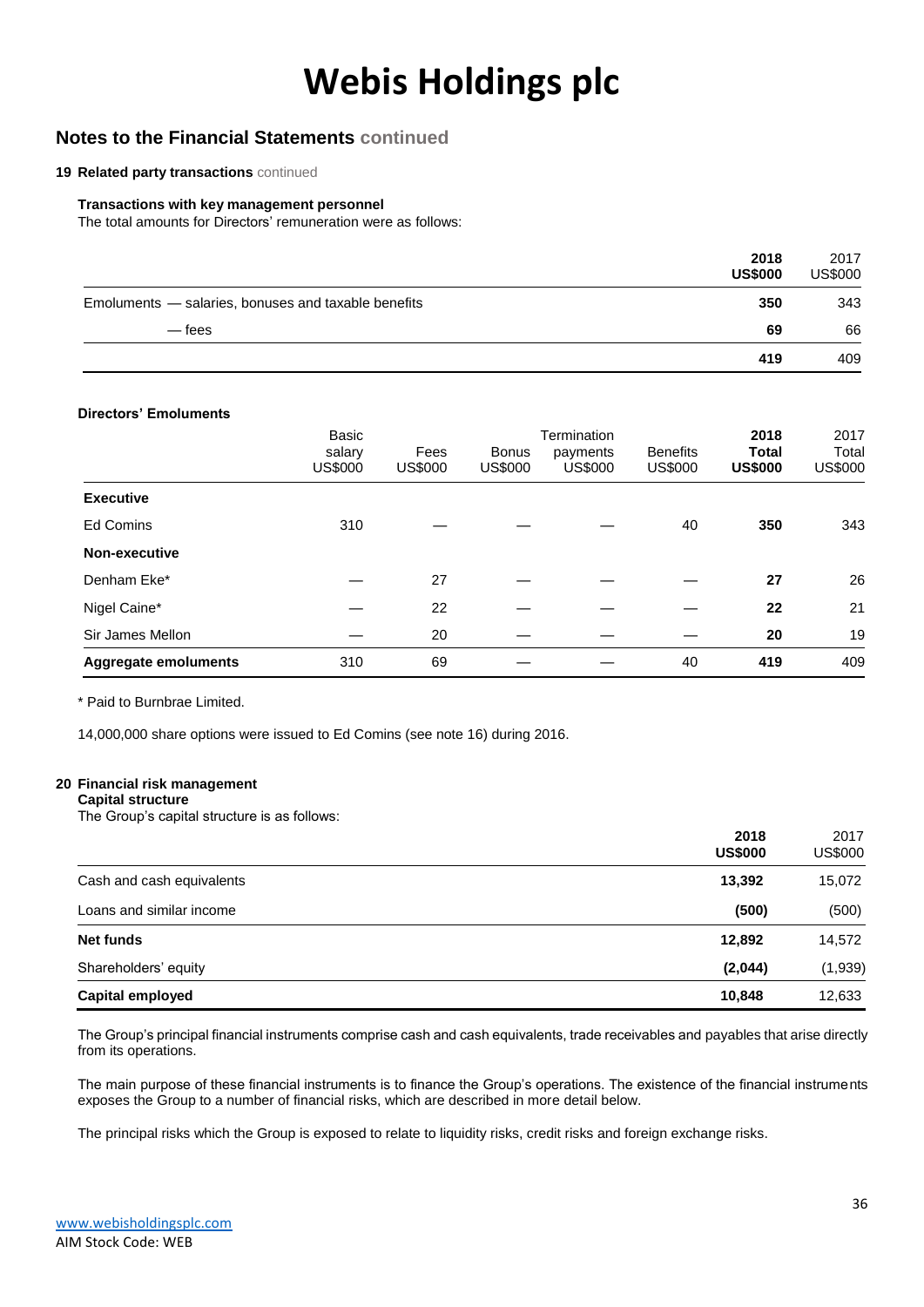### **Notes to the Financial Statements continued**

#### **20 Financial risk management** continued

#### **Liquidity risks**

Liquidity risk is the risk that the Group will be unable to meet its financial obligations as they fall due.

The Group's objective is to maintain continuity of funding through trading and share issues but to also retain flexibility through the use of short-term loans if required.

Management controls and monitors the Group's cash flow on a regular basis, including forecasting future cash flow. Banking facilities are kept under review to ensure they meet the Group's requirements. Funds equivalent to customer balances are held in designated bank accounts where applicable to ensure that Isle of Man Gambling Supervision Commission player protection principles are met. Other customer balances are covered by cash funds held within the Group and by receivables due from ADW racetrack settlement partners. The Directors anticipate that the business will continue to generate sufficient cash flow in the forthcoming period to meet its immediate financial obligations.

The following are the contractual maturities of financial liabilities:

#### **2018 Financial liabilities**

|                                   | Carrying<br>amount<br><b>US\$000</b> | <b>Contractual</b><br>cash flow<br><b>US\$000</b> | 6 months<br>or less<br><b>US\$000</b> | Up to<br>vear<br><b>US\$000</b> | $1 - 5$<br>years<br><b>US\$000</b> |
|-----------------------------------|--------------------------------------|---------------------------------------------------|---------------------------------------|---------------------------------|------------------------------------|
| Trade payables                    | 15,757                               | (15, 757)                                         | (15, 757)                             |                                 |                                    |
| Income tax and national insurance | 16                                   | (16)                                              | (16)                                  | -                               |                                    |
| Other payables and loans          | 756                                  | (756)                                             | (256)                                 | $\overline{\phantom{0}}$        | (500)                              |
|                                   | 16,529                               | (16, 529)                                         | (16, 029)                             | $\overline{\phantom{0}}$        | (500)                              |

2017

Financial liabilities

|                                   | Carrying<br>amount<br>US\$000 | Contractual<br>cash flow<br><b>US\$000</b> | 6 months<br>or less<br><b>US\$000</b> | Up to<br>1 vear<br>US\$000 | $1 - 5$<br>years<br><b>US\$000</b> |
|-----------------------------------|-------------------------------|--------------------------------------------|---------------------------------------|----------------------------|------------------------------------|
| Trade payables                    | 18.439                        | (18,439)                                   | (18,439)                              |                            |                                    |
| Income tax and national insurance | 31                            | (31)                                       | (31)                                  |                            |                                    |
| Other payables and loans          | 665                           | (665)                                      | (165)                                 |                            | (500)                              |
|                                   | 19,135                        | (19, 135)                                  | (18,635)                              |                            | (500)                              |

#### **Credit risk**

Credit risk is the risk that one party to a financial instrument will cause a financial loss for the other party by failing to discharge an obligation.

Classes of financial assets — carrying amounts

|                             | 2018<br><b>US\$000</b> | 2017<br><b>US\$000</b> |
|-----------------------------|------------------------|------------------------|
| Cash and cash equivalents   | 13,392                 | 15,072                 |
| Bonds and deposits          | 2,947                  | 2,966                  |
| Trade and other receivables | 2,133                  | 2,952                  |
|                             | 18,472                 | 20,990                 |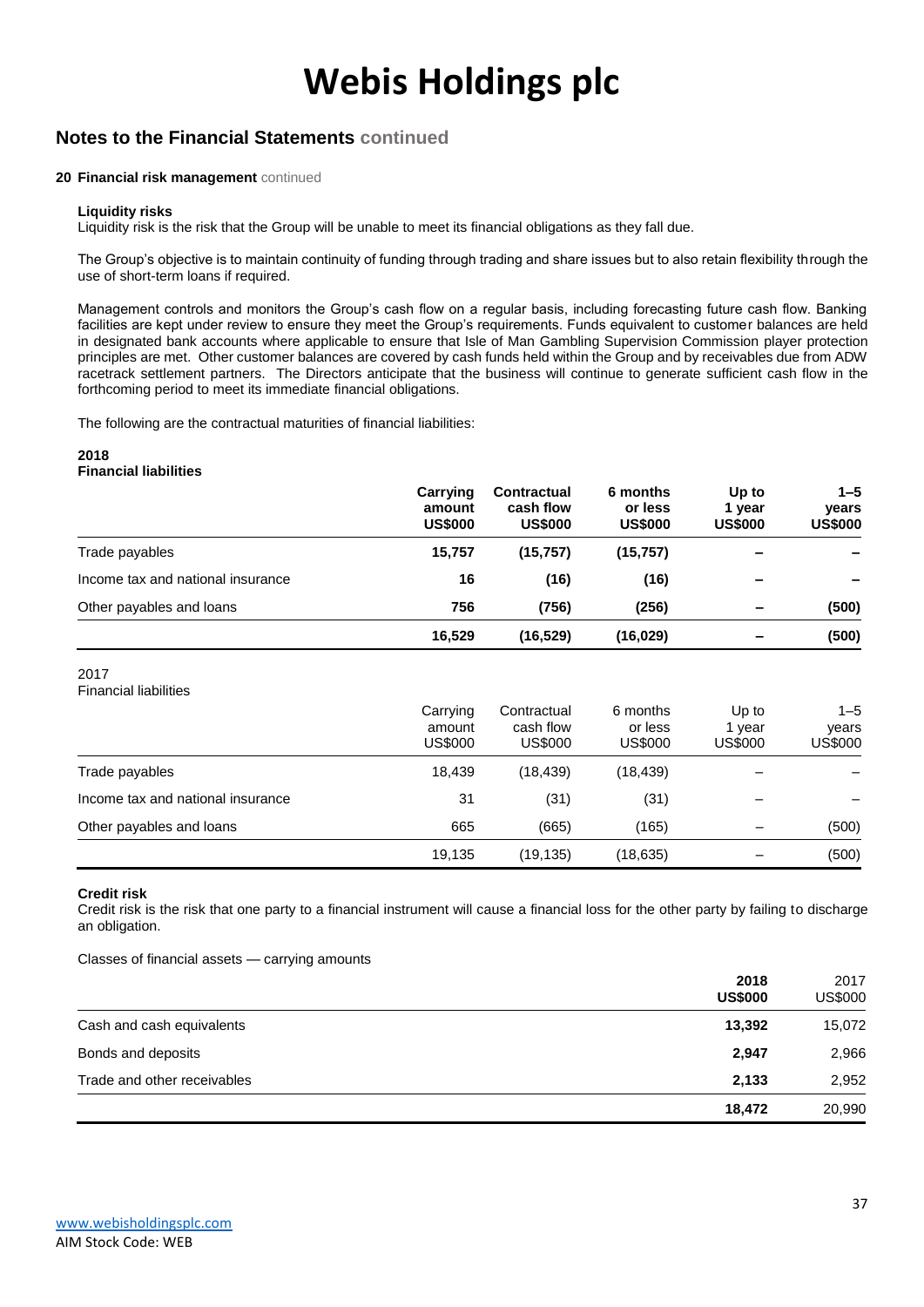### **Notes to the Financial Statements continued**

#### **20 Financial risk management** continued

**Credit risk** continued

Generally, the maximum credit risk exposure of financial assets is the carrying amount of the financial assets as shown on the face of the balance sheet (or in the notes to the financial statements). Credit risk, therefore, is only disclosed in circumstances where the maximum potential loss differs significantly from the financial asset's carrying amount.

The maximum exposure to credit risks for receivables in any business segment:

|             | 2018<br><b>US\$000</b> | 2017<br><b>US\$000</b> |
|-------------|------------------------|------------------------|
| Pari-mutuel | 2,133                  | 2,950                  |
|             | 2,133                  | 2,950                  |

Of the above receivables, US\$1,635,000 (2017: US\$2,275,000) relates to amounts owed from racing tracks. These receivables are actively monitored to avoid significant concentration of credit risk and the Directors consider there to be no significant concentration of credit risk.

The Directors consider that all the above financial assets that are not impaired for each of the reporting dates under review are of good credit quality. No amounts were considered past due at the year-end (2017: US\$Nil).

The credit risk for liquid funds and other short-term financial assets is considered negligible, since the counterparties are reputable banks with high-quality external credit ratings.

#### **Interest rate risk**

The Group finances its operations mainly through capital with limited levels of borrowings. Cash at bank and in hand earns negligible interest at floating rates, based principally on short-term interbank rates.

Any movement in interest rates would not be considered to have any significant impact on net assets at the balance sheet date.

#### **Foreign currency risks**

The Group operates internationally and is subject to transactional foreign currency exposures, primarily with respect to Pounds Sterling, Hong Kong Dollars and Euros.

The Group does not actively manage the exposures but regularly monitors the Group's currency position and exchange rate movements and makes decisions as appropriate.

At the reporting date the Group had the following exposure:

| 2018                       | <b>HKD</b><br><b>US\$000</b> | <b>GBP</b><br><b>US\$000</b> | <b>EUR</b><br><b>US\$000</b> | <b>USD</b><br><b>US\$000</b> | <b>Total</b><br><b>US\$000</b> |
|----------------------------|------------------------------|------------------------------|------------------------------|------------------------------|--------------------------------|
| <b>Current assets</b>      | 4,186                        | 285                          | 11,214                       | 2,852                        | 18,537                         |
| <b>Current liabilities</b> | (3,984)                      | (283)                        | (10, 027)                    | (2,527)                      | (16, 821)                      |
| <b>Short-term exposure</b> | 202                          | 2                            | 1,187                        | 325                          | 1,716                          |
|                            |                              |                              |                              |                              |                                |
| 2017                       | <b>HKD</b><br><b>US\$000</b> | <b>GBP</b><br><b>US\$000</b> | <b>EUR</b><br><b>US\$000</b> | <b>USD</b><br><b>US\$000</b> | Total<br><b>US\$000</b>        |
| <b>Current assets</b>      | 8,734                        | 164                          | 7,752                        | 4,356                        | 21,006                         |
| <b>Current liabilities</b> | (8,629)                      | (145)                        | (6,976)                      | (3,634)                      | (19, 384)                      |
| Short-term exposure        | 105                          | 19                           | 776                          | 722                          | 1,622                          |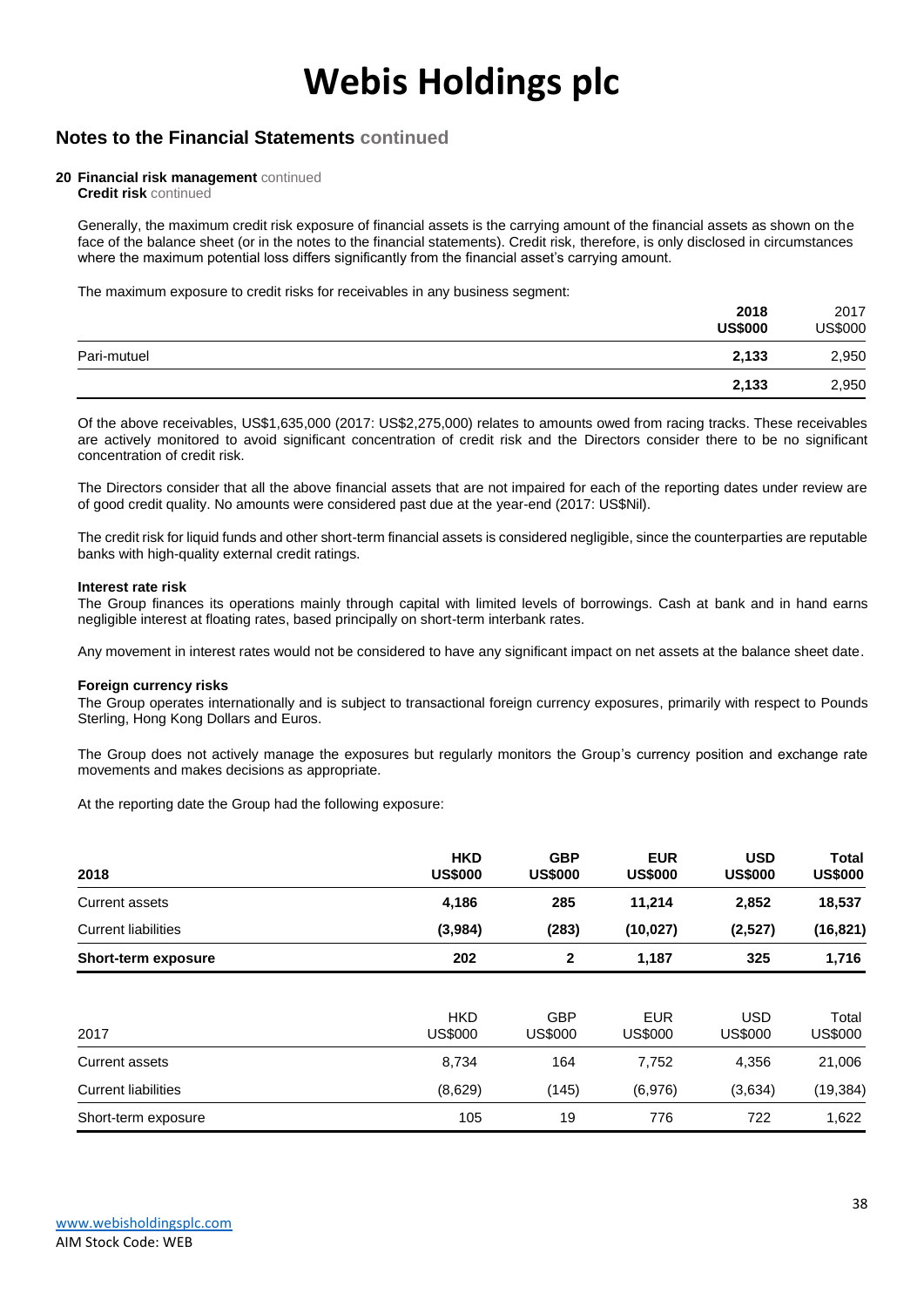### **Notes to the Financial Statements continued**

#### **20 Financial risk management** continued

**Foreign currency risks** continued

The following table illustrates the sensitivity of the net result for the year and equity with regards to the Group's financial assets and financial liabilities and the US Dollar–Sterling exchange rate, US Dollar–Euro exchange rate and US Dollar–Hong Kong Dollar exchange rate.

A 5% weakening of the US Dollar against the following currencies at 31 May 2018 would have increased/(decreased) equity and profit and loss by the amounts shown below:

| 2018                       | <b>GBP</b><br><b>US\$000</b> | <b>EUR</b><br><b>US\$000</b> | <b>HKD</b><br><b>US\$000</b> | <b>Total</b><br><b>US\$000</b> |
|----------------------------|------------------------------|------------------------------|------------------------------|--------------------------------|
| <b>Current assets</b>      | 14                           | 561                          | 209                          | 784                            |
| <b>Current liabilities</b> | (14)                         | (501)                        | (199)                        | (714)                          |
| <b>Net assets</b>          | $\overline{\phantom{0}}$     | 60                           | 10                           | 70                             |
| 2017                       | <b>GBP</b><br>US\$000        | <b>EUR</b><br><b>US\$000</b> | <b>HKD</b><br><b>US\$000</b> | Total<br><b>US\$000</b>        |
| <b>Current assets</b>      | 8                            | 388                          | 436                          | 832                            |
| <b>Current liabilities</b> | (7)                          | (349)                        | (431)                        | (787)                          |
| Net assets                 | 1                            | 39                           | 5                            | 45                             |

A 5% strengthening of the US Dollar against the above currencies would have had the equal but opposite effect on the above currencies to the amounts shown above on the basis that all other variables remain constant.

#### **21 Controlling party and ultimate controlling party**

The Directors consider the ultimate controlling party to be Burnbrae Limited and its beneficial owner Jim Mellon by virtue of their combined shareholding of 63.10%.

#### **22 Subsequent events**

As announced on 19 October 2018, WatchandWager.com LLC has assumed the de facto termination of a contract for the provision of wagering services to a syndicate following a commercial dispute. Consequently, WatchandWager.com LLC refunded all the syndicate's player balances and in the absence of any new deposit funding, under regulation, no further wagers can be accepted from this syndicate. While the termination had no effect on these annual financial statements for the year ended 31 May 2018, the Board anticipates that the loss of gross margin for the next financial year ending 31 May 2019 will be approximately US\$0.8 million.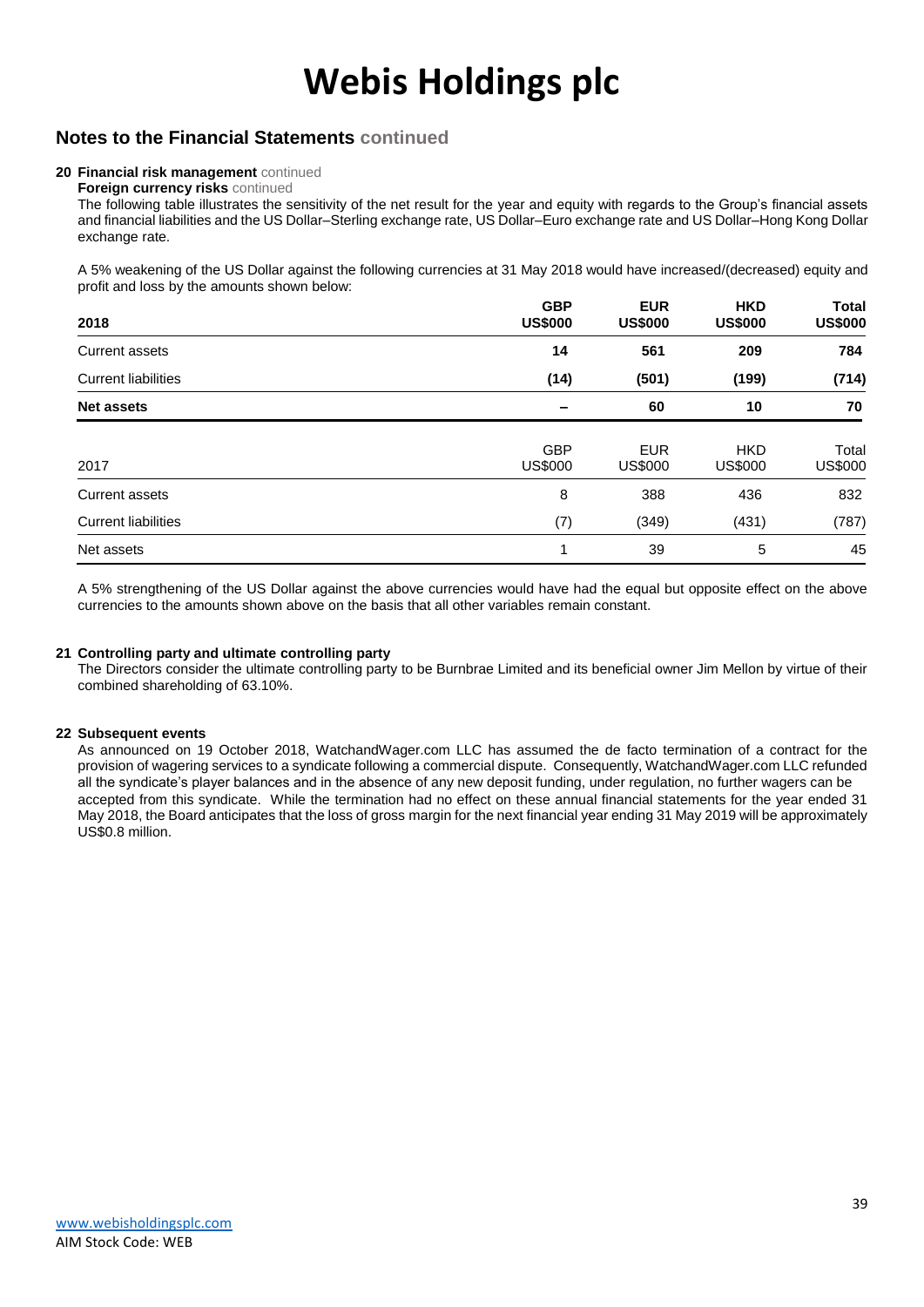### **Notice of Meeting**

NOTICE IS HEREBY GIVEN that the Annual General Meeting of Webis Holdings plc (the "Company") will be held at The Claremont Hotel, 18/19 Loch Promenade, Douglas, Isle of Man, on 28 December 2018 at 11 am for the purpose of transacting the following business:

#### **Ordinary Business**

- 1 To receive and adopt the report of the directors and the accounts for the year ended 31 May 2018.
- 2 To re-elect as a director Ed Comins who retires by rotation and, being eligible, offers himself for re-election in accordance with the Company's Articles of Association.
- 3. To re-elect as a director Sir James Mellon who retires by rotation and, being eligible, offers himself for re-election in accordance with the Company's Articles of Association.
- 4 To reappoint KPMG Audit LLC as auditors and to authorise the directors to determine their remuneration.

#### **Special Business**

To consider and, if thought fit, to pass the following resolutions:

#### **As an Ordinary Resolution**

5 That the authority granted by special resolution to the directors of the Company to allot relevant securities up to an amount equal to but not exceeding the authorised but unissued share capital of the Company for the time being which was passed at the Annual General Meeting of the Company held on 9 December 2002 be renewed pursuant to the power provided by Article 6(C) of the Company's Articles of Association, that such renewal of authority be for the exercise of that power generally and unconditionally and in all respects in the same terms as originally granted, and that such authority shall expire at the conclusion of the next Annual General Meeting of the Company after the date of passing of this resolution unless renewed, varied or revoked by the Company in General Meeting.

#### **As a Special Resolution**

- 6 The directors of the Company be and they are hereby empowered pursuant to Article 8 of the Articles of Association of the Company (the "Articles") to allot equity securities (as defined in Article 7(H) of the Articles) pursuant to the authority conferred on the directors to allot relevant securities by Resolution 4 above as if Article 7(A) of the Articles did not apply to such allotment PROVIDED THAT this power shall be limited to:
	- (i) the allotment of equity securities in connection with a rights issue in favour of ordinary shareholders where the equity securities are issued proportionally (or as nearly as may be) to the respective number of ordinary shares held by such shareholders (but subject to such exclusions or other arrangements as the directors may deem necessary or expedient to deal with issues arising under the laws of any territory or the requirements of any regulatory body or any stock exchange in any territory or the fixing of exchange rates applicable to any such equity securities where such equity securities are to be issued to shareholders in more than one territory, or legal or practical problems in respect of overseas shareholders, fractional entitlements or otherwise howsoever);
- (ii) the allotment of equity securities to holders of any options under any share option scheme of the Company for the time being in force, on the exercise by them of any such options; and
- (iii) the allotment (otherwise than pursuant to paragraphs (i) or (ii) above) of equity securities up to a maximum aggregate nominal value equal to 50% of the issued ordinary share capital of the Company for the time being.

The power hereby conferred shall expire at the conclusion of the next Annual General Meeting of the Company after the date of passing of this resolution unless such power shall be renewed in accordance with and subject to the provisions of the said Article 8, save that the Company may before such expiry make an offer or agreement which would or might require equity securities to be allotted after such expiry and the directors may allot equity securities pursuant to such offer or agreement as if the power conferred hereby had not expired.

#### **As Ordinary Resolutions**

- 7 That in accordance with Article 12 of the Company's Articles of Association and with Section 13 of the Companies Act 1992 the Company be generally and unconditionally authorised to make market purchases (as defined by Section 13(2) of the Companies Act 1992) of ordinary shares of 1 pence each in its capital, provided that:
	- (a) the maximum number of shares that may be acquired is 39,333,831;
	- (b) the minimum price that may be paid for the shares is 1 pence;
	- (c) the maximum price that may be paid is, for a share the Company contracts to purchase on any day, a sum equal to 105% of the average of the upper and lower quotations on the Daily Official List of the London Stock Exchange for the ordinary shares of the Company on the five business days immediately preceding that day; and
	- (d) the authority conferred by this resolution shall expire at the conclusion of the next Annual General Meeting of the Company after the date of the passing of this resolution unless renewed, varied or revoked by the Company in General Meeting, but not so as to prejudice the completion of a purchase contracted before that date.
- 8 That the Report of the Remuneration Committee be received and adopted.

By order of the Board

**Nigel Caine Company Secretary 27 November 2018 Registered Office: Viking House Nelson Street, Douglas Isle of Man, IM1 2AH**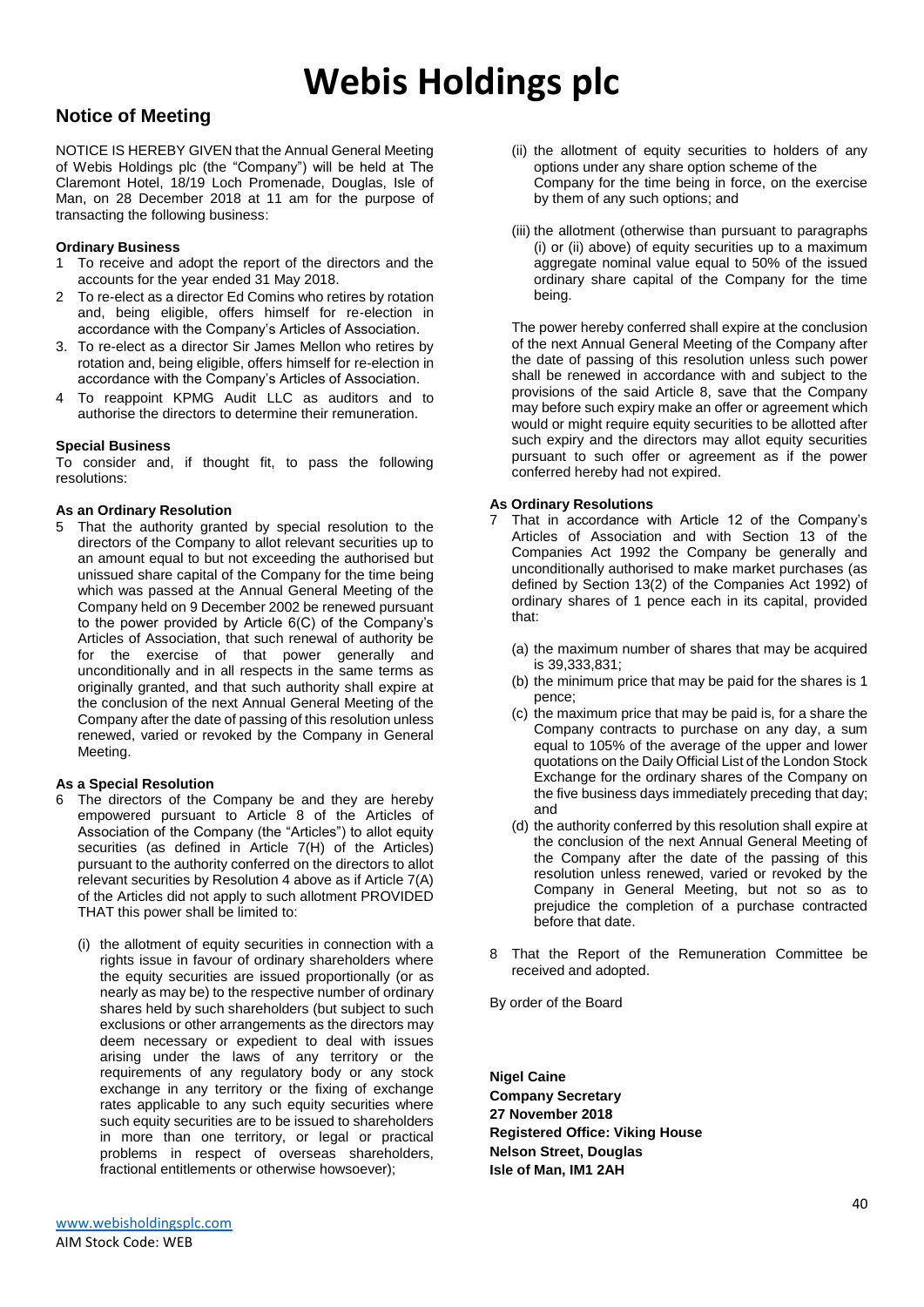#### **Notes**

- 1. Members are entitled to appoint a proxy to exercise all or any of their rights to attend and vote on their behalf at the meeting. A proxy need not be a shareholder of the Company. A shareholder may appoint more than one proxy in relation to the Annual General Meeting provided that each proxy is appointed to exercise the rights attached to a different share or shares held by that shareholder. To appoint more than one proxy you may photocopy the proxy form accompanying this notice. Please indicate the proxy holder's name and the number of shares in relation to which they are authorised to act as your proxy (which, in aggregate, should not exceed the number of shares held by you). Please also indicate if the proxy instruction is one of multiple instructions being given. All forms must be signed and should be returned together in the same envelope.
- 2. To be valid, the form of proxy and the power of attorney or other authority (if any) under which it is signed - or a notarially certified or office copy of such power or authority - must be lodged at the offices of the Company's registrars, Link Asset Services, PXS, 34 Beckenham Road, Beckenham, Kent, BR3 4TU by hand, or sent by post, so as to be received not less than 48 hours before the time fixed for the holding of the meeting or any adjournment thereof (as the case may be).
- 3. The completion and return of a form of proxy will not preclude a member from attending in person at the meeting and voting should he wish to do so.
- 4. In the case of a corporation, the form of proxy must be executed under its common seal or the hand of an officer or attorney duly authorised.
- 5. A member may appoint a proxy of his or her own choice. If the name of the member's choice is not entered in the space provided on the form of proxy, the return of the form of proxy duly signed will authorise the chairman of the meeting to act as that member's proxy.
- 6. To abstain from voting on a resolution, select the relevant 'withheld' box. A vote withheld is not a vote in law and will not be counted in the calculation of votes for or against the resolution. If no voting indication is given, your proxy will vote or abstain from voting at his or her discretion. Your proxy will vote (or abstain from voting) as he or she thinks fit in relation to any other matter which is put before the meeting.
- 7. Pursuant to regulation 22 of the Uncertificated Securities Regulations 2005, the Company has specified that only those members entered on the register of members at close of business on 26 December 2018 shall be entitled to attend and vote at the meeting. Changes to the register after close of business on 26 December 2018 shall be disregarded in determining the rights of any person to attend and vote at the meeting.
- 8. Where a corporation is to be represented at the meeting by a personal representative, such corporation must deposit a certified copy of the resolution of its directors or other governing body authorising the appointment of the representative at the Company's registered office: Viking House, Nelson Street, Douglas, Isle of Man, IM1 2AH not later than 48 hours before the time appointed for the holding of the meeting.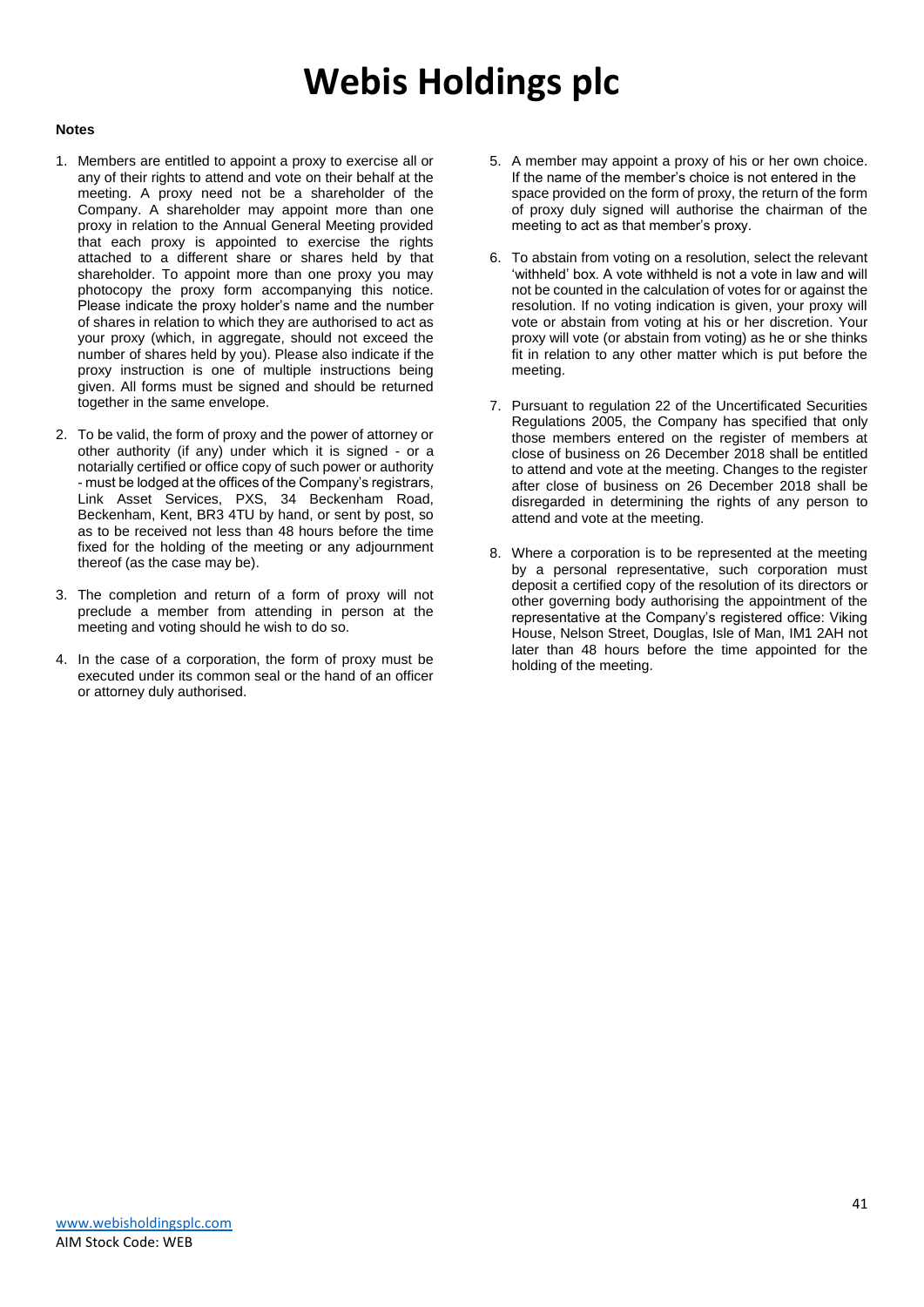### **Company Information**

#### **Directors**

Denham Eke *Non-Executive Chairman* Ed Comins *Managing Director* Nigel Caine *Non-Executive Director* Sir James Mellon *Non-Executive Director*

**Company Secretary** Nigel Caine

#### **Registered Office**

Viking House Nelson Street Douglas, Isle of Man IM1 2AH

#### **Bankers**

NedBank Private Wealth Ltd St Mary's Court 20 Hill Street Douglas Isle of Man IM1 1EU

#### **Auditors**

KPMG Audit LLC Chartered Accountants Heritage Court 41 Athol Street Douglas, Isle of Man IM99 1HN

#### **Nominated Adviser and Broker**

Beaumont Cornish Limited 10th Floor 30 Crown Place London EC2A 4EB

#### **Legal Advisors**

Long & Humphrey The Old Courthouse Athol Street Douglas Isle of Man IM1 1LD

#### **UK Registrar**

Link Asset Services The Registry, 34 Beckenham Road Beckenham Kent BR3 4TU

**Corporate Website** www.webisholdingsplc.com

**Twitter** @WebisHoldings